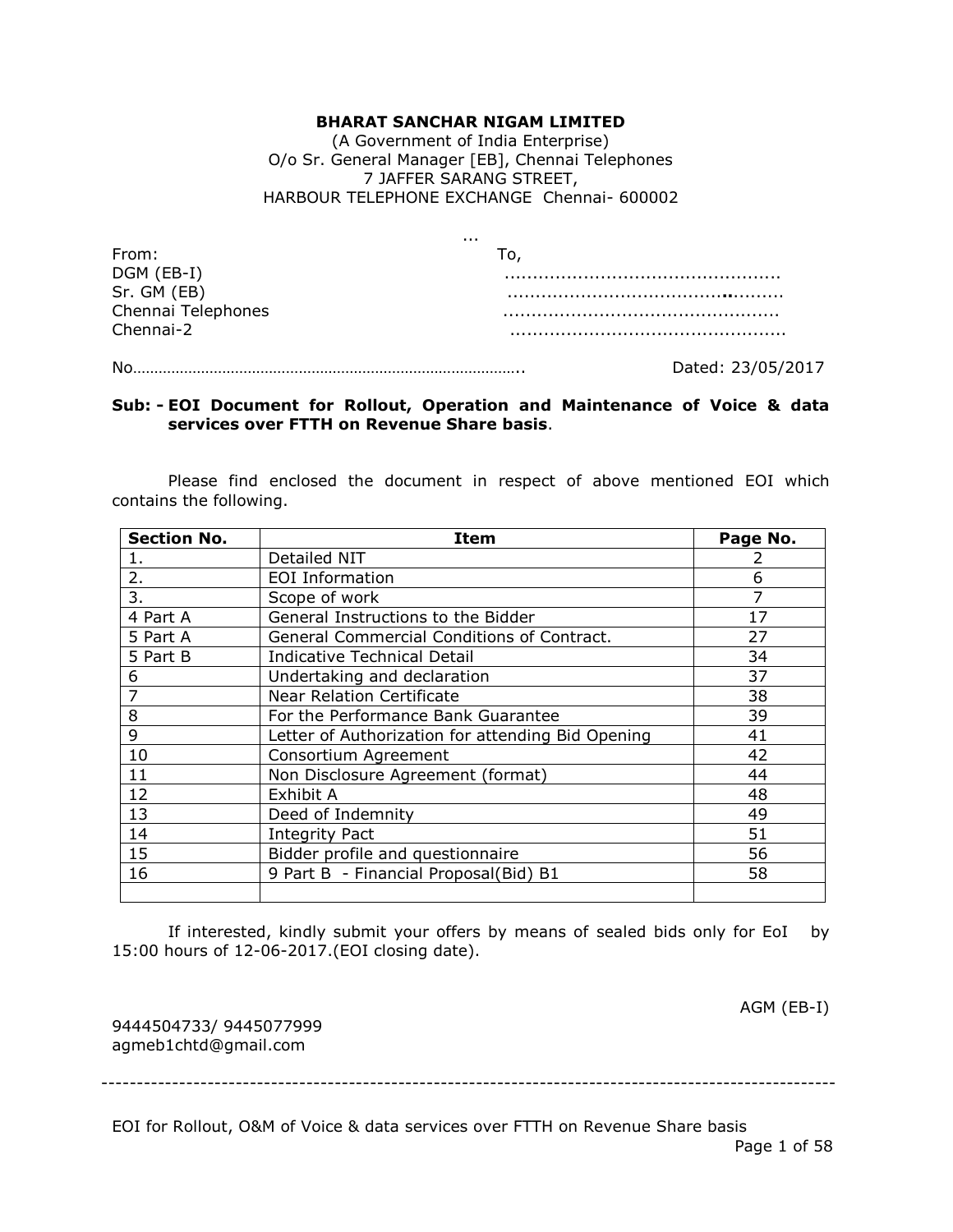#### **Regd. Off & Corporate Office.:**

Bharat Sanchar Nigam Limited, Bharat Sanchar Bhawan, Janpath,New Delhi -110 001. Web: [www.bsnl.co.in](http://www.bsnl.co.in/)

# **SECTION - 1**

#### **DETAILED NOTICE INVITING EXPRESSION OF INTEREST (EOI)**

#### **1. Introduction**

- 1.1. On behalf of Chief General Manager Bharat Sanchar Nigam Limited Chennai Telephones, Chennai, sealed EOI is invited from the Builders/RWAs/telecom Infra providers and firms for Rollout, Operation & Maintenance of Voice & Broadband Data services over FTTH on Revenue Share basis.
- 1.2. Bharat Sanchar Nigam Limited (BSNL), a Public Sector Undertaking of Government of India, is one of the largest telecom Service Provider in India having a countrywide presence with over 100 million customers and offer hosts OFC services like Wire-line voice, GSM 2G/3G, CDMA, WiMAX Data communication, National long distance, International Long Distance, Internet, Broad band, Multiplay, Leased Line, etc. It is also the largest ISP offering broadband services on ADSL 2+ to its customers. BSNL is currently operating across the nation except in Delhi and Mumbai.

#### **2. EOI brief**

- 2.1. BSNL is deploying Next Generation Play Access Network (FTTH) based on GPON and GEPON technology for provisioning of high speed Bandwidth and Broadband applications to home, business and enterprise customers.
- 2.2. The services that are planned to be offered to the end customers are Broadband up to 100 Mbps, High speed internet, Leased Line, VPN up to 100 Mbps, Voice, IPTV, Video on Demand and other content based services such as Video Surveillance etc. The targeted customers are high-end customers for both residential and business segments.
- 2.3. BSNL intends to select firm for Rollout, Operation & Maintenance of Voice & data services over FTTH on Revenue Share basis. Proposals are accordingly invited from interested Bidders. BSNL shall open and evaluate the financial bids of Techno-commercially responsive firms. After evaluation of financial proposals (bids), BSNL shall prepare a list of successful Bidders .
- 2.4. The Bidder shall be responsible for assisting BSNL in rolling out its FTTH based Voice & Broadband data services along with Customer Acquisition, installation, Operation & maintenance spanning, as per the terms and conditions of this EOI. Bidder shall also be responsible for laying of last mile fiber, Installation of Splitters, extension of fiber from the Splitter, carrying out internal fiber wiring in the Customer Premises as part of BSNL's FTTH deployment as per terms and conditions defined later in the EOI document to the preferred project.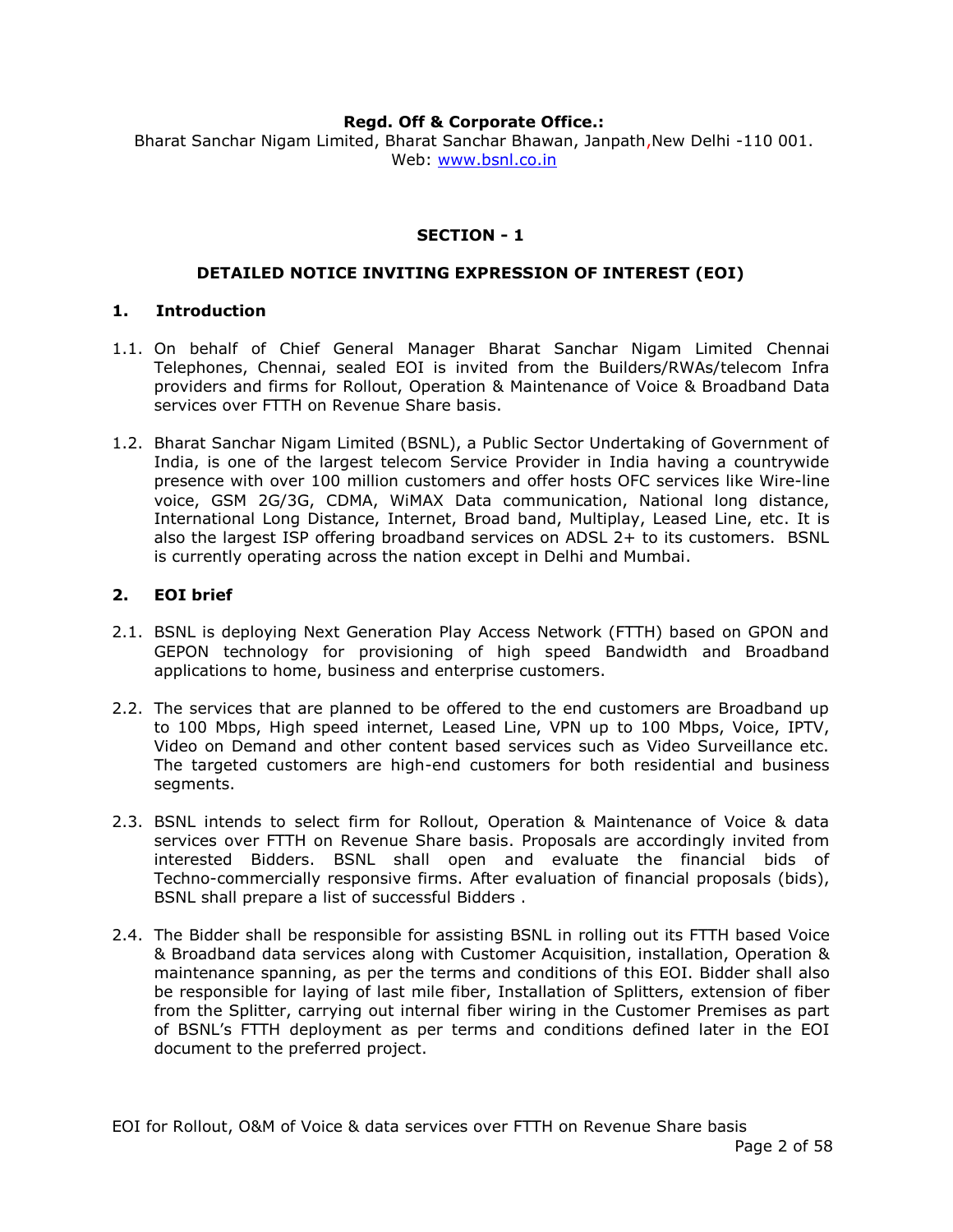# **2.5. Details of Cities and capacity in the zone**:

| <b>BSNL Telecom Circle covered</b>                                                                                             | Minimum<br>expected<br><b>Connections</b> |
|--------------------------------------------------------------------------------------------------------------------------------|-------------------------------------------|
| <b>Chennai Telephone District (ChTD)</b><br>which<br>Kanchipuram<br>and<br>Chennai,<br>includes<br><b>Tiruvallur Districts</b> | 50-100<br>Connections $**$                |

# **\*\* To be decided on case to case basis.**

# **3. Eligibility Requirement**

- 3.1. The following criterion shall be met by the Bidder company who intend to participate in this EOI and only those Bidders who qualify the following conditions, need put in the proposal:
- i. The Bidder firm may be a company registered/incorporated in India under the Indian Companies Act, 1956.
- ii. The Bidder shall have got an experience of FTTH rollout/fiber last mile provision/FTTH GPON wiring for atleast 100 FTTH connections. Self-certification with details of experience with address of places, location to be given.
- iii. In case the bidder is not having the experience as mentioned at Para (ii) above, then the bid can be submitted through a legally bound consortium format as in the Section 7 (D) with a firm who is having experience as at Para (ii) above. In case of consortium bids, lead Bidder (lead member of Consortium) shall have experience of successful implementation of IT/Telecom/Networking/Content/Media Projects of a total value of minimum INR 1 Crore after 01-04-2015. Details along with client certificate to this effect stating value of such projects shall be submitted along with the technical bid.
- 3.2. The Bidders shall submit necessary documentary proof showing that they meet the eligibility criteria along with their EoI bid. All documents submitted will also be selfattested by the Bidder.
- 3.3. In case a bidder is submitting the bid through a legally bound consortium with the partner, the bidder is required to submit the following documents pertaining to consortium member:
	- (i) Attested copy of the Certificate of Incorporation for Consortium member, registered in India.
	- (ii) Board's resolution in favour of authorized signatory of consortium partner to participate in the bid as consortium.

EOI for Rollout, O&M of Voice & data services over FTTH on Revenue Share basis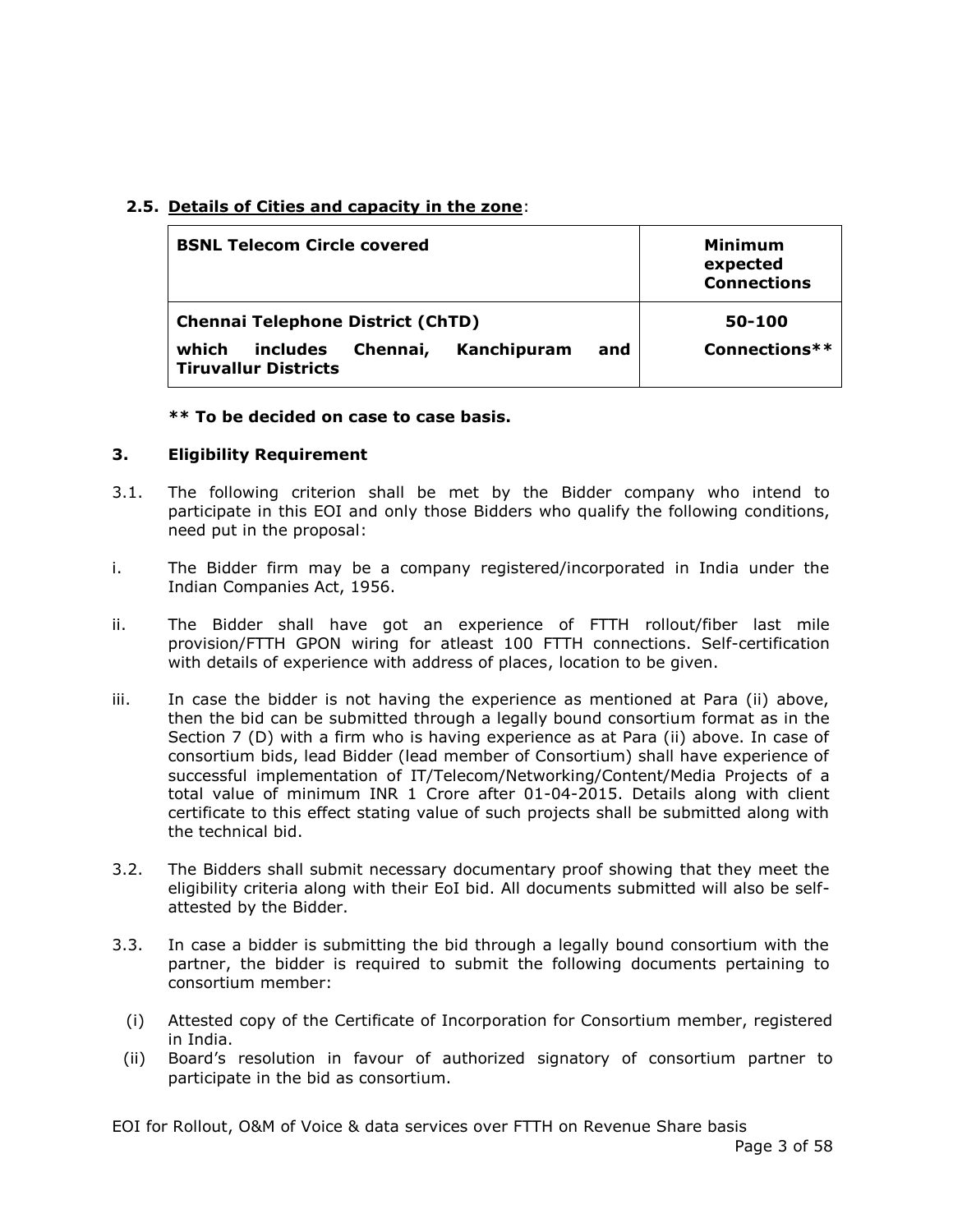- 3.3.1 In case of consortium bids, only lead bidder will interact with BSNL for all obligations/payment; however all consortium members will be responsible for the execution of the project.
- 3.3.2 A consortium member may participate in more than one consortium. However the bidder is not permitted to be a consortium member under another bidder for this project.
- 3.3.3 No change in consortium members i.e. addition or dropping of a member shall be permitted after the submission of the bid.
- **4.** EOI Document shall be available for downloading from our website: [www.chennai.bsnl.co.in](http://www.chennai.bsnl.co.in/)
- 4.1 (i) Payment of **Rs. 200+5% VAT**(Rupees two hundred ten only) towards EOI Document cost, which shall be non-refundable in the form of crossed demand draft, drawn on any scheduled bank, in favour of **"BSNL, Chennai Telephones"** and submitted along with Bid document.

# **5. PRE bid meeting**

- 5.1. Pre-bid conference will be arranged in the O/o General Manager(EB), Harbour Telephone Exchange, III Floor,Chennai-600001 on **30/05/2017 at 15 00 hrs**
- 5.2. The prospective bidders requiring any clarification on the EOI shall notify BSNL in writing or by Fax within 3 days of the Pre-bid conference. BSNL shall compile queries received from various bidders and post its clarifications on www.chennai.bsnl.co.in within next 7 days.
- 5.3. Any clarification issued by BSNL at any time, prior to the date of submission of EOI, in response to query raised by prospective bidders or at its own initiative, shall form an integral part of the bid document and it may amount to amendment of the relevant clauses of the Bid document.
- 5.4. The amendments shall be notified in writing and uploaded on BSNL site. These amendments shall be binding on all prospective bidders.
- 5.5. In order to afford prospective bidders a reasonable time to take the amendments into account in preparing the bids, BSNL may, at its discretion, extend the deadline for the submission of bids suitably.

#### **6. Date & Time of Submission of EOI bid: 12/06/2017 by 15:00 Hrs**

**Note 1:** In case the date of submission (opening) of bid is declared to be a holiday, the date of submission (opening) of bid will get shifted automatically to next working day at the same scheduled time. Any change in bid opening date due to any other unavoidable reason will be intimated to all the Bidders separately.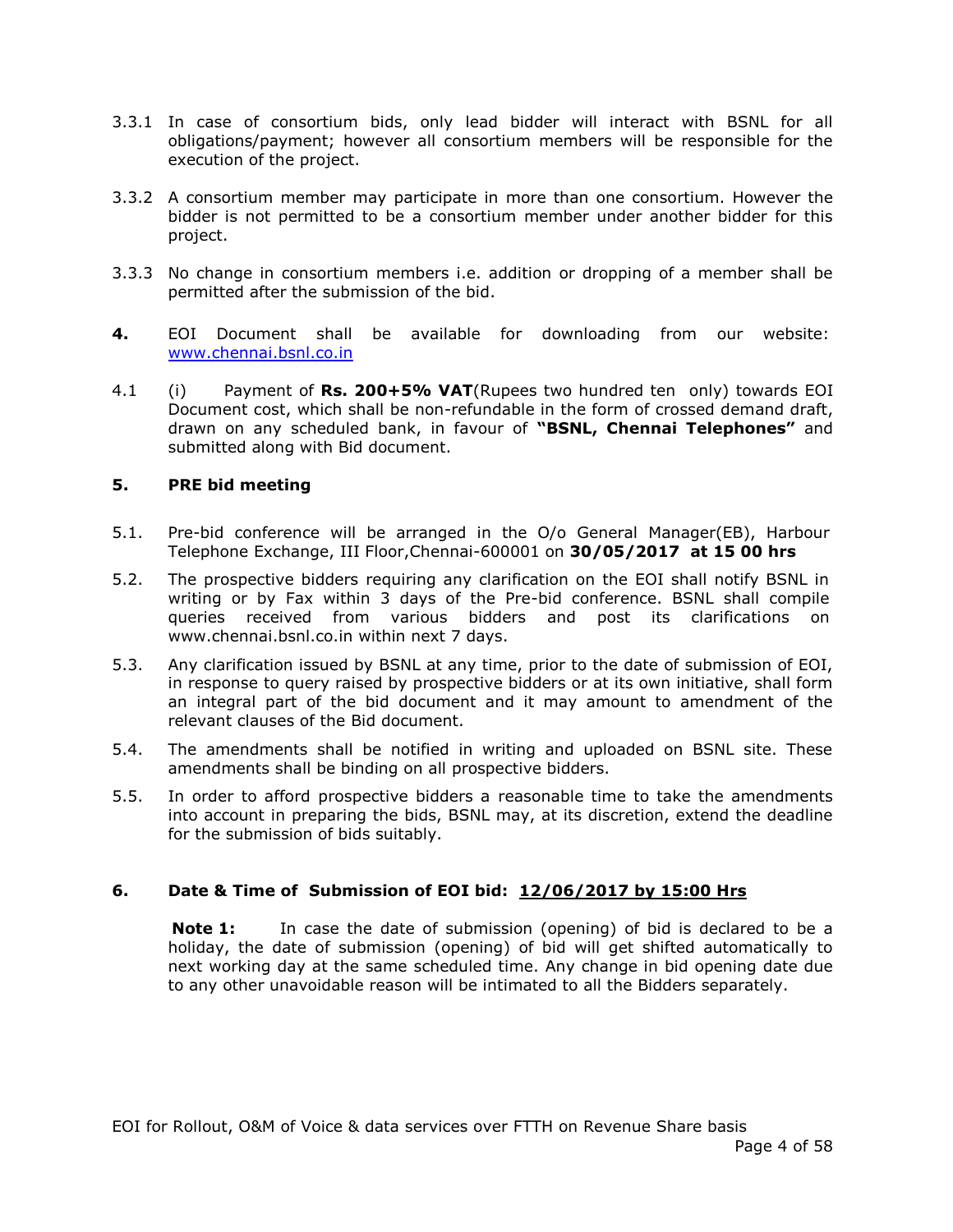# **7. Opening of EOI bids:**

The EOI bids shall be opened at 16.00 hrs on 12.06.2017.

The, authorized representatives of Bidders can attend the TOE at **O/o. The General Manager(EB), 3rd floor, Harbour Telephone Exchange building, No. 7 Jaffer sarang street, Chennai-7,** where BSNL's EOI Opening Officers shall be conducting Public EoI Opening Event (TOE).

- **8.** EOI bids received after due time & date shall not be accepted.
- **9.** CGM, BSNL Chennai Telephones reserves the right to accept or reject any or all EOI bids without assigning any reason. He is not bound to accept the highest bid.

#### **Note :**

All documents submitted in the bid offer shall be preferably in English. In case the certificate viz experience, registration etc. is issued in any other language other than English, the Bidder shall attach an English translation of the same duly attested by the Bidder & the translator to be true copy in addition to the relevant certificate.

All computer generated documents shall be duly attested/ signed by the issuing organisation.

AGM (EB-I)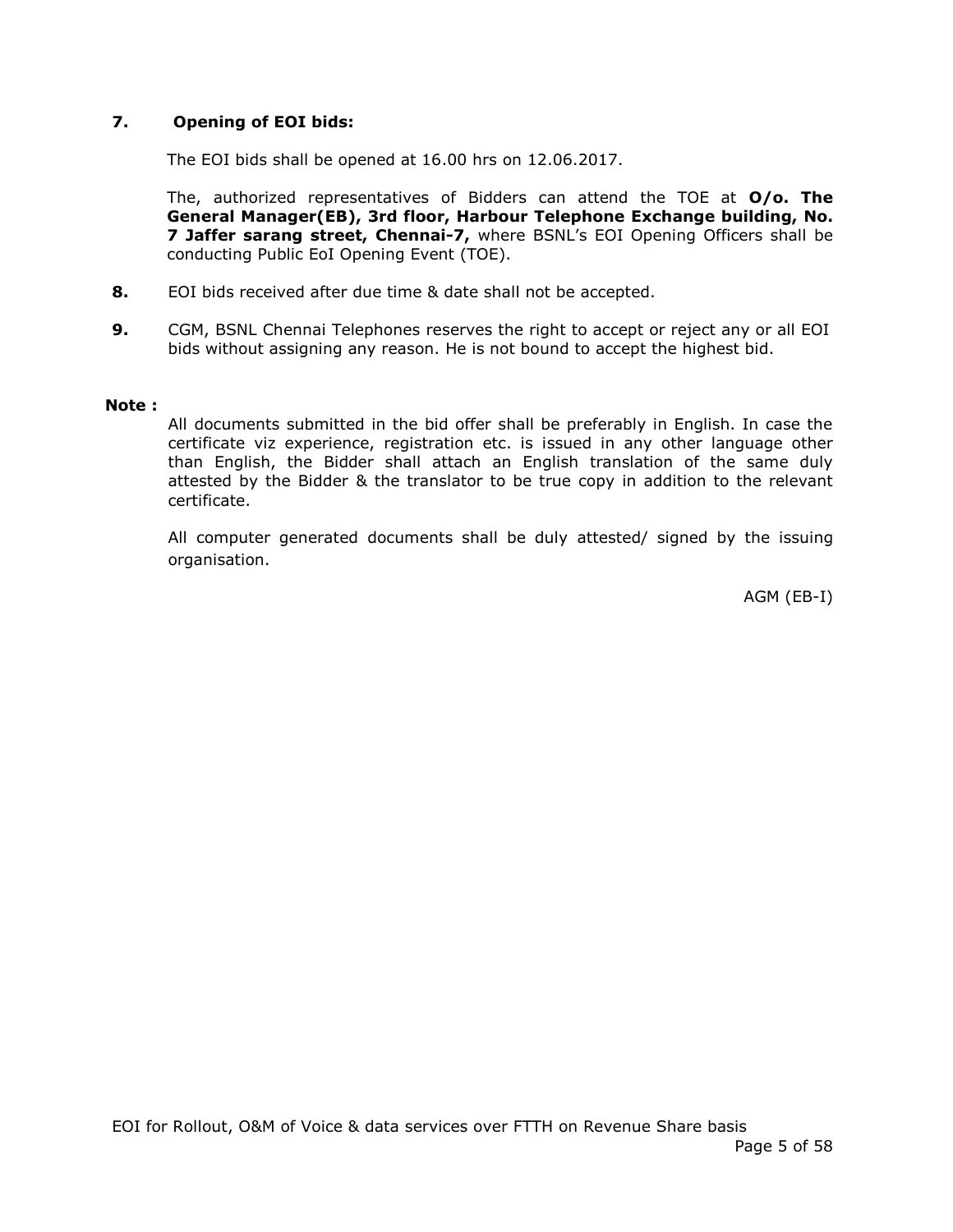# **Section- 2**

#### **EOI Information**

**Note**: The bids will be evaluated techno-commercially and financial bids of technocommercially compliant Bidders only shall be opened.

| $'$ Bid Validity Period / Validity of bid   180 days from the EOI  <br>Offer for acceptance by BSNL | opening date. |
|-----------------------------------------------------------------------------------------------------|---------------|
|                                                                                                     |               |

- 1. The EOI offer shall contain two envelopes viz. Techno-commercial envelope and financial envelope which will contain one set of the following documents only :
	- a) Techno-commercial envelope shall contain –Technical bid with all relevant bid annexure of following, but not limited to, documents :
	- i. Copy of proof of payment of Cost of the EOI documents i.e. EOI fee.
	- ii. Certificate(s) showing fulfilment of the eligibility criteria(s) stated in Clause 4 of the Detailed NIT
	- iii. Power of Attorney & authorization for executing the power of attorney in accordance with clause 13.3 of section 4 part A.
	- iv. Integrity Pact (Section 7[g])
	- v. Clause by clause compliance and Profile & Questionnaire duly filled & signed (**section 8**).
	- vi. Near-relation certificate duly filled and signed (Section 6[B])
	- vii. Undertaking & declaration in Performa duly filled & signed
	- viii. Documents stated in clause 10 of Section-4 Part A.
	- ix. EOI documents duly signed for having read it & accepted it. Bidders are required to submit the proof of payment of the cost of EOI document, Power of Attorney and Integrity Pact to BSNL offline on/before the due date and time of online opening of the EOI.
	- b) Financial envelope shall containing Financial quote/offer:
	- i) Financial along with price Schedule (Section 9 Part B).
	- ii) Bid form duly signed with all relevant bid annexure.

AGM (EB-I)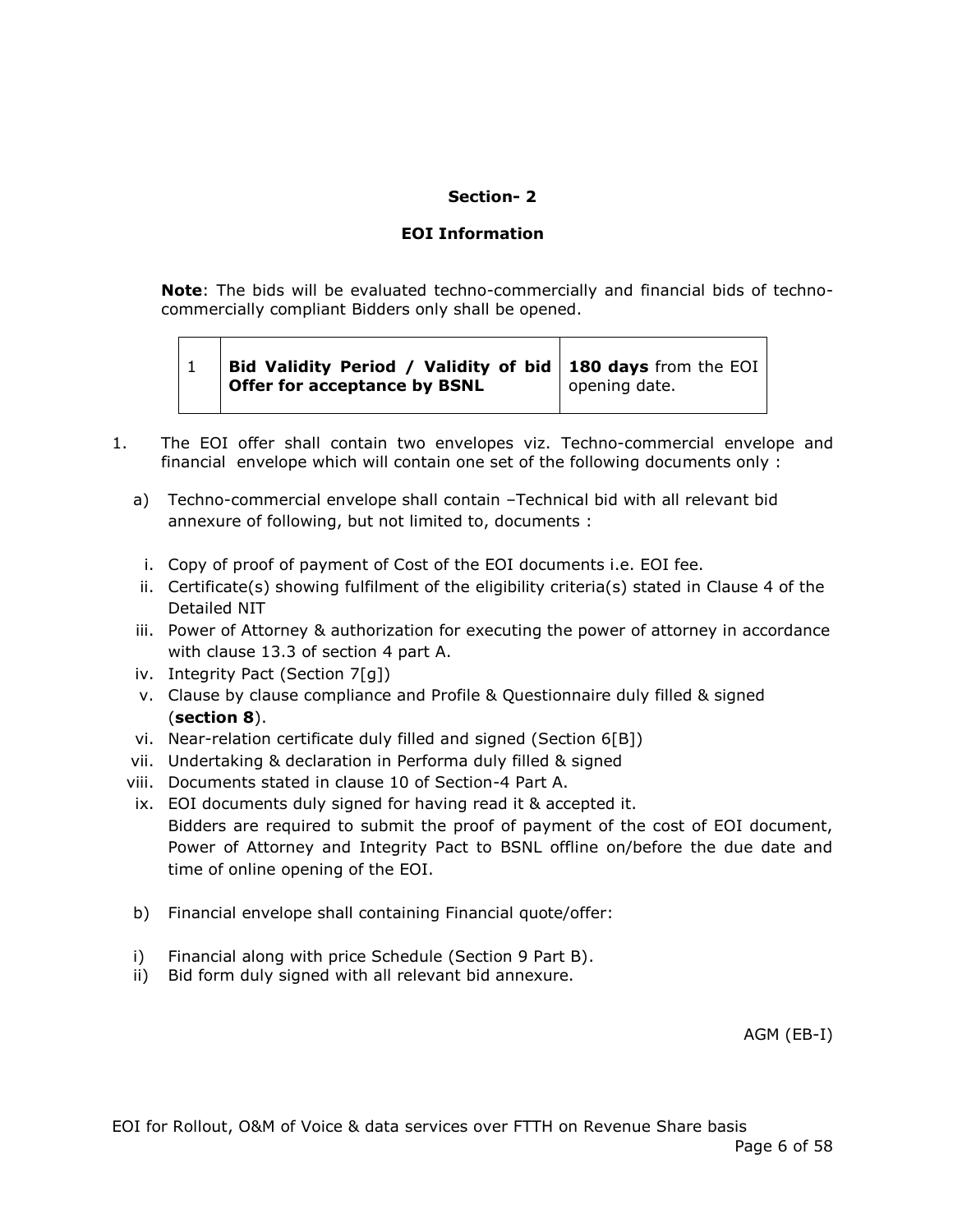# **SECTION- 3 SCOPE OF WORK**

#### **1 Introduction**

- 1.1 BSNL envisages providing quality Broadband and high speed Bandwidth services over FTTH to the customers' door-step with in a given Residential / Business complex in the area allotted to the BIDDER (i.e. Builders/RWAs/telecom Infra providers and firms).
- 1.2 Through this EOI, BSNL shall finalize the Bidders {successful Bidder who has been awarded work is also referred hereafter as FTTH services partner (FSP), Terms "FSP" and "bidder" are also used interchangeably.} to assist BSNL in FTTH services Rollout including Customer acquisition, list mile OF cable laying, fibre/Ethernet cabling/wiring, CPE (HONT etc.)/Splitter installation, thereafter Operational & Maintenance of BSNL FTTH services at the premises of BSNL's customers on Revenue Share Basis. Such BSNL's Customers Residential / Business complex is also referred as **the Project** in this document.
- 1.3 All the BB & voice services over FTTH to the subscribers shall be provided under the brand name of BSNL. These FTTH Customers shall be owned by BSNL. Invoicing to these customers and revenue collection shall also be done by BSNL.
- 1.4 BSNL would provide backbone connectivity and provide and lay OF cable up to the entry point/campus gate. Thereafter FSP shall be responsible for supply and installation of all items including but not limited to lead-in OF cable, Ethernet cable/customer end wiring and all related iron materials and fixtures etc at their own cost.
- 1.5 The customer premises equipment and wiring so installed by the BIDDER shall upon installation become an integral part of the basic telecom and broadband network and that the Services so provided by BSNL. The provision of such equipment would be within the purview of the services as defined under the terms and meanings assigned to them by DOT, TRAI and/or any other government/statutory body so legislated from time to time.
- 1.6 During the tenure of the contract the BSNL equipment and network for the project would be under maintenance custody of the BIDDER and the BIDDER would take enough care for safeguard of the equipment.
- 1.7 The FTTH equipment shall be used to provide all the services that the BSNL may choose to offer to the customers including but not limited to Basic Telephony, National & International Calling Services, Broadband Internet Access, Leased Line and Value Added Services that may be offered by BSNL on its own or through VAS providers.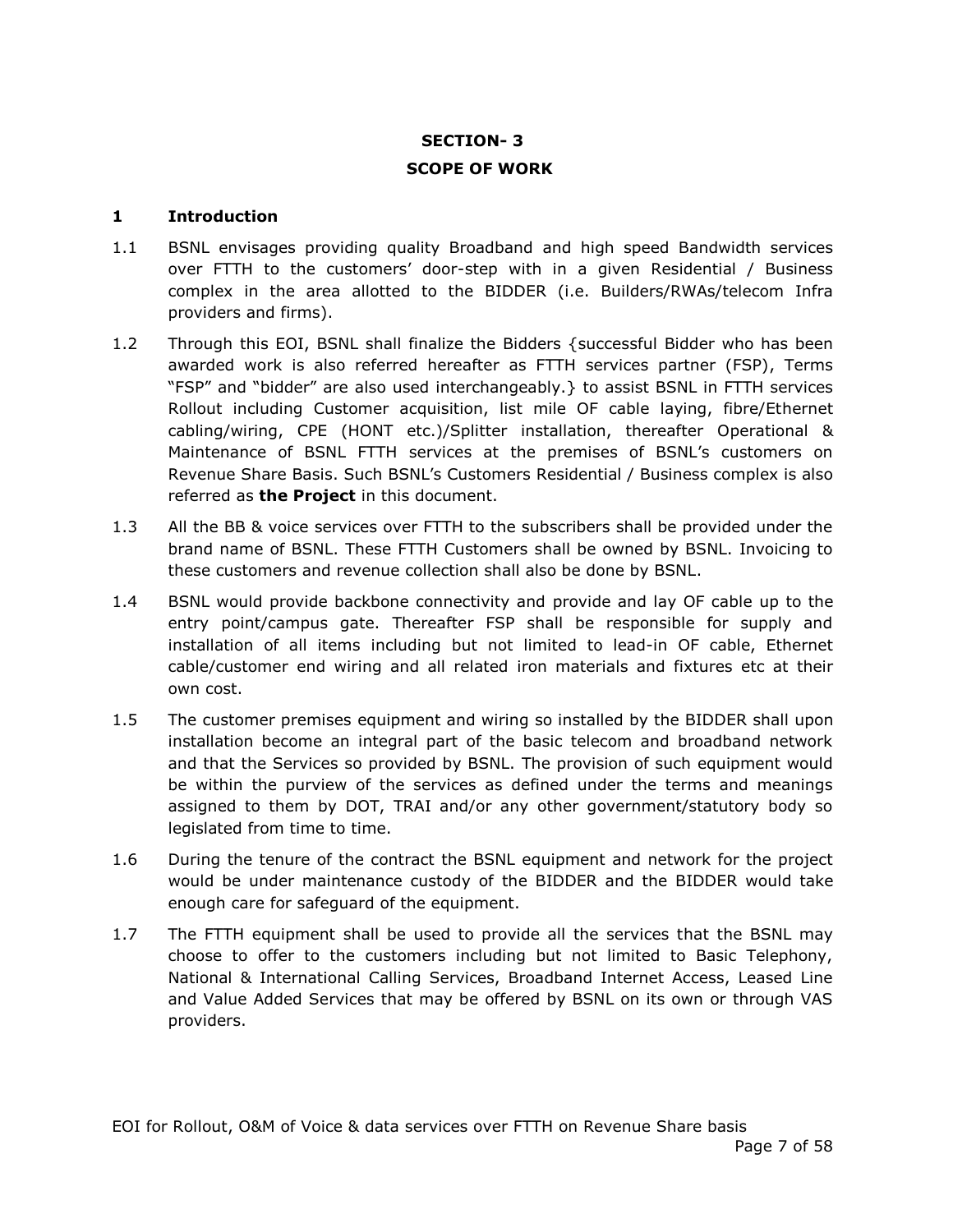# **2 Bidder's Role and responsibility**

- 2.1 Bidder shall pro-actively market the BB and other services over FTTH, educating the customer on the usage / benefits of the service, tariff plans etc. Bidder shall identify the potential buildings for the services and may also undertake the work in the anticipation of the demand.
- 2.2 In this case Builders/RWAs/TIPs shall be responsible for Supply, Deploy, Own, operate and maintain RF Equipment, LAN Switches and all the Telecom Network infrastructure beyond their equipment up-to customer's premises. Space & Power shall also be arranged by Builders/RWAs/TIPs for installation of LAN Switches.
- 2.3 The Compatible customer premises equipment (CPE) shall also be supplied by Builders/RWAs/TIPs to the customers directly and cost towards this shall not be considered for revenue share purpose. Any further post sale obligation in respect of CPE shall rest with Builders/RWAs/TIPs and not with BSNL.
- 2.4 BSNL shall extend the bandwidth connectivity up-to LAN Switches free of Cost subject to Tech no- Commercial viability, Hence LAN Switches shall be installed by Builders/RWAs/TIPs with mutual consultation with BSNL.
- 2.5 Builders/RWAs/TIPs shall follow all the guidelines / ruIes /regulations of Govt. of India/DOT including TRAI Parameters.
- 2.6 Shareable revenue is payable after deducting any expenditure incurred by BSNL towards service related statutory levis.
- 2.7 The Bidder shall carry-out formalities for Customer acquisition, assisting customers in filling up of CAF (customer acquisition form), and subscription of BSNL services by residents in a pro-active manner. The FSP shall carryout required co-ordination with BSNL commercial / booking offices for completion of commercial formalities.

# 2.8 **Network deployment and provide last mile connectivity to the customer premises**:

- 2.8.1 Bidder shall plan the FTTH architecture for a given project/ customer premises for deployment.
- 2.8.2 The Bidder shall deploy the FTTH equipment including customer Premise Equipment viz. CPE Modem, ONT etc. & the Lead-in Fibre cable network including drop fibre etc. within the customer premises/complex at its own cost. BSNL shall be responsible for laying & making the optical fibre available up to the lead-in point (entry gate) of the campus/complex/societies/apartment gate or any other point inside the campus as per the design of premise by the builder. FSP from there onwards (i.e. with in campus/building/office complex/market complex) shall be required to provide and lay lead-in last fibre (OF)/drop fibre cable, Installation of Splitters, extension of fiber from the Splitter, carrying out internal fibre wiring in the complex/Customer Premises, protection material and all related accessories, at its own cost.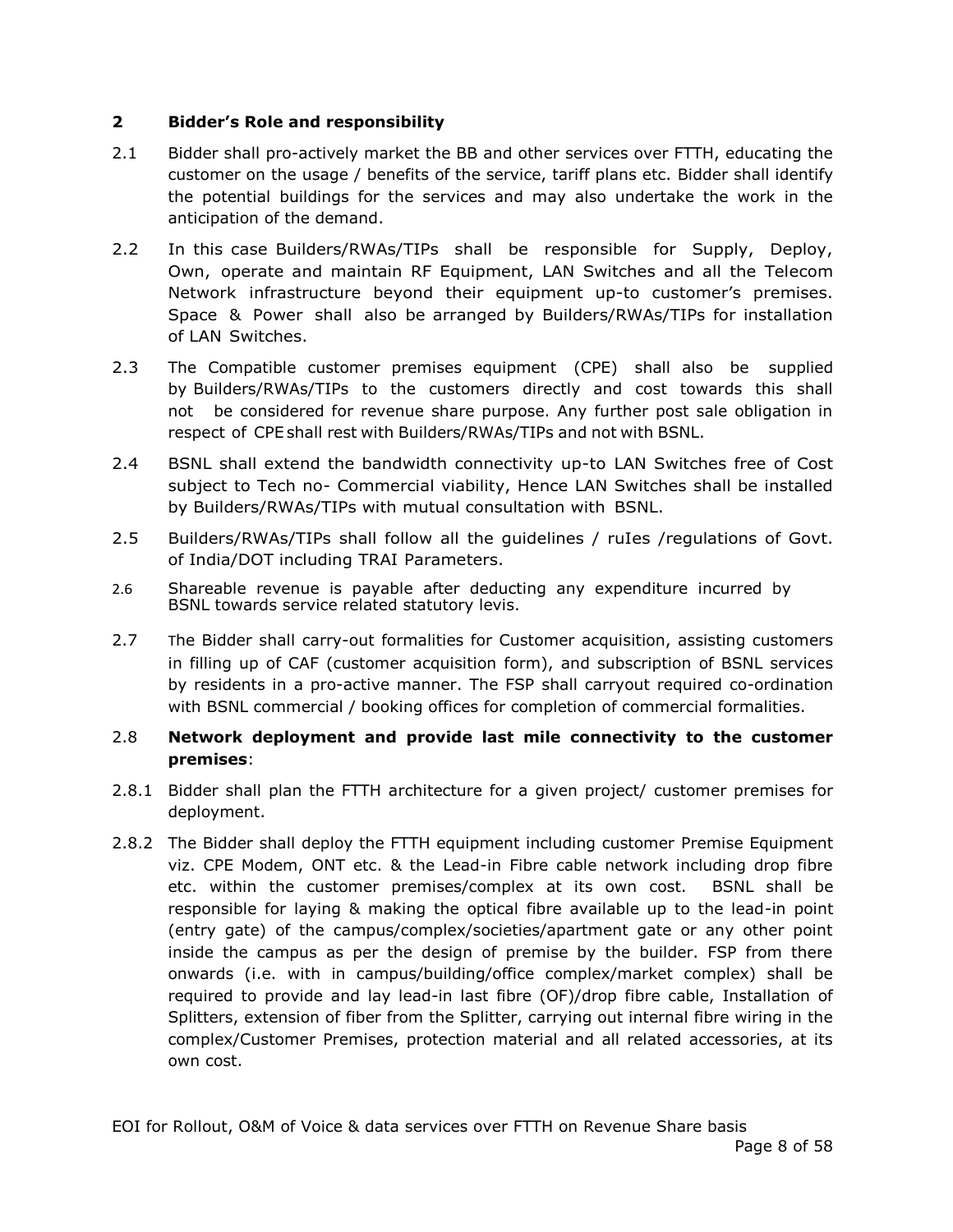- 2.8.3 For the deployment of the FTTH network if any additional materials / fitments are required like runway, pipes, supporting structure, terminations etc., any other items that are not covered in BSNL standard supply, same shall be procured by the Bidder at its own cost and complete the deployment.
- 2.8.4 The FSP shall install suitable splitters, customer premises equipment, fibre, and Ethernet cable at its own cost and also carry out of the customer end fibre/Ethernet cable wiring in the building / apartment/residence of the customers/offices etc. including its operation and maintenance including supply of material at their cost. FSP is also at liberty to procure and install the Multi Dwelling Units (MDU) and provide FTTH services on Ethernet cable/Copper wiring beyond MDU depending on the site requirements.
- 2.8.5 The FSP shall be responsible for the installation and configuration of the FTTH's Customer Premise Equipment (CPE) called as HONT.
- 2.8.6 BSNL officials shall coordinate with the FSP to energize the service for the customer.
- 2.8.7 Any Testing equipment, Computers etc., brought by the bidder for carrying out maintenance works would remain under ownership of the bidder.
- 2.8.8 FSP shall provide relevant literature, drawings, etc for the FTTH network deployed, as required to BSNL.
- 2.8.9 THE BIDDER shall comply with all applicable laws, byelaws, rules, regulations, orders, directions, and notifications etc as per Law of the land and of Government / court / tribunals.

# 2.9 **Operation & Maintenance of FTTH services in customer premises**:

- 2.9.1 FSP shall be responsible to operate and maintain the FTTH network including endequipment and the customer last-mile (that is provisioned by FSP).
- 2.9.2 The FSP shall deploy their sufficient trained personnel such that the customer needs/ complaints, faults etc. are resolved expeditiously in compliance with the maintenance philosophy by BSNL**.**
- 2.9.3 FSP shall be responsible for day to day operations of FTTH services within the Project. FSP would attend the problems / complaints of the customer within the time frame as mentioned in this agreement. The committed service Quality levels as defined later would be maintained by FSP.
- 2.9.4 FSP shall at its cost provide resources for monitoring the FTTH equipment and customer lines at the project site on need basis.
- 2.9.5 Bidder would stock sufficient maintenance spares including those that are to be allotted on part of BSNL at its safe custody for attending to the faults expeditiously.
- 2.9.6 All expenditure required for maintenance and operation, including the customer premises fault attending, etc. shall be made by THE BIDDER.
- 2.9.7 Bidder shall comply with all labour laws i.e. PF/ EPF, Industrial Disputes etc for the person engaged by the BIDDER for installation, operation and maintenance of FTTH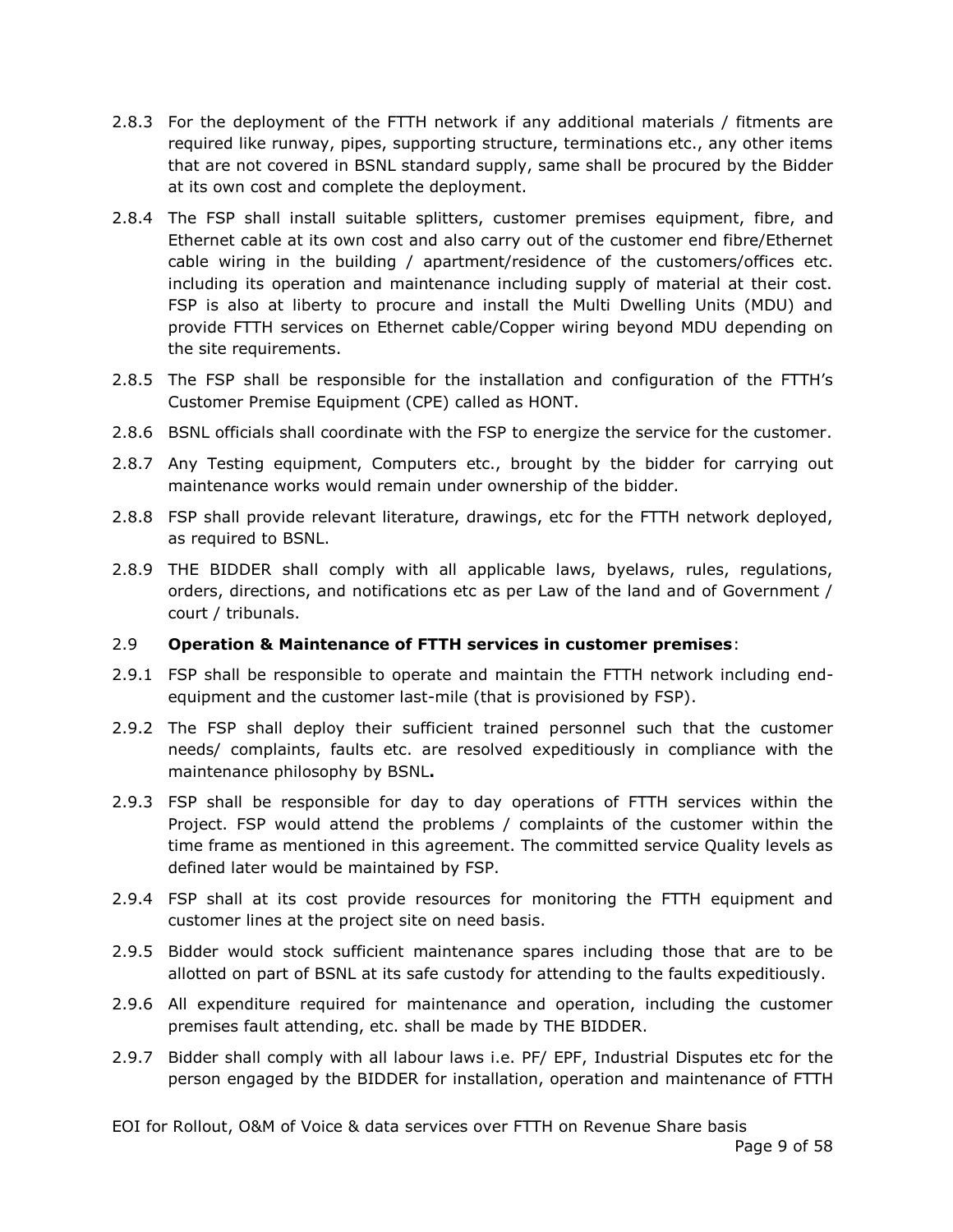network at BSNL's customers' premises and BSNL shall not be liable for any disputes/claims arising out of that.

# **3 BSNL's Role & Responsibilities**

- 3.1 BSNL shall provide backbone connectivity and OF cable up to the gate/entry point of campus/complex/society or any other point inside the campus as per the design of premise by the bidder (i.e. Builders/RWAs/telecom Infra providers and firms) at BSNL cost subject to Techno-Commercial Viability.
- 3.2 BSNL shall provide the connectivity to its Telecom network infrastructure comprising of Basic, Cellular, ISP, NLD & ILD, Leased line services at BSNL cost.
- 3.3 Fixation of Tariff applicable to Customers for services over FTTH rest with BSNL.
- 3.4 All customers desiring services over FTTH services at their sites, on receipt of CAF collected by the bidder, shall be registered at office of BSNL.
- 3.5 Billing/Invoicing for the services availed by the customers shall be done by BSNL by FSP.

# **4 Marketing**

- 4.1 THE BIDDER shall conduct door-to-door marketing campaign with in the Project premises for enrolment of customers to FTTH service. THE BIDDER shall deploy qualified personnel having ability to carry out such marketing campaigns.
- 4.2 BSNL will also promote (but not obliged) the Services as part of its regular advertising campaigns.
- 4.3 THE BIDDER shall market/promote the Services at its own cost under the brand name of BSNL. The expenses for the promotion campaign shall be borne by the Bidder. Such promotion of Services will clearly mention the brand name of BSNL.

# **5 Areas of Operation & Service to be offered to the customers of BSNL**

- 5.1 The area of operation under this agreement would be various Residential, Business/ commercial complexes/individual business and residential establishments in various locations of Chennai/Tiruvallur SSA/Kancheepuram SSAs of ChTD, where FTTH equipment is allotted for deployment.
- 5.2 The Services that shall be offered to BSNL customers through the FTTH equipment so installed at customer premises shall include but not be limited to:
	- a. Basic Telephone service for Voice Connectivity
	- b. Broadband Data Connectivity & Internet Access through FTTH-CPE
	- c. Value Added Services (VAS) like IPTV, VoIP, Voice Mail, Audio, Video-Conferencing being offered through other VAS partners.
- 5.2.1 The above Services portfolio likely to be continuously updated to include latest services in line with the customers' preferences, market demands and in accordance with BSNL requirements, from time to time.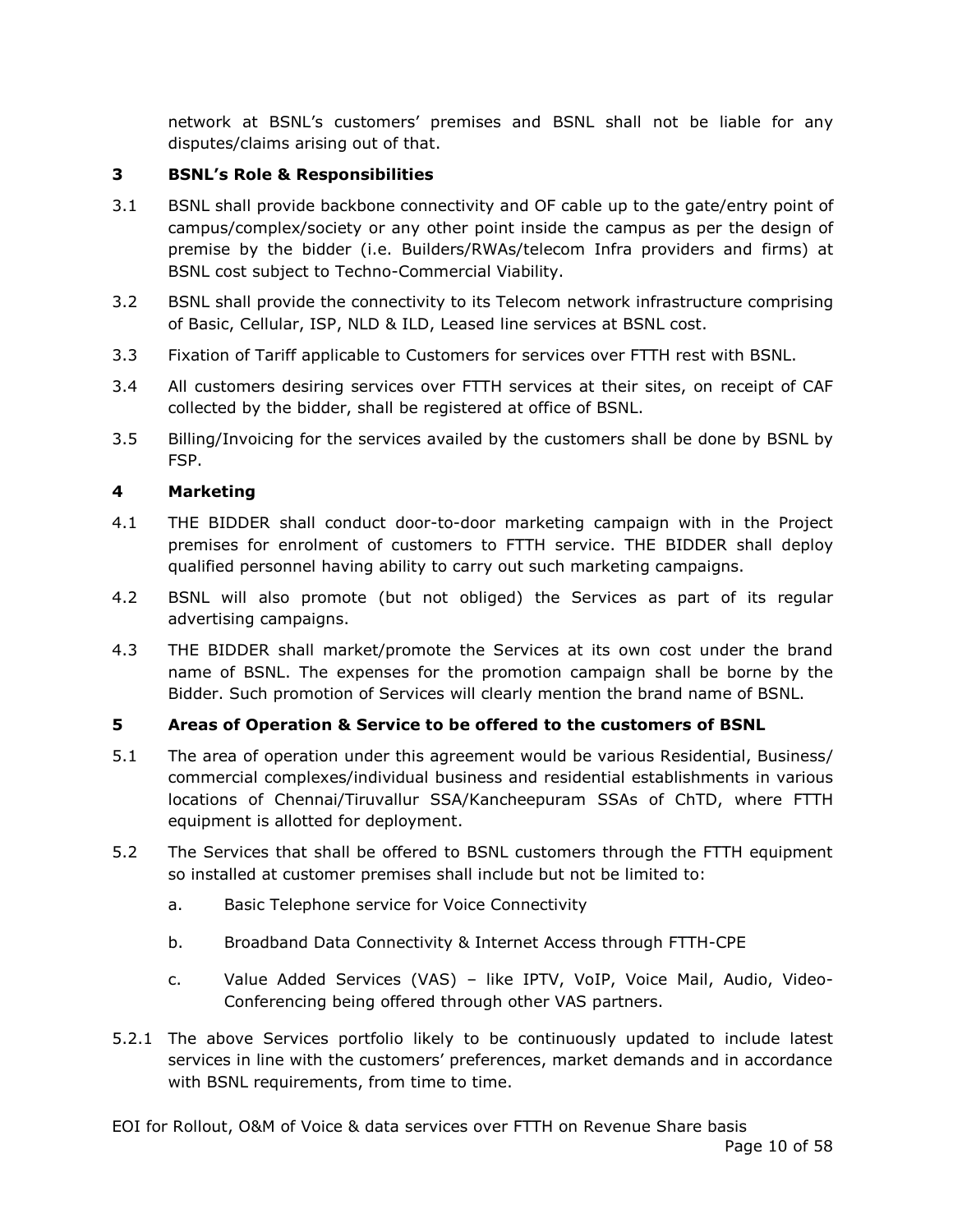# **6 Compliance to all Applicable Law**

6.1 Bidder (FSP) shall also comply with all other Govt. of India act and laws that are applicable to the work contained in this EOI

# **7 Duration of the contract period**

7.1 Duration of contract is 4 years from the date of award of work. After 4 years also, the contract can be extended on year-on-year basis at the liberty of BSNL on mutually negotiated terms and conditions including commercials*.* 

# **8 Confidentiality:**

- 8.1 The Bidder shall take adequate and timely measures to ensure that information provided through it as part of this contract/agreement shall be kept confidential, secured and protected and shall not be divulged to any unauthorized person/ firm.
- 8.2 Bidders shall treat all documents / data / software or part of them, which BSNL may provide or Bidder shall access, as strictly confidential and maintain secrecy for the same.
- 8.3 The Bidder shall maintain full confidentiality of the data supplied by BSNL. Under no circumstances the Bidder shall divulge/reveal/share such data for the purpose other than for meeting BSNL's requirement. Any violation of this confidentiality clause may result in suitable penalty and /or termination of the contract, forfeiture of SD/ encashment of PBG. BSNL shall reserve the right to black-list the Bidder on all India bases. The decision of BSNL shall be final in this regard and binding on Bidder.
- 8.4 Bidder shall not publish, disclose any information about, make available or otherwise dispose of the document / data / software or any part or parts thereof to any third party, directly or indirectly without prior written consent of BSNL.
- 8.5 Bidder shall restrict access to the documents/data/software only to those of their employees to whom it will be felt necessary and relevant for the contact center operations and shall draw the provision of this commitment to BSNL made by the Bidder, to the personal attention of those of its employees to whom access to the document/data/software will be granted.
- 8.6 BSNL may terminate the contract, in case confidentiality as above is not maintained by the Bidder.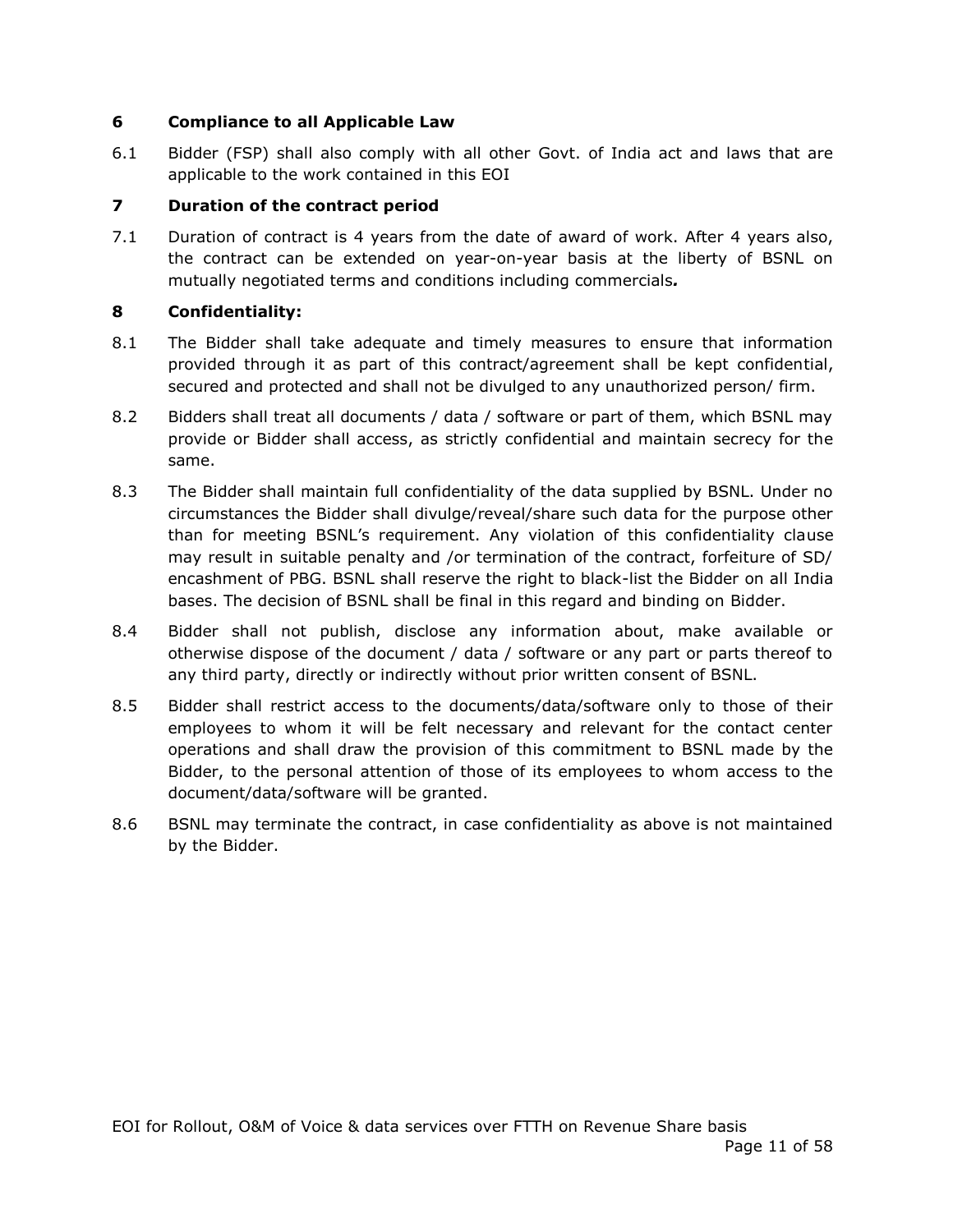# **1. Documentation**

The documentation, consisting of the following shall be prepared for the FTTH GPON deployment done within a Project.

- **1.1. Route Index Diagrams - General:** This diagram shall consist of Cable Route Details on Geographical Map drawn to scale with prominent land marks and alignment of cable with reference to road. This diagram clearly depicts the **GPON architecture** used within the project. This shall be prepared on A-3 sheet.
- 1.2. **Route Index Diagram - Profile:** These diagrams will contain Make and size of the feeder OF cable This contains:
- (i) **Two Point Offset** of cable i.e., One from centre of the road and one from the nearest wall / fixed structure, each taken at every 10 meters;
- (ii) Depth profile of Cable at every 10 meter for the length where it is laid underground.
- (iii) Details of protection with type of protection depicted on it;
- (iv) Location of joints and pulling manholes with **Three Point Offset** i.e., from nearest permanent structures taken in different directions.
- (v) These diagrams shall be prepared A-4 sheets. On one sheet profile of maximum 200 meters shall be given to ensure clarity.
- 1.3. **Joint Location Diagram :** This diagram will show:
- (i) Geographical location of all the joints.
- (ii) Location of joints manholes with **Three Point Offset** i.e., from nearest permanent structures taken in different directions.
- (iii) Depth of joint chamber covers from ground level.
- (iv) Type of chamber (Brick/Pre-cast)
- (v) Length of O.F. cable kept inside the joint chamber from either direction.

# 1.4. **GPON Index Diagram - Profile:**

- (i) These diagrams would contain the detailed layout of GPON network within the project premises. The scalar diagram would indicate the Splitter location and their connectivity to the common point within the project.
- (ii) The GPON detailed diagram would show the connectivity carried out from Splitter to further Second-level splitter / Customer premises. It comprises of
	- a. **Two Point Offset** of cable i.e., One from centre of the road / wall corner and one from the nearest wall / fixed structure, each taken at every 10 meters;
	- b. Depth profile of Cable at every 10 meter for the length where it is laid underground.
	- c. Details of protection with type of protection depicted on it;
	- d. Location of branching joints and pulling manholes with Three Point Offset i.e., from nearest permanent structures taken in different directions.
	- e. The Termination details at splitter end.

# **1.5. GPON Connection Details**

(i) FSP shall make the full termination details of GPON network within the project. The details are to be made diagrammatically such that any customer can be traced back

EOI for Rollout, O&M of Voice & data services over FTTH on Revenue Share basis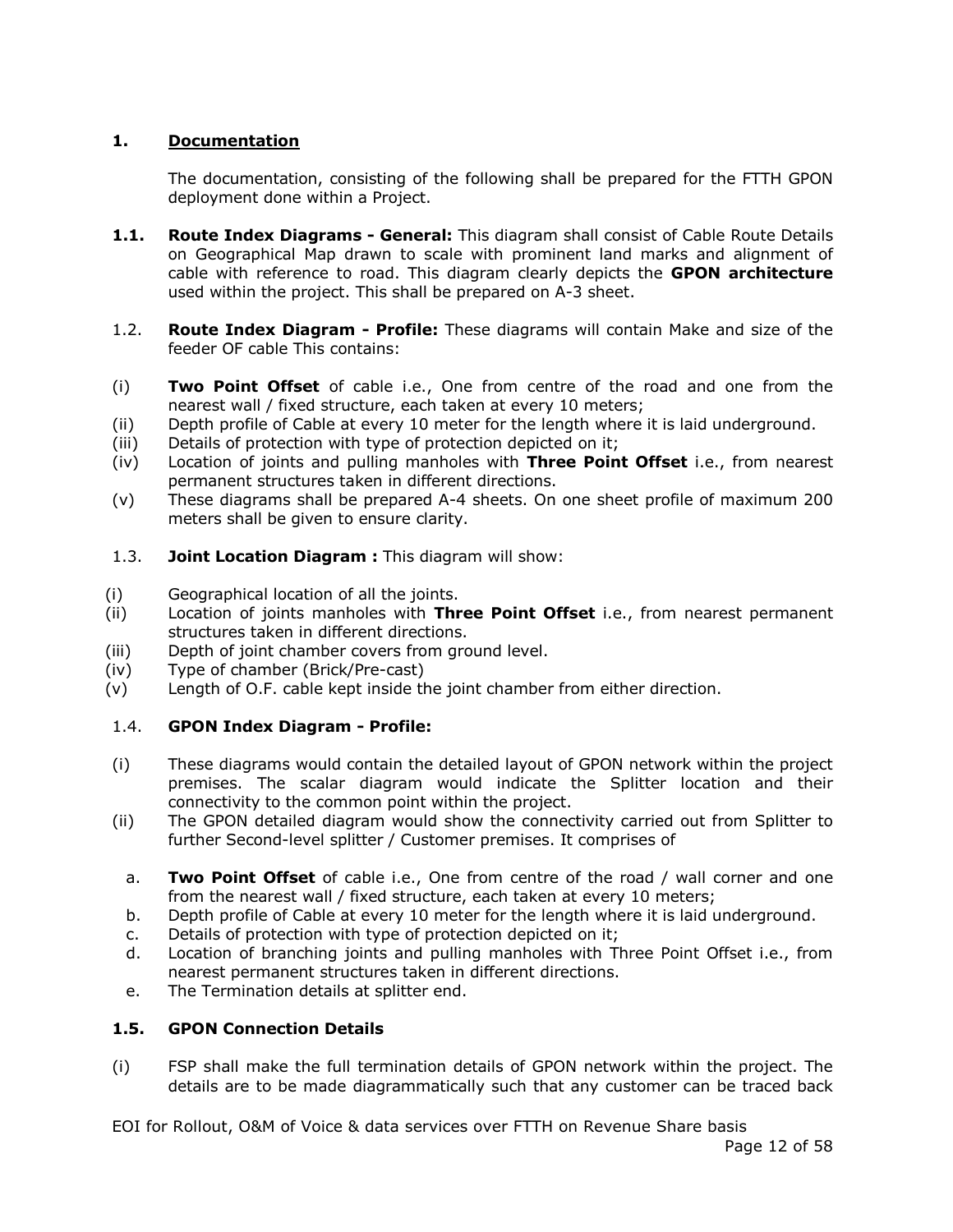to OLT port via Level-2 Splitter Port and Level-1 Splitter Port.

- (ii) The customer wise termination details may be kept as a spread sheet for easy identification and further appending to a centralized data base.
- 1.6. These diagrams shall be prepared A-4 sheets. On one sheet profile of maximum 200 meters shall be given to ensure clarity.
- 1.7. All the above mentioned documentation shall bear the signatures of the FSP, the BSNL Engineer-in-charge as a proof of accuracy of the details. The diagrams shall be bound in A-4 size book with cover. The cover sheet shall be of 110 GSM and laminated. The front cover shall have the following details.
	- (i) Name of the Project
	- (ii) Name of the OLT Link
	- (iii) Name of the FSP
	- (iv) Date of completion of work
- 1.8. Two sets of the above documentation need to be prepared for submission to BSNL. In addition FSP needs to maintain a copy at the site for day to day fault rectification.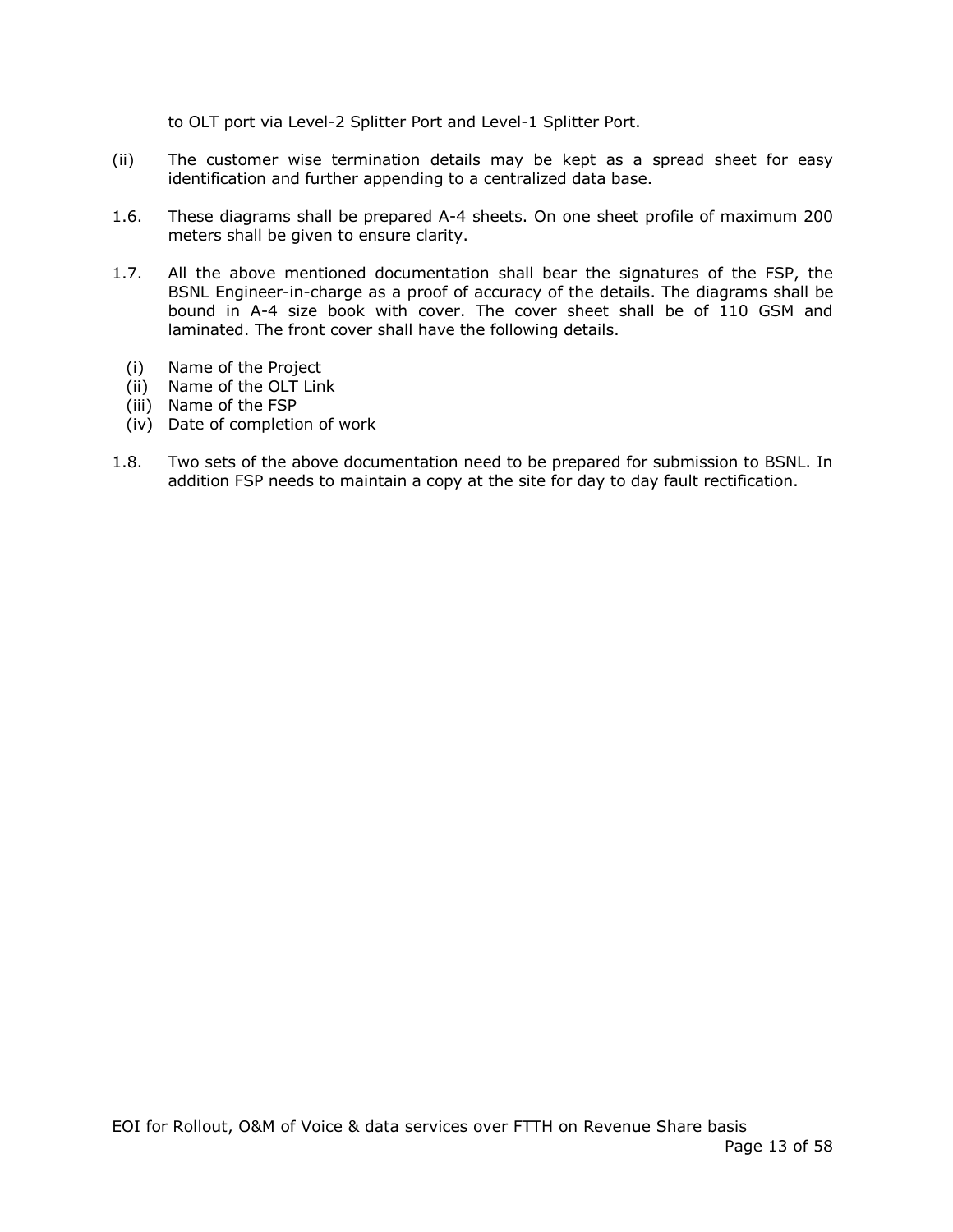#### **Annexure - II**

### **Provisioning & Maintenance Philosophy**

#### **1. Introduction**:

- 1.1. The FTTH services are targeted for premium class high ARPU customers who seek good quality of services and superior uptimes. These customers are at the fore-front in adopting new technologies; hence their appetite for better bandwidths is higher. Today professionals are connected on internet, and they perform significant of their activities / work on the internet.
- 1.2. The customers of such class demand always-on service and good customer facilitation from the Service provider. To offer such services, BSNL is using the EOI to select FSPs for operation and maintenance of FTTH service on revenue share basis.

#### **2. Marketing of Services**

- 2.1. The FSP shall carry out door to door campaigning with the customers for subscription for FTTH services. Customer need to be explained about the benefits of the FTTH based voice and broadband service. The customer segment targeted for FTTH services are active customers hence their time is precious. FSP need to meet the customer at his / her convenient time for booking of the services.
- 2.2. Awareness generation is an important element of marketing the service. FSP need to explain the customer about benefits of FTTH and various applications that can work on it. Customer need to be apprised of new services that would help his day to day work, offer education and entertainment.
- 2.3. FSP needs to help customer in making informed decision on plan selection. The benefits of Higher speed plans vis-à-vis customer needs to be analyzed and explained so that customer appreciates the value they derives. With proper canvassing and counseling FSP can aim for up selling the services. It may be ensured that customer is made aware of all the tariff plans BSNL offers, educate the customers on superior features & advantages of BSNL's plan vis-à-vis competitors plans and also accept booking of any plan he prefers.
- 2.4. FSP can explore innovative ideas like conducting camps on weekend, demonstration of high end services etc., to the occupants of the project and give them live, visual experience of the services and end applications.

# **3. Order Fulfillment**

- 3.1. The occupancy in green field apartments would be incremental and would take couple of months to reach significant numbers. The FSP needs to ensure that right from the beginning of the first occupation, the customer booking is done and FTTH services are offered to the customers. For this purpose the FSP need to maintain cordial relation with the Builder / Maintenance agency / Association so that the prospective occupants list is known a week ahead of actual occupation.
- 3.2. FSP need to terminate the drop fiber at customer premises in the location of his choice and install the ONT along with Power pack. The ONT preferably to be fixed firmly on the wall so that it is not disturbed on day to day basis.
- 3.3. For handling the order provisioning, complaint attending and for testing it is necessary that FSP personnel deployed at the site needs to have Laptop with Data-

EOI for Rollout, O&M of Voice & data services over FTTH on Revenue Share basis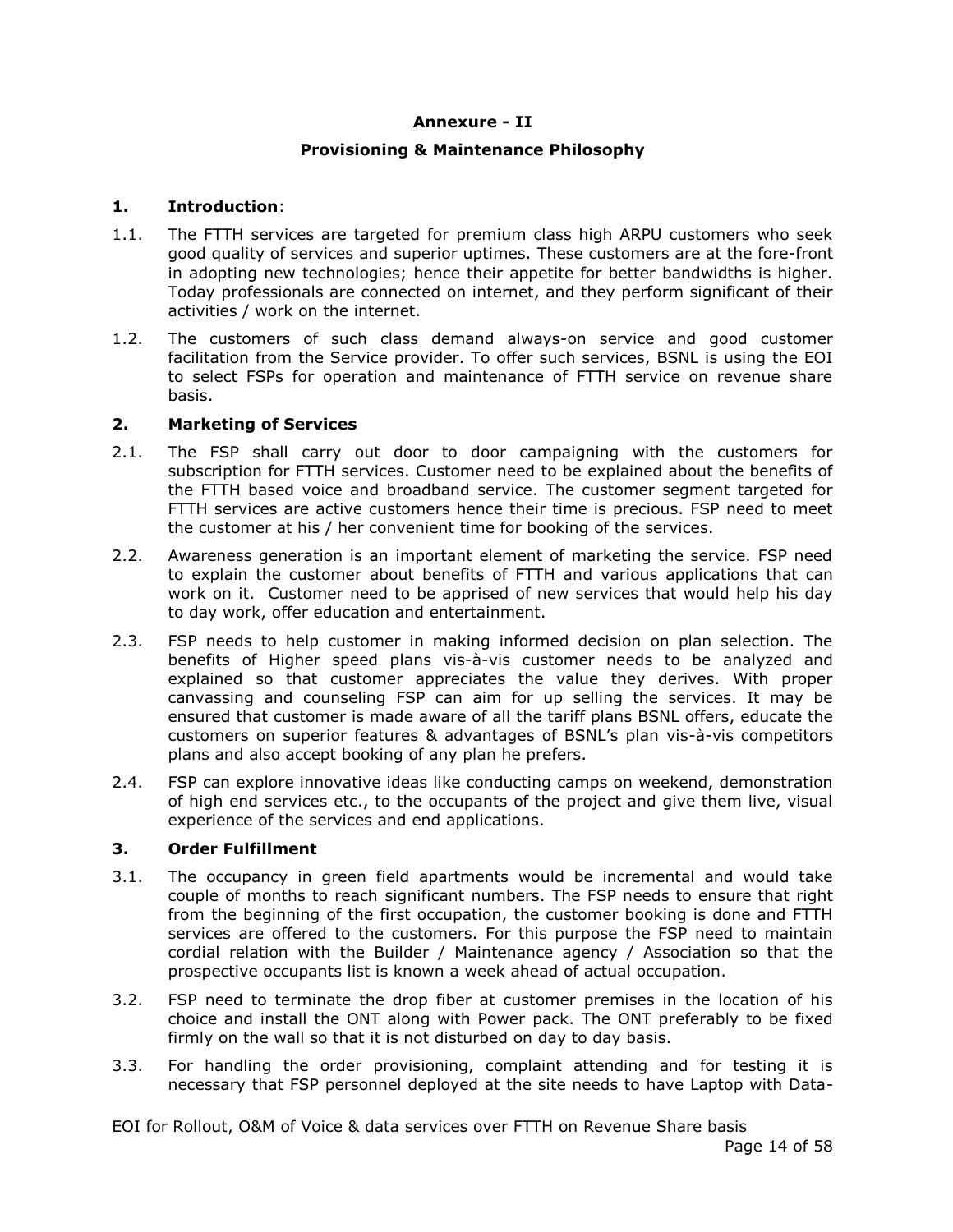card facility, the personnel also to be provided with mobile phone for contact. FSP needs to login to BSNL Order booking system via internet and feed the ONT serial number, customer details in BSNL Order booking system.

- 3.4. The telephone number allotment, broadband creation etc., would be shown in the Order booking system which FSP needs to monitor and update accordingly.
- 3.5. In the event customer has opted for any value added service like IPTV, Games on Demand etc., FSP may also inform and co-ordinate with BSNL/concerned content providers for service provision.

# **4. Fault Reporting Mechanism**:

- 4.1. The FTTH lines need to maintained very high uptime. FSP need to resolve any problem / complaint related within the project within short time so that customer delight is maintained.
- 4.2. As shown in the diagram the FRS system functionality is explained.
- 4.3. FTTH customer can call the complaint number 1500/198 or any other number which BSNL allots for FTTH service. The calls received are booked in the BSNL IT system. Further testing of these faults is carried out at Help desk to segregate the fault.



# **Fault Reporting System**

4.4. BSNL Help desk would carry out testing using the EMS to segregate the fault. If fault is found in the backbone network concerned BSNL transmission maintenance

EOI for Rollout, O&M of Voice & data services over FTTH on Revenue Share basis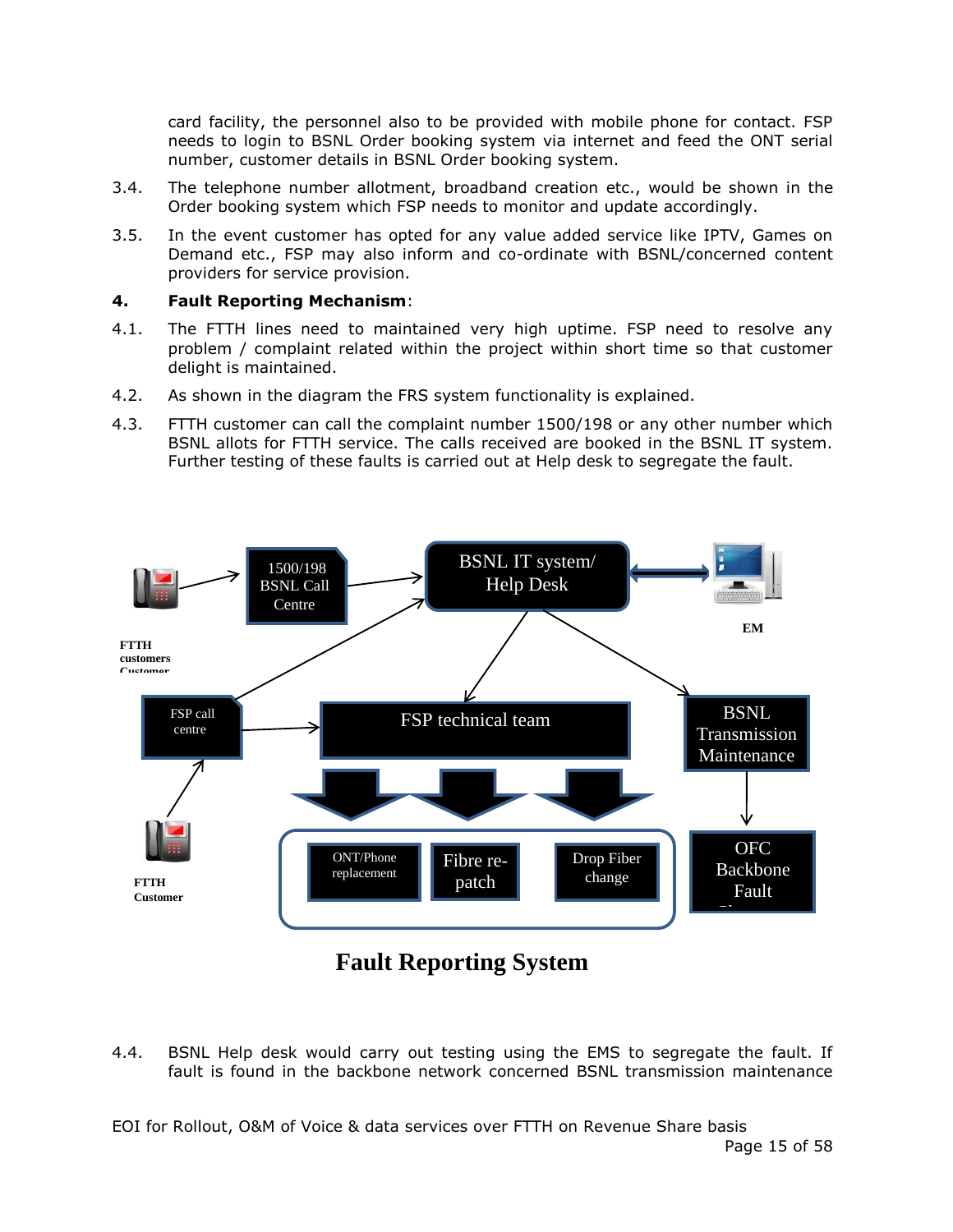team would be informed. In case fault is found to be within the Apartment/Campus/Complex/customer premises, or customer complaint is specific to service / performance issue, the fault would be assigned to the FSP with time stamp of making over of fault to FSP.

- 4.5. FSP shall also maintain a call centre (which need not be exclusive to BSNL) wherein customers may also report the complaint. Call center of FSP also shall input the complaint into BSNL FRS IT system and attend the fault pro-actively, if the same is in FSP lead-in cable/customer premises or due to reasons within the control of FSP. All complaints received by FSP directly needs to be logged in BSNL FRS system necessarily**.**
- 4.6. All the complaints received either directly or made-over through BSNL system need to be cleared within the stipulated time period as given in the document. Any delays in clearance would invite penalties.
- 4.7. FSP will keep a record of number of faults and rectification reports in respect of the service, which will be produced before BSNL as and when and in whatever form desired.
- 4.8. The number of personnel required to operate & maintain the FTTH services as per SLA is to be decided by the FSP, however, it is suggested that FSP may deploy his personnel and man the complexes where number of apartments / residences are about 500 or more.
- 4.9. FSP need to equip his personnel with required tools, testers etc., so that they would carry out the work within stipulated timelines in professional manner.
- 4.10. FSP need to maintain buffer stock of spares like ONT, Power Pack, Telephone Instruments, Drop fiber etc., with him so that fault are cleared faster. For BSNL supplied items, the permissible spare quantity would be decided by BSNL in consultation with FSP from time to time.
- 4.11. The faulty items along with fault description need to be exchanged with BSNL official on monthly basis

#### **5. Work-day and Working hours**

5.1. Work Day: All seven days of a week (including Sunday) would be considered as work day, All days of the year including National Holidays would be considered as work day.

Work Hours**:** The normal work hours would be considered as 8 AM to 10 PM.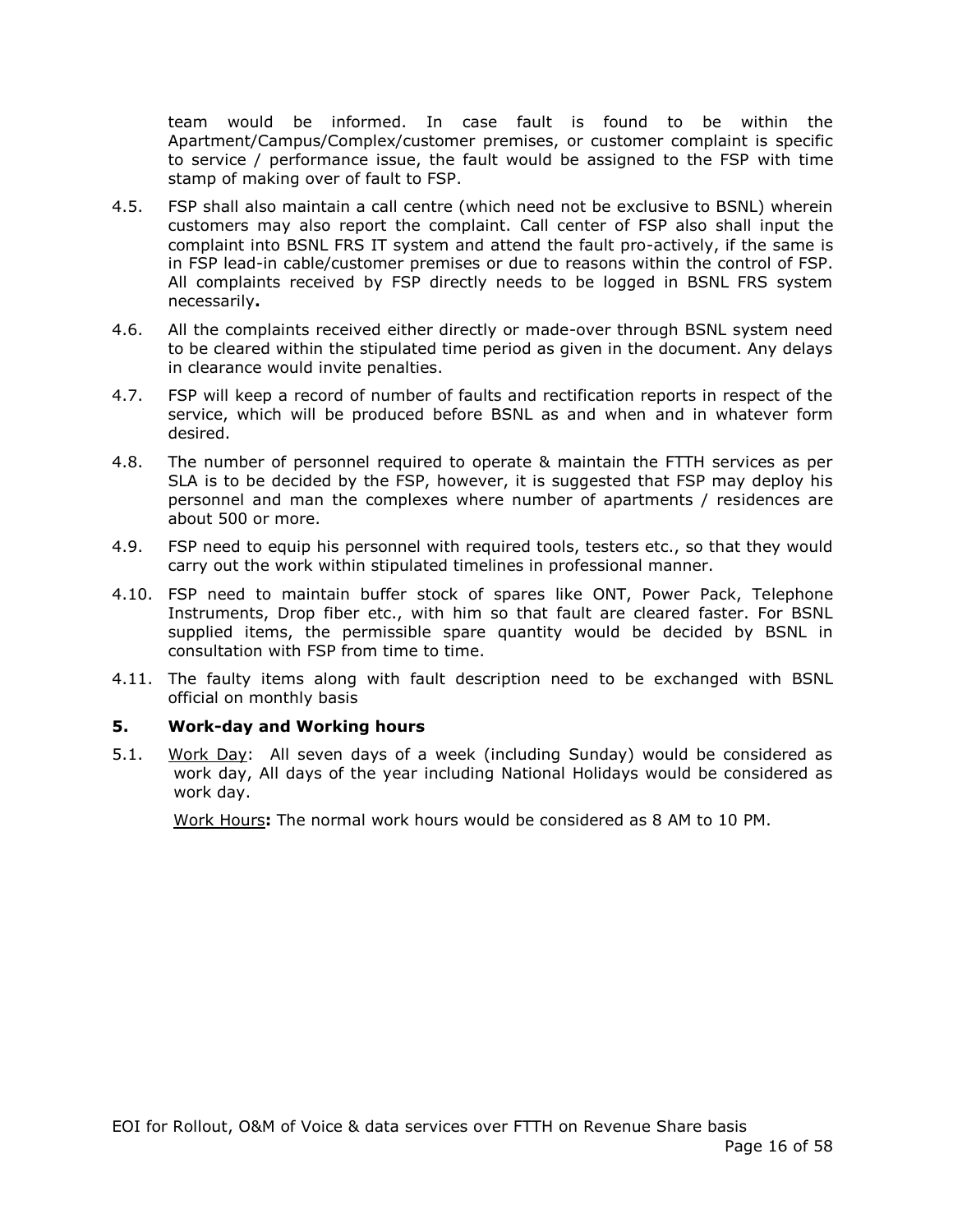#### **SECTION – 4 PART A**

#### **GENERAL INSTRUCTION TO BIDDERS**

#### **A. INTRODUCTION**

#### **1. DEFINITIONS:**

- (a) **"The Bidder"** means the individual or firm (i.e., Builders /RWAs / Telecom Infra providers and firms) who participates in this EOI and submits its bid. Bidder has also been referred as supplier at some places in this EOI document.
- (b) **"Contract Agreement"** means agreement between BSNL and Bidder.
- (c) **"FSP"** means "FTTH Services Partner" and is successful Bidder who has been awarded the work.
- (d) "**Telecom Service Provider**" means any Telecom operator in India, who is licensed by the Department of Telecommunications (DOT), Government of India to provide telecom services to the general public or to the other DOT licensed Telecom operators.
- (e) "**The Advance Work Order**" means intention of BSNL to please Work Order on the Bidder.
- (f) **"The Work Order"** means the order placed by the BSNL on the Bidder signed by the BSNL including all attachments and appendices thereto and all documents incorporated by reference therein. The purchase order shall be deemed as **"Contract"** appearing in the document.
- (g) CPE means Customer Premise Equipment, consisting of FTTH / xDSL modem, Splitter or any other equipment installed at customer's premises for enabling Broadband access.
- (h) DOT means the Department of Telecommunications.
- (i) Party or parties: BSNL, Bidder company, are referred to as 'Party'.
- (j) SSA: SSA means Secondary Switching Area as defined by BSNL.
- (k) Tariff means Charges payable by the subscriber for the service provided.
- (l) Telecom Circle means the geographical area of the BSNL circle providing the Basic Telecommunication Services as defined by BSNL.
- (m) FTTH equipment: ONTs, Splitters, Power back up and all other customers end accessories.
- (n) TRAI means Telecom Regulatory Authority of India established under the TRAI Act, 1997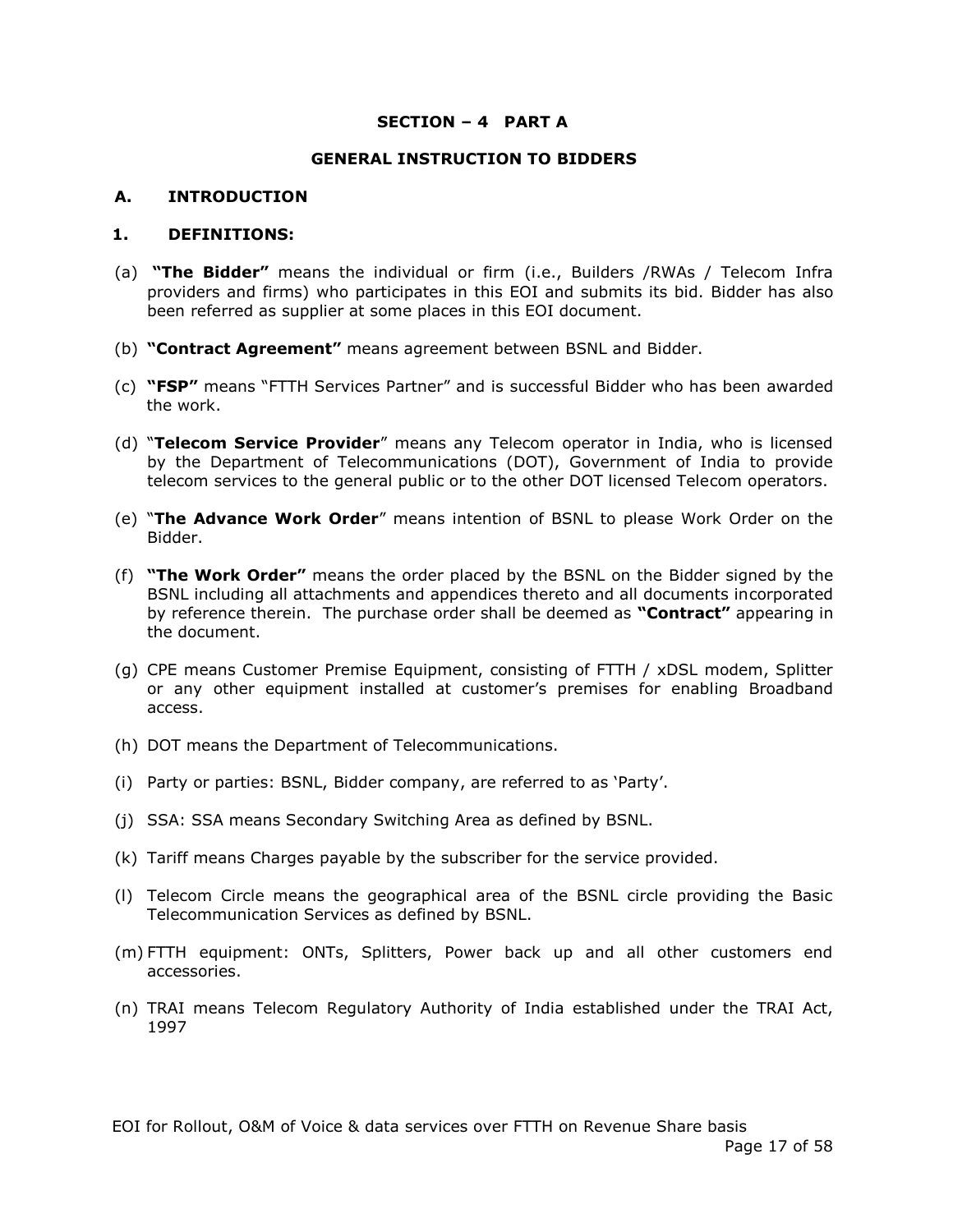**2. ELIGIBILITY CRITERIA:** Kindly refer to Clause 3 of Detailed NIT (Section 1).

# **3. COST OF BIDDING**

3.1. The Bidder shall bear all costs associated with the preparation and submission of the bid. BSNL will, in no case, be responsible or liable for these costs, regardless of the conduct or outcome of the biding process.

# **B. THE BID DOCUMENTS**

# **4. DOCUMENTS REQUIRED**

- 4.1. The service and setup required from the Bidder, bidding procedures and contract terms and conditions are prescribed in the Bid Documents. The contents of the Bid documents are specified in the covering letter.
- 4.2. The Bidder is expected to examine all instructions, forms, terms and specifications in the Bid Documents. Failure to furnish all information required as per the Bid Documents or submission of the bids not substantially responsive to the Bid Documents in every respect will be at the Bidder's risk and may result in rejection of the bid.

# **5. CLARIFICATION OF BID DOCUMENTS**

- 5.1. A prospective Bidder, requiring any clarification on the Bid Documents shall submit his queries through the BSNL in writing and by Email to the BSNL's mailing address indicated in the invitation of Bid. Copies of the query (without identifying the source) and clarifications by the BSNL shall be uploaded as Clarifications to the concerned EOI on BSNL C.O. website & on ETS portal, as addenda, for all the prospective Bidders who have downloaded the official copy of EOI documents from ETS portal.
- 5.2. Any clarification issued by BSNL in response to query raised by prospective Bidders shall form an integral part of bid documents and it shall amount to an amendment of relevant clauses of the bid documents.
- 5.3. The format in which the clarifications are to be sent via FAX / E-mail (**in MS-Excel sheets only**) is

| S.<br>No. | Section | <b>Clause</b><br>No. | Ref<br>No in Bid | <b>Page Brief</b> | Description<br>the clause | lOuerv/<br>of   Comments of<br><b>Bidder</b> |
|-----------|---------|----------------------|------------------|-------------------|---------------------------|----------------------------------------------|
|           |         |                      |                  |                   |                           |                                              |

# **6. AMENDMENT OF BID DOCUMENTS**

6.1. At any time, prior to the date of submission of Bids, BSNL may, for any reason, whether at its own initiative or in response to a clarification requested by a prospective Bidder, modify bid documents by amendments.

EOI for Rollout, O&M of Voice & data services over FTTH on Revenue Share basis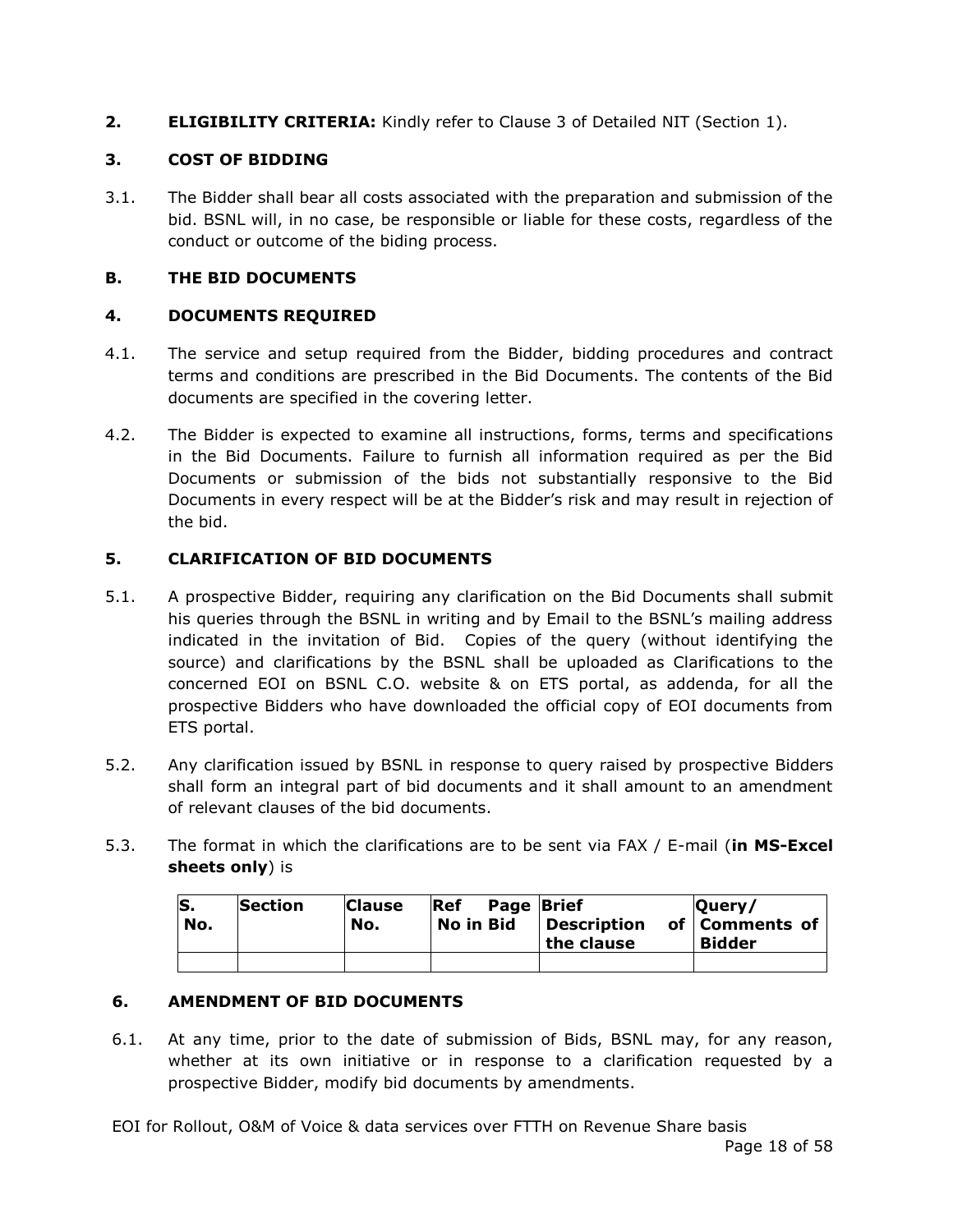- 6.2. The amendments shall be notified in writing through E-EoIing portal to all prospective Bidders on the address intimated at the time of purchase of the bid document from BSNL and these amendments will be binding on them.
- 6.3. In order to afford prospective Bidders a reasonable time (min 7 days) to take the amendment into account in preparing their bids, BSNL may, at its discretion, extend the deadline for the submission of bids suitably.

# **C PREPARATION OF BIDS**

# **7. DOCUMENTS COMPRISING THE BID**

The bid prepared by the Bidder shall ensure availability of the following components:

- (a) Documentary evidence establishing that the Bidder is eligible to bid and is qualified to perform the contract if its bid is accepted in accordance with the clause 4 of section 1 & clause 10 of section 4 part A.
- (b) Bid Security furnished in accordance with clause 12.
- (c) A Clause by Clause compliance as per clause 11
- (d) A Bid form and price schedule completed in accordance with clause 9.

#### **8. BID FORM**

The Bidder shall complete the bid form and appropriate price schedule furnished in the bid document.

#### **9. Financial Proposal**

- 9.1 The Firm shall submit the financial bid as per format in Section 9-Part B.
- 9.2 The Financial offer should be strictly in the format as at Section 9 (B) and any variation may render the offer invalid.
- 9.3 Minimum revenue share to be quoted by FSP for offering to BSNL is 60%. For leased line and value added services (VAS, which are being offered by BSNL in partnership with other VAS providers ) TIP shall get a revenue share equal to 20% of his agreed share of revenue for Voice & Broadband services (net of all statutory taxes and levies like License Fee, service Tax etc.) in respective agreement.
- 9.4 The revenue share % should be limited to 2 decimal points only. Any figure after 2 decimal points shall be ignored for all purpose.
- 9.5 In case of variation between rate mentioned in figures & words, the amount in words shall prevail.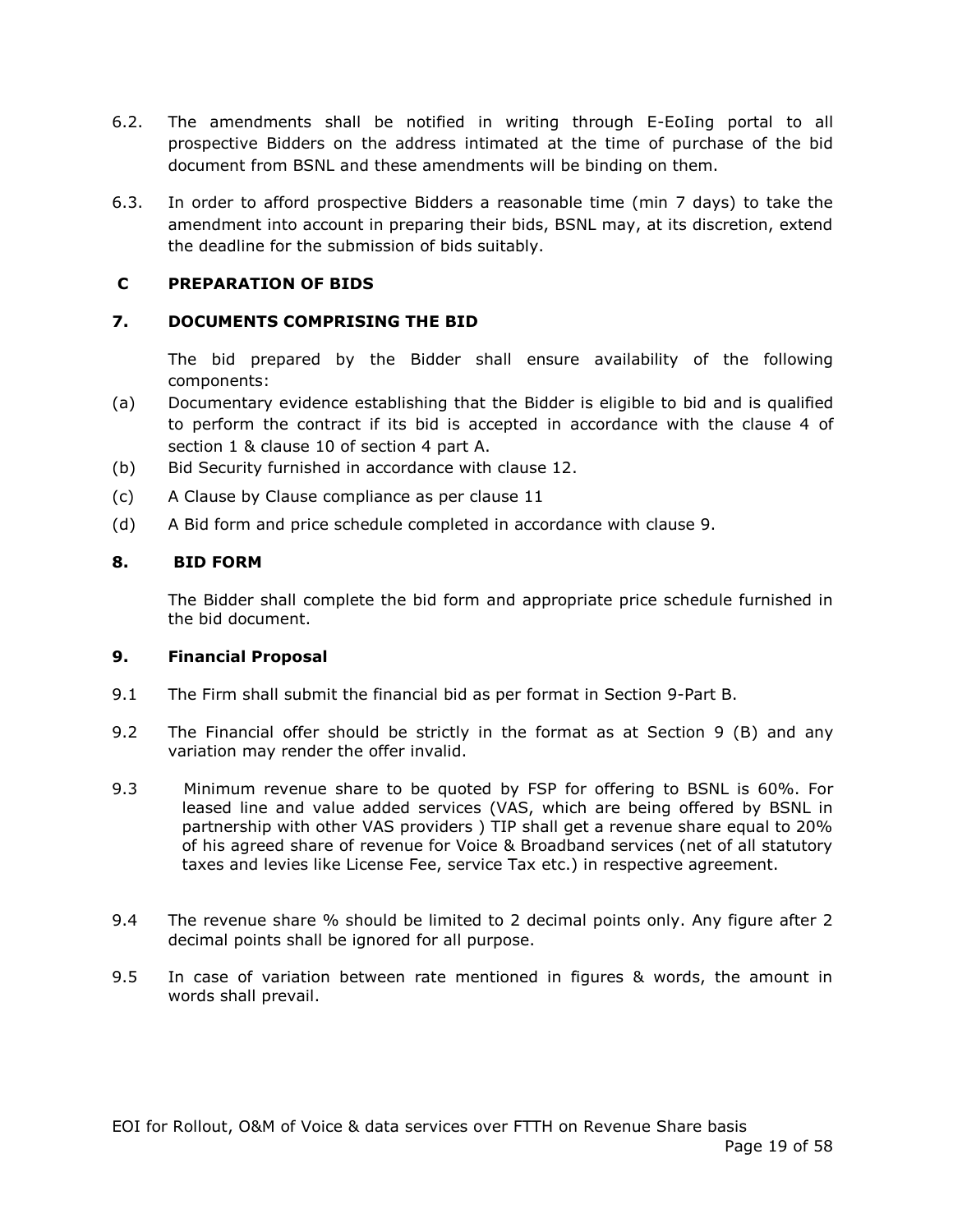# **10. DOCUMENTS ESTABLISHING BIDDER'S ELIGIBILITY AND QUALIFICATION**

- 10.1. Company is required to furnish the following documents in additions to other required documents as per EOI document:
	- i) Power of Attorney & authorization for executing the power of Attorney as per clause 13.3.
	- ii) Undertaking duly signed by front bidder and its technology/ consortium partner stating that both of them shall be liable for due performance of the contract jointly and severally as per Section 7(D).
- 10.2. Documentary evidence for financial and technical capability
	- (a) The bidder shall furnish audited Annual Report and /or a certificate from its bankers to assess its solvency/financial capability.
	- (b) The bidder shall furnish documentary evidence about technical and production capability necessary to perform the contract.

# **11. DOCUMENTS ESTABLISHING GOODS' CONFORMITY TO BID DOCUMENTS**

- 11.1. Pursuant to clause 7, the bidder shall furnish, as part of its bid, documents establishing the conformity of its bid to the Bid Documents of all goods and services which he proposes to supply under the contract.
- 11.2. Bidder is required to furnish a Clause-by-clause compliance demonstrating substantial responsiveness to the Technical Specifications and Commercial Conditions of the EOI. In case of deviations, a statement of the deviations and exception to the provision of the Technical Specifications and Commercial Conditions shall be given by the bidder. A bid without clause-by-clause compliance of the section 1, 2, 3, 4 & 5 shall not be considered.

#### **12. PERIOD OF VALIDITY OF BIDS**

12.1. Bid shall remain valid for period specified in clause 2 of EOI information (Section 2) from the date of opening of bids prescribed by the BSNL.

# **13. FORMAT AND SIGNING OF BID**

- 13.1. The bidder shall submit his bid, complying all eligibility conditions, other terms and conditions of EoI document to be read along with the clarifications and amendments issued in this respect.
- 13.2. The bid shall contain no interlineations, erasures or overwriting except as necessary to correct errors made by the bidder in which case such corrections shall be signed by the person or persons signing the bid. All pages of the original bid, except for un-amended printed literatures, shall be digitally signed by the person or persons signing the bid.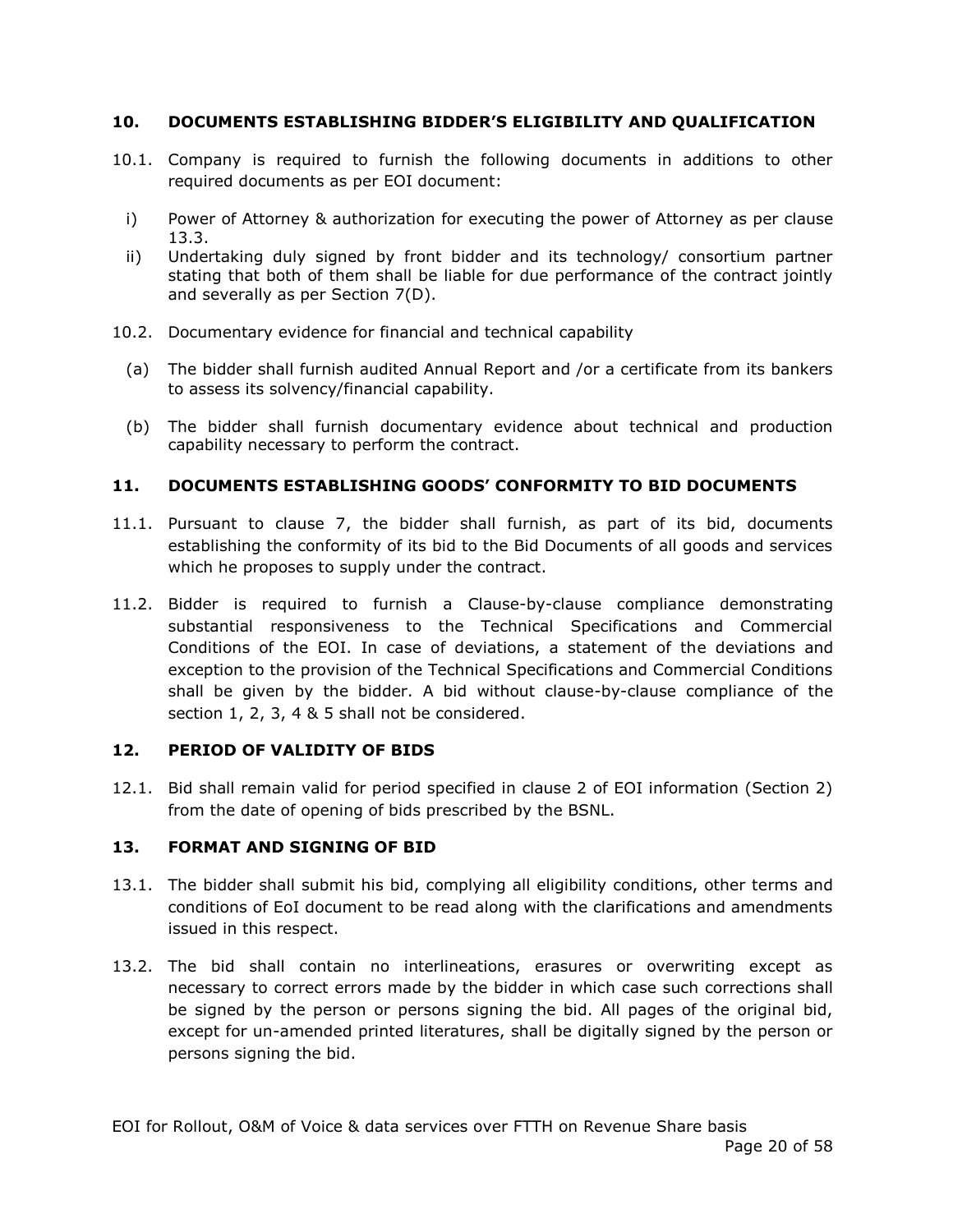- 13.3. Power of attorney
	- (i) The Power of Attorney shall be submitted and executed on the non-judicial stamp paper of appropriate value as prevailing in the respective states(s) and the same be attested by a Notary public **or** registered before Sub-Registrar of the states(s) concerned.
	- (ii) The Power of Attorney be executed by a person who has been authorized by the Board of Directors of the Bidder in this regard, on behalf of the Company/Institution/Body Corporate.
	- (iii) In case of the Bidder being a firm, the said Power of Attorney shall be executed by all the Bidder(s) in favour of the said Attorney.
	- (iv) Attestation of the specimen signatures of such authorized signatory of the bid by the Company's/ firm's bankers shall be furnished. Name, designation, Phone number, mobile number, email address and postal address of the authorized signatory shall be provided.

#### **D. SUBMISSION OF BIDS**

# **14. SEALING AND MARKING OF BIDS**:

 The bid shall be submitted using single stage bidding and Two Envelope methodology under each package.

- 14.1. The first envelope (Techno-commercial bid): This envelope shall contain documents of bidders satisfying the eligibility / Technical & commercial conditions requirements. Second envelope will be named as financial bid containing price Schedule as per section 9.
- **15. Venue of EOI Opening**: Specified in Clause 7 of DNIT (Section 1)**.**
- 15.1. Bids must be submitted by the Bidders as per instructions in Section 4 Part A not later than the specified date & time indicated in the covering letter.
- 15.2. The BSNL may, at its discretion, extend this deadline for the submission of bids by amending the Bid Documents in accordance with clause 6 of Section 1 in which case all rights and obligations of the Leaser and Bidders previously subject to the deadline will thereafter be subjected to the deadline as extended.

#### **16. LATE BIDS**

16.1. No bid shall be accepted after the due date/time and such bids received belatedly will summarily be rejected

#### **17. MODIFICATION AND WITHDRAWAL OF BIDS**

17.1. The Bidder cannot modify, revise or withdraw his bid once submitted If a bid is withdrawn, the same shall be archived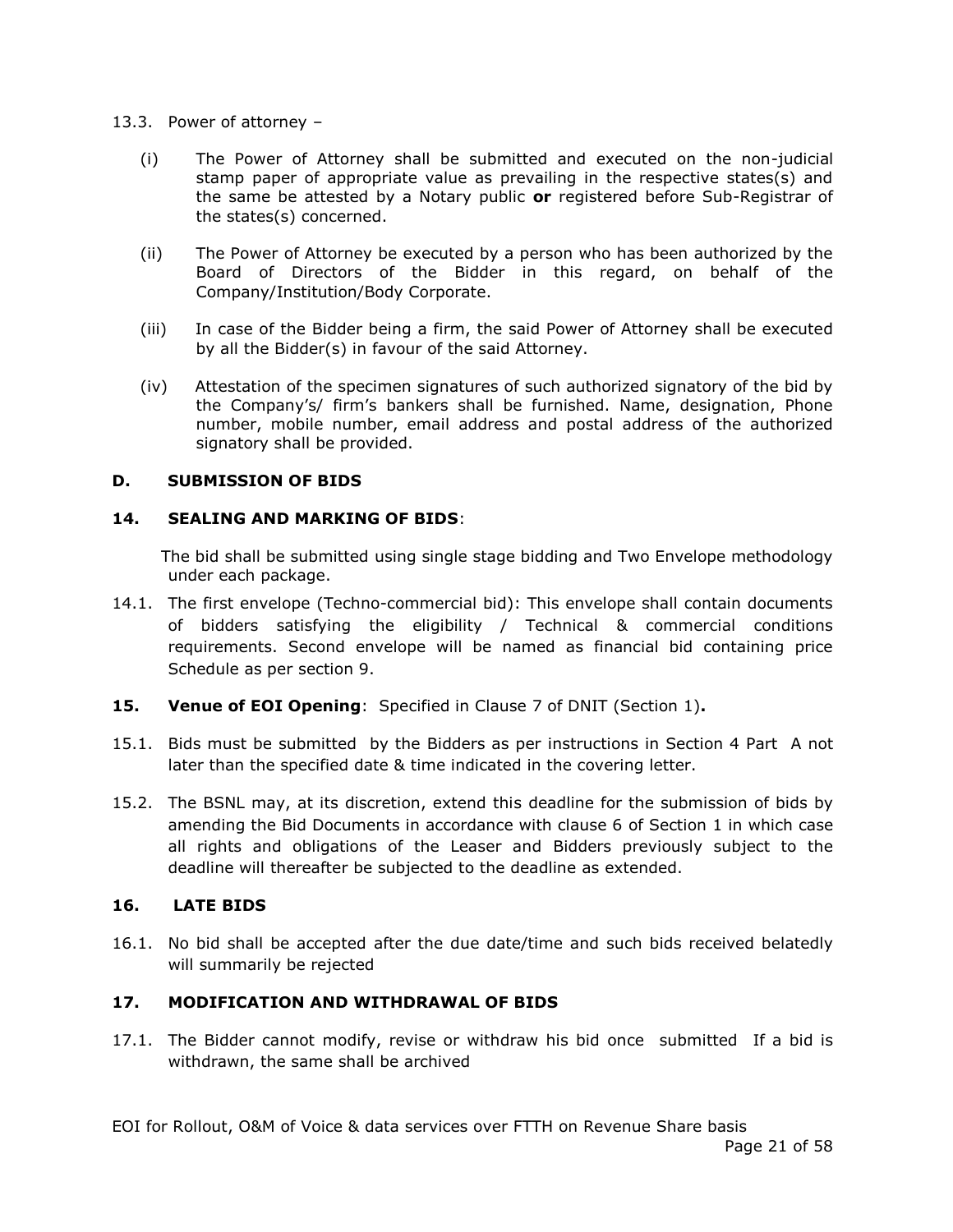17.2. No bid shall be allowed for modification subsequent to the deadline for submission of bids.

# **E. BID OPENING AND EVALUATION**

# **18. OPENING OF BIDS**

- 18.1. The BSNL shall open bids. The Bidder's authorized representatives who chose to attend offline at time specified in Clause 7 of DNIT (Section-1) on due date may also attend. The Bidder's representatives, who are present, shall sign in an attendance register. Authority letter to this effect shall be submitted by the Bidders before they are allowed to participate in bid opening (A Format is given in **Section 7(C)**.
- 18.2. A maximum of two representatives of any Bidder shall be authorized and permitted to attend the bid opening.
- 18.3. The Bidder's names, Bid prices, modifications, bid withdrawals and such other details as the BSNL, at its discretion, may consider appropriate will be made available online at the time of opening.
- 18.4. The date fixed for opening of bids, if subsequently declared as holiday by the BSNL, the revised date of schedule will be notified. However, in absence of such notification, the bids will be opened on next working day, time and venue remaining unaltered.

# **19. CLARIFICATION OF BIDS**

- 19.1. To assist in the examination, evaluation and comparison of bids, the BSNL may, at its discretion ask the Bidder for the clarification of its bid. The request for the clarification and the response shall be in on line or writing. However, no post bid clarification at the initiative of the Bidder shall be entertained.
- 19.2. If any of the documents, required to be submitted along with the technical bid is found wanting, the offer is liable to be rejected at that stage. However the purchaser at its discretion may call for any clarification regarding the bid document within a stipulated time period. In case of non-compliance to such queries, the bid is liable to be rejected without entertaining further correspondence in this regard.

# **20. EVALUATION**

- 20.1. In the first stage of evaluation, BSNL (referred as purchaser also) shall evaluate the proposals to determine whether they are complete and whether the documents have been properly signed and whether the proposals are generally in order.
- 20.2. BSNL shall determine the substantive responsiveness of each of the technical and commercial proposals to the requirements of the EOI document. A substantively responsive proposal is one which conforms to all technical specifications and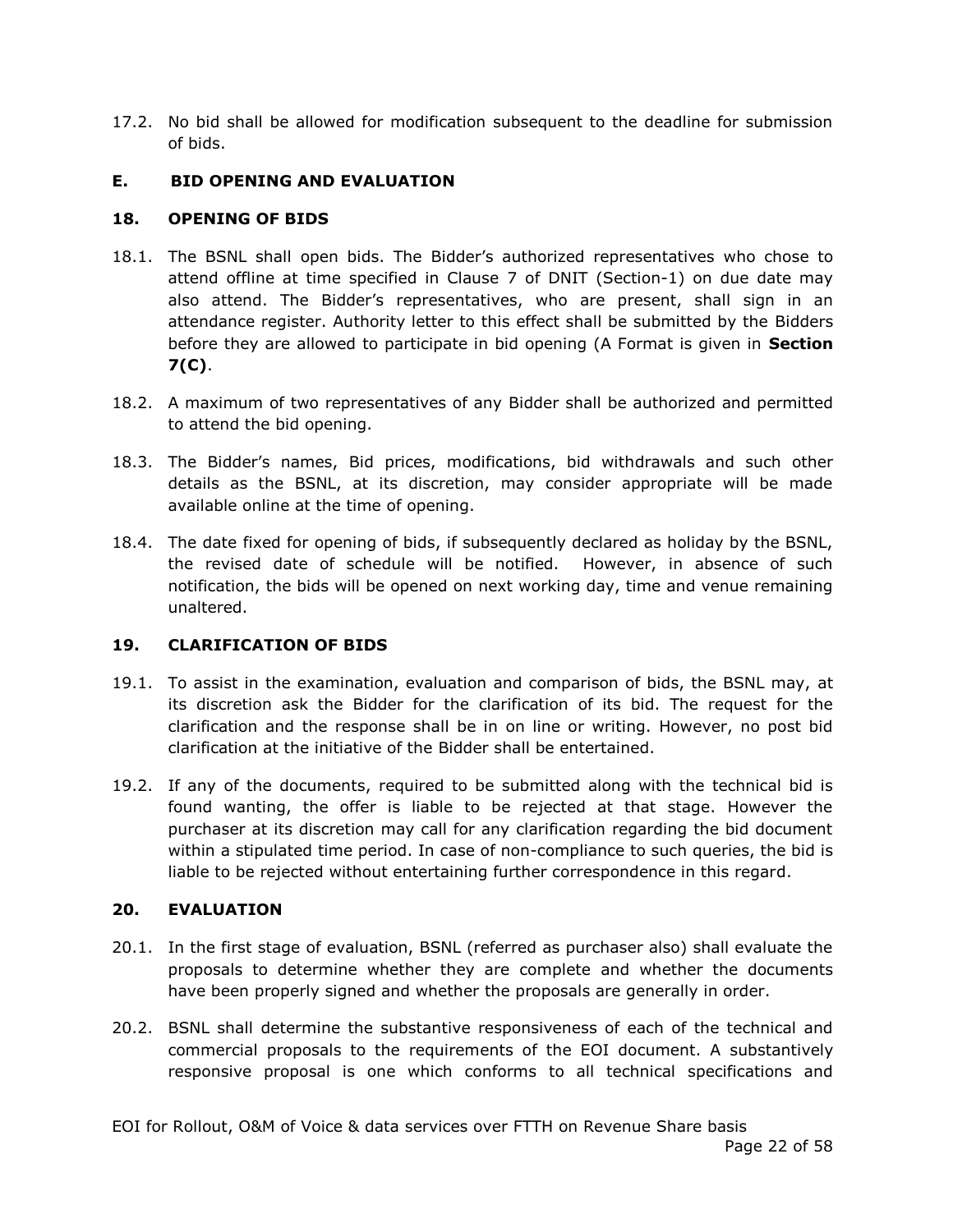commercial terms and conditions of the EOI document without material deviation/exceptions. The BSNL's determination of proposal's responsiveness shall be based on the contents of the proposal itself without recourse to extrinsic evidence.

- 20.3. A bid, determined as substantially non-responsive will be rejected by the BSNL and shall not after the bid opening be made responsive by the Bidder by correction of the non-conformity.
- 20.4. The BSNL may waive any minor infirmity or non-conformity or irregularity in a bid which doesn't constitute a material deviation, provided such waiver doesn't prejudice the establishment of techno-commercial parity among the proposals.
- 20.5. During the evaluation, BSNL at its discretion may call upon the Bidder to give a techno-commercial presentation of its offer, to explain the solution offered its capability to undertake the project and to respond to any question from BSNL.
- 20.6. The financial proposals of only those Bidders, whose techno-commercial proposals have been determined as substantively responsive, shall be opened.
- 20.7. The EOI will be evaluated as per revenue share % (up to two decimal points) quoted by the Bidder for offering to BSNL.

| <b>Business</b><br>Model |                   | Builders/RWAs/TIPs responsible for Supply, Deploy, Own, Operate &<br>Maintain the RF Equipment, LAN Switches and all the Telecom Network<br>infrastructure from their Equipment up-to customer's premises. |
|--------------------------|-------------------|------------------------------------------------------------------------------------------------------------------------------------------------------------------------------------------------------------|
| Revenue                  | To BSNL (Minimum) | To Builders/ RWAs/TIPs (Maximum)                                                                                                                                                                           |
| share %*                 | 60%               | 40%                                                                                                                                                                                                        |

**\* Revenue share payable is net off all statutory levies like License fee, Service Tax etc.**

**20.8: Fixed onetime acquisition charges of Rs.200/- per connection (for BB) and Rs.100/- for (Voice only) shall be given per customer basis for the cases where the customer is acquired by the builder/RWA/TIP for BSNL. However, payment will be made after made after the payment of the first bill by the customer.**

#### **21. CONTACTING THE BSNL**

- 21.1. Subject to Clause 19, no Bidder shall try to influence the BSNL on any matter relating to its bid, from the time of the bid opening till the time the contract is awarded.
- 21.2. Any effort by a Bidder to modify his bid or influence the BSNL in the Leaser's bid evaluation, bid comparison or contract award decision shall result in the rejection of the bid.

EOI for Rollout, O&M of Voice & data services over FTTH on Revenue Share basis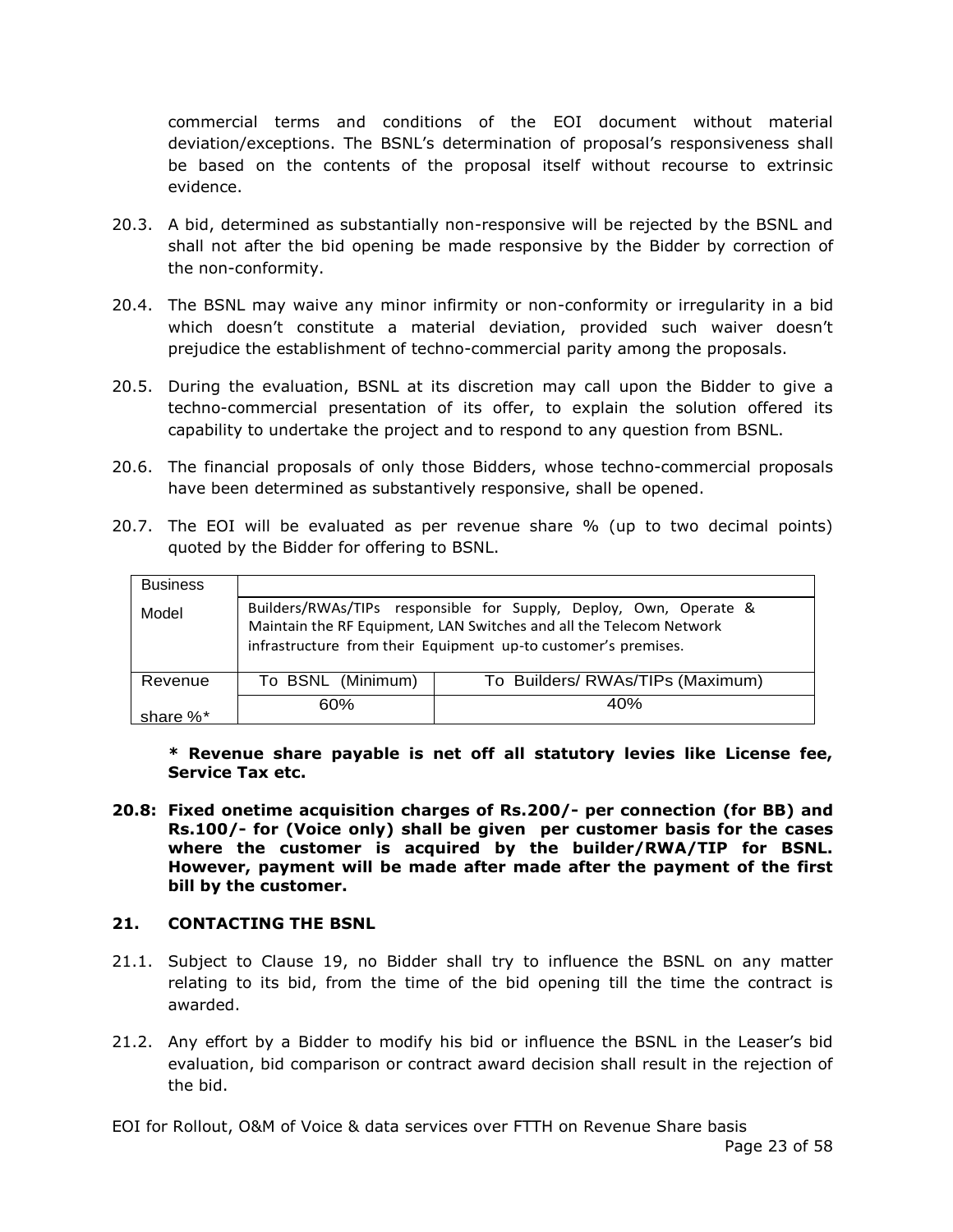# **F AWARD OF CONTRACT**

#### **22. PLACEMENT OF ORDER**

22.1. After evaluation of financial proposals (bids), BSNL shall prepare a separate list of Bidders arranged in decreasing order of % revenue share offered to BSNL.

# **23. BSNL'S RIGHT TO ACCEPT ANY BID AND TO REJECT ANY OR ALL BIDS**

The BSNL reserves the right to accept or reject any bid, and to annul the bidding process and reject all bids, at any time prior to award of contract without assigning any reason whatsoever and without thereby incurring any liability to the affected Bidder or Bidders on the grounds of Leaser's action.

#### **24. ISSUE OF ADVANCE PURCHASE ORDER/Advance Work Order**

- 24.1. The issue of an Advance Purchase Order shall constitute the intention of the Purchaser to enter into contract with the bidder.
- 24.2. The bidder shall within 14 days of issue of the advance purchase order, give its acceptance along with performance security in conformity with the proforma provided with the bid document at Section-7B.

#### **25. SIGNING OF CONTRACT**

- 25.1. The issue of WO (Work Order) shall constitute the award of contract on the Bidder.
- 25.2. Upon the successful selection, Bidder furnish performance security Bank Guarantee.

#### **26. ANNULMENT OF AWARD**

- 26.1. Failure of the successful Bidder to comply with the requirement of clause 24 shall constitute sufficient ground for the annulment of the award and the forfeiture of the bid security in which event the BSNL may make the award to any other Bidder at the discretion of the Leaser or call for new bids.
- 26.2. Before outright rejection of the Bid by Bid-opening team for non-compliance of any of the provisions mentioned in clause 28 of Section 4 Part A , 12.1 of Section- 4 Part A and Clause 4 of Section 1, though, the Bidder company is given opportunity to explain their position, however if the person representing the Bidder company is not satisfied with the decision of the Bid opening team, he / they can submit the representation to the Bid opening team immediately but in no case after closing of the EOI process with full justification quoting specifically the violation of EOI condition if any.
- 26.3. Bid opening team will not return the bids submitted by the Bidders on the date of EOI opening even if it is liable for rejection and will archive the bids unopened in the ETS Portal.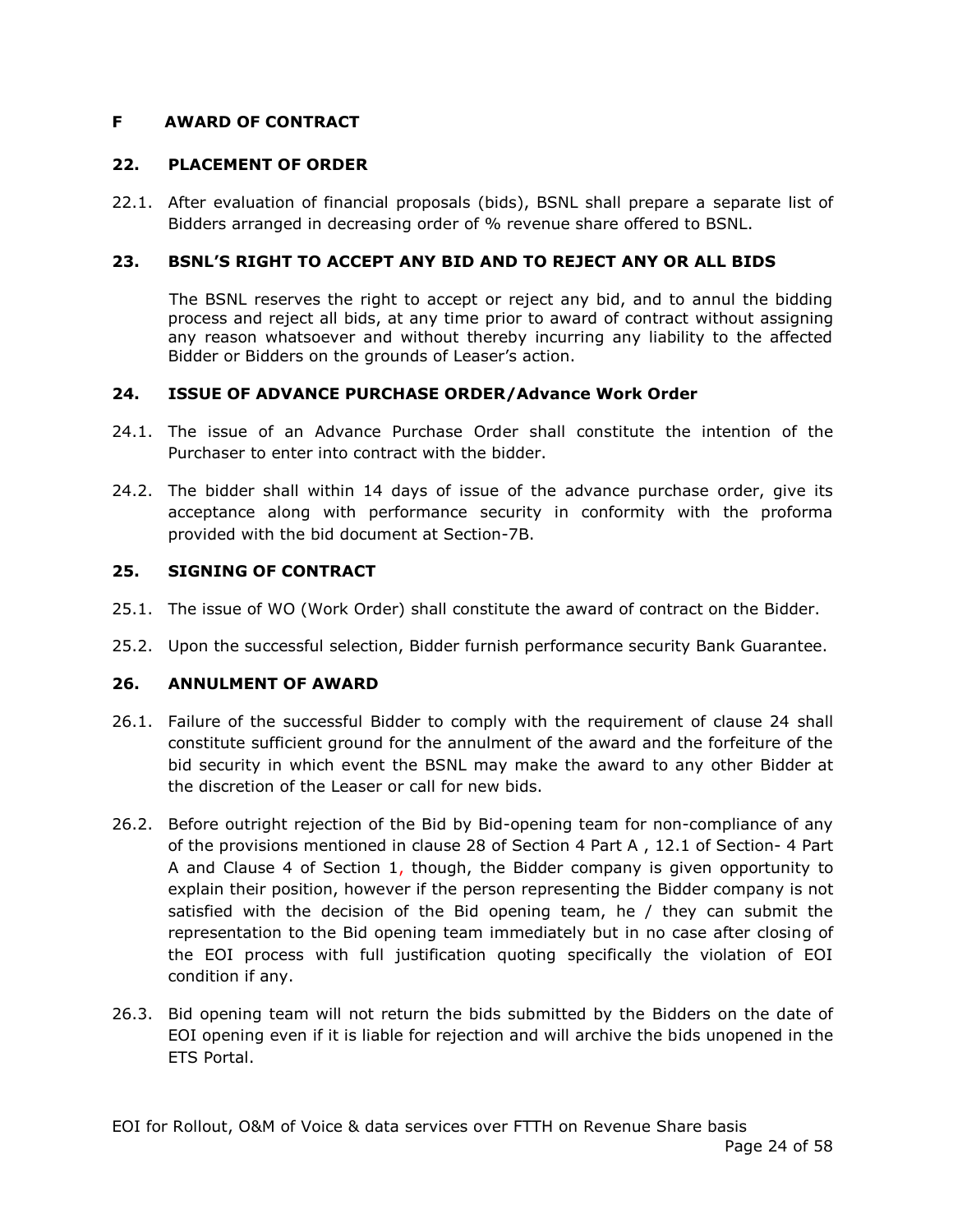**27.** BSNL reserves the right to bar the bidder from participating in future tenders/EOIs/ RFPs of BSNL for a period of two years in case he fails to honour its bid without sufficient grounds.

# **28. Near Relationship certificate** –

28.1. The Bidder should give a certificate that none of his/her near relative is working in the units as defined below where he is going to apply for the EOI.

In case of proprietorship firm, certificate will be given by the proprietor.

For partnership firm, certificate will be given by all the partners.

In case of Limited Company, certificate will be given by all the Directors of the company excluding Government of India/Financial institution nominees and independent non-Official part time Directors appointed by Govt. of India or the Governor of the state and full time Directors of PSUs both state and central.

Due to any breach of these conditions by the company or firm or any other person the EoI will be cancelled and Bid Security will be forfeited at any stage whenever it is noticed and BSNL will not pay any damage to the company or firm or the concerned person.

- 28.2. The company or firm or the person will also be debarred for further participation in the concerned unit.
- 28.3. The near relatives for this purpose are defined as:-
	- (a) Members of a Hindu undivided family.
	- (b) They are husband and wife.
	- (c) The one is related to the other in the manner as father, mother, son(s) & Son's wife (daughter in law), Daughter(s) and daughter's husband (son in law), brother(s) and brother's wife, sister(s) and sister's husband (brother in law).
- 28.4. Please refer to the Performa enclosed in **Section 6(B)**.

#### **29. VERIFICATION OF DOCUMENTS AND CERTIFICATES**

The Bidder will verify the genuineness and correctness of all documents and certificates, including experience/performance certificates, issued either by the Bidder or any other firm / associate before submitting them in the bid. The onus of proving genuineness of the submitted documents would rest with the Bidder.

As per requirement of the EOI's conditions, if any document / paper / certificate submitted by the participant Bidder is found to be false / fabricated / tempered / manipulated at any stage during bid evaluation or award of contract, then the bid security (EMBG) of the Bidder would be forfeited and the Bidder would be disqualified from the EOI. Action would also be taken for banning of business dealing with the defaulting firm. In case contract has already awarded to the Bidder, then PBG would be forfeited and the contract would be rescind / annulled and BSNL would be at liberty to procure the ordered goods and services from any other source at the risk and cost of the defaulting Bidder. Action would also be taken for banning business dealing with the defaulting firm.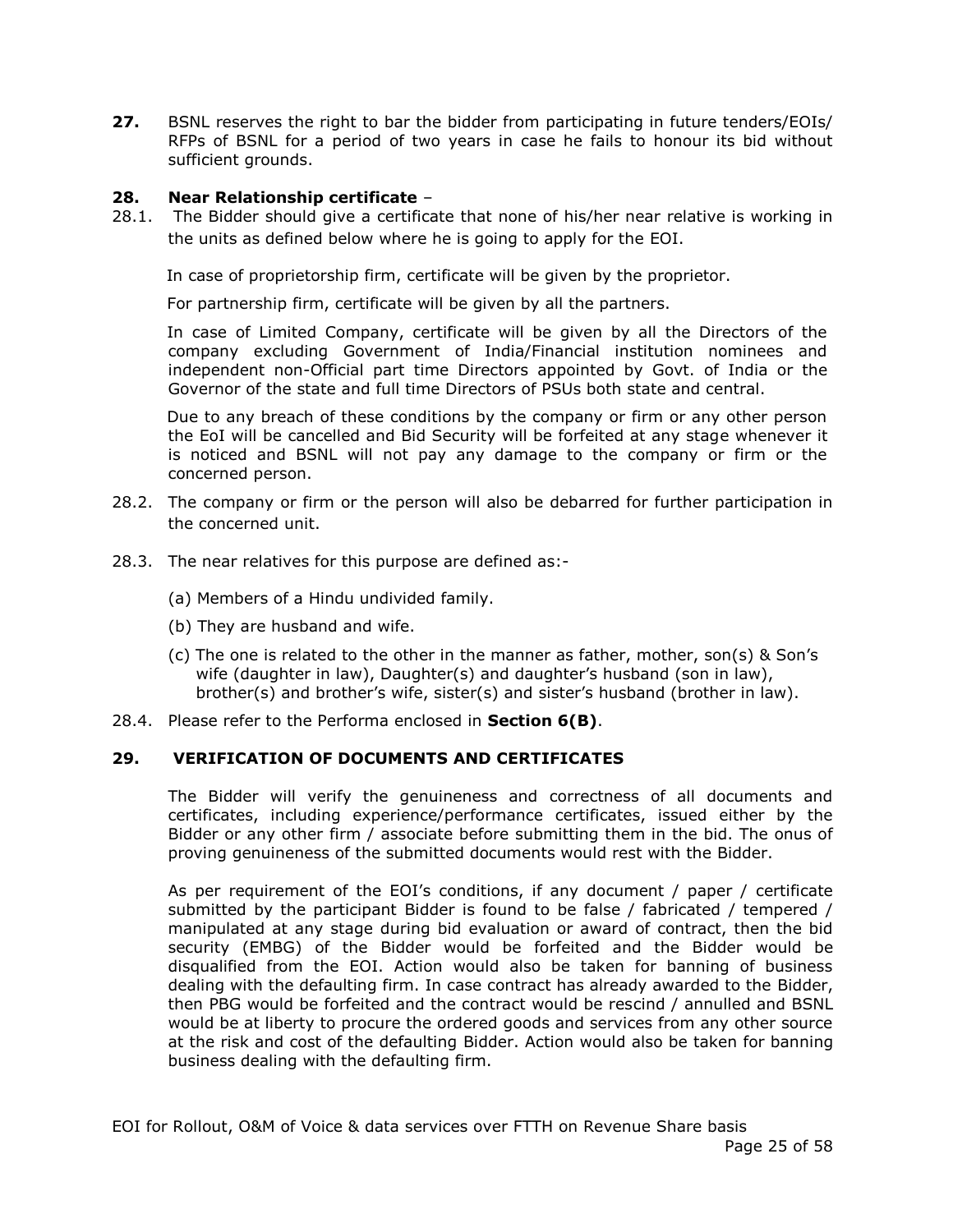To obviate any possibility of doubt and dispute and maintain veracity of the documents / papers / certificates, the documents conforming to eligibility part along with EMBG (bid security) of requisite amount will be submitted by the participant Bidder duly authenticated by the authorized signatory and will be checked at the time of EOI opening. This bid part (already digitally signed by the authorized representative of the Bidder Company during bid submission) will be digitally signed by the in charge of the EOI opening team and will be kept preserved along with the bid submitted online. In case of any dispute these papers will be treated as authentic one".

AGM (EB-I)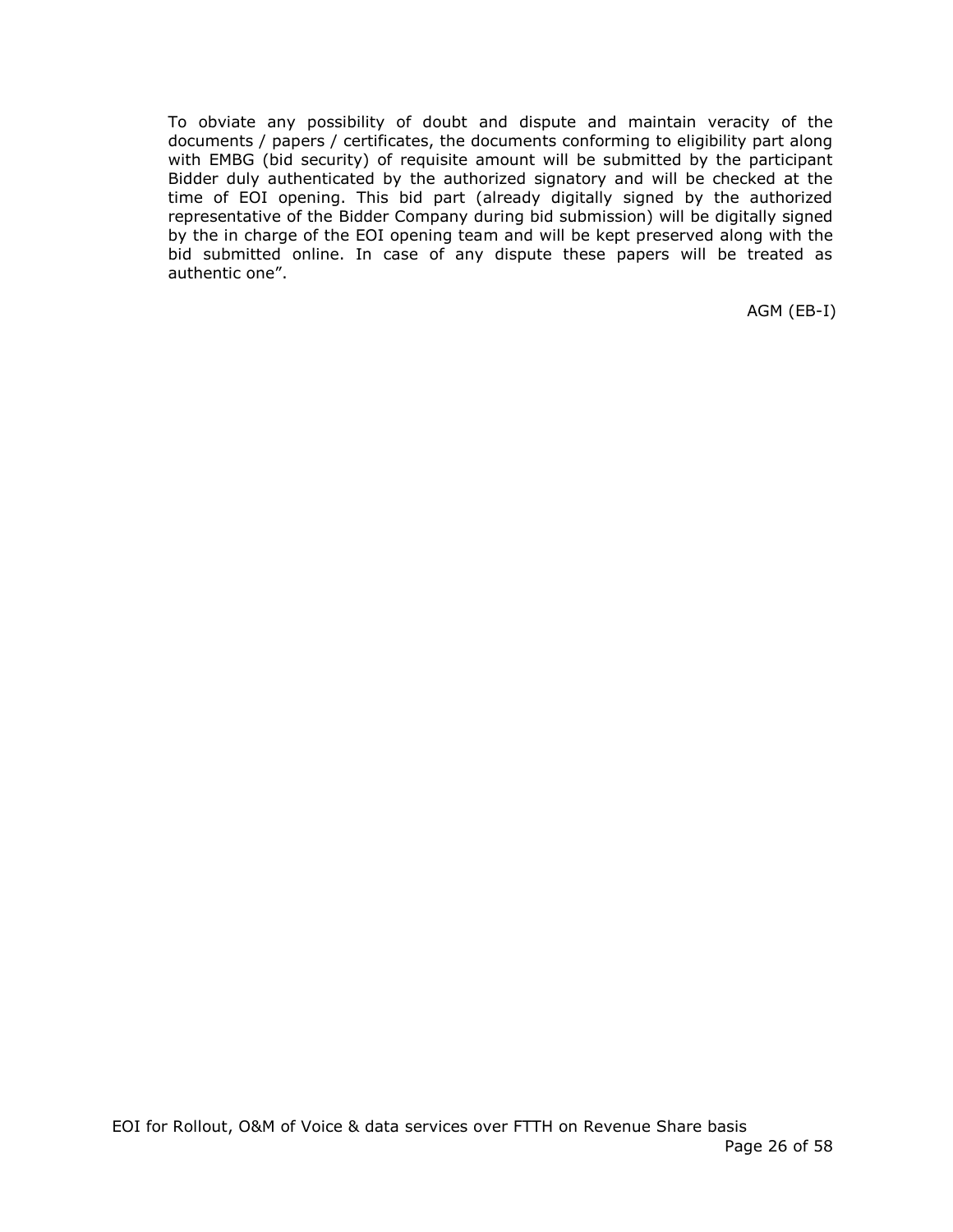#### **SECTION 5 PART A**

# **General Commercial Conditions of Contract.**

#### **1. INTELLECTUAL PROPERTY RIGHTS/ COPYRIGHTS/Patent rights**

The services to be offered to the customers under this agreement shall be provided under the brand name of BSNL. However, the FSP shall be solely responsible for the Intellectual Property Rights/ copyright and lawfulness of the services offered on part of FSP and compliance to all applicable rules and laws of Govt. applicable from time to time. FSP shall indemnify BSNL for the same. Under no circumstances, BSNL shall have the responsibility for any liability arising on account of the same. The bidder shall indemnify the purchaser against all third-party claims of infringement of patent, trademark or industrial design rights arising from use of the goods or any part thereof in Indian Telecom Network

#### **2. Performance Bank Guarantee (PBG)**

- 2.1. **Successful Bidders shall furnish a Performance Bank Guarantee (PBG) of INR One lakh with an initial validity period of minimum 4.5 years**. **The PBG shall be extended for 3 years beyond 4.5 years well in time.** The performance security Bond shall be in the form of Bank Guarantee issued by a scheduled Bank and in the form provided in section 7 (B) of this Bid Document.
- 2.2. In case a bid is submitted by bidder in consortium, Consortium partner shall also have to furnish separate Performance Bank Guarantees (PBGs), for an amount equal to 50% of the value of Performance Bank Guarantee (PBG) submitted by the lead bidder, as mentioned in the table above, with the same validity period**.**
- 2.3. **Performance guarantee shall be initially valid for a minimum period of 4.5 years to be extended for 3 years beyond 4.5 years.** For extension of contract beyond 4.5 years, PBG shall have to be renewed accordingly.
- 2.4. The proceeds of Performance Bank guarantee shall be payable to BSNL as compensation for any loss resulting from the Bidder's failure to compete its obligation under the contract. BSNL shall en-cash the PBG in the event of breach or failure to perform/meet the obligations on the part of Bidder/Lead Bidder without prejudice any rights/remedies available to BSNL.
- 2.5. The Bidder shall ensure that performance bank guarantee (PBG) is send to the BSNL directly by the issuing bank under Registered Post (A.D). In exceptional circumstances where the PBG is submitted by the Bidder to the BSNL, the Bidder shall ensure that an unstamped duplicate copy of the PBG is sent immediately by the bank direct to BSNL by Registered Post (A.D).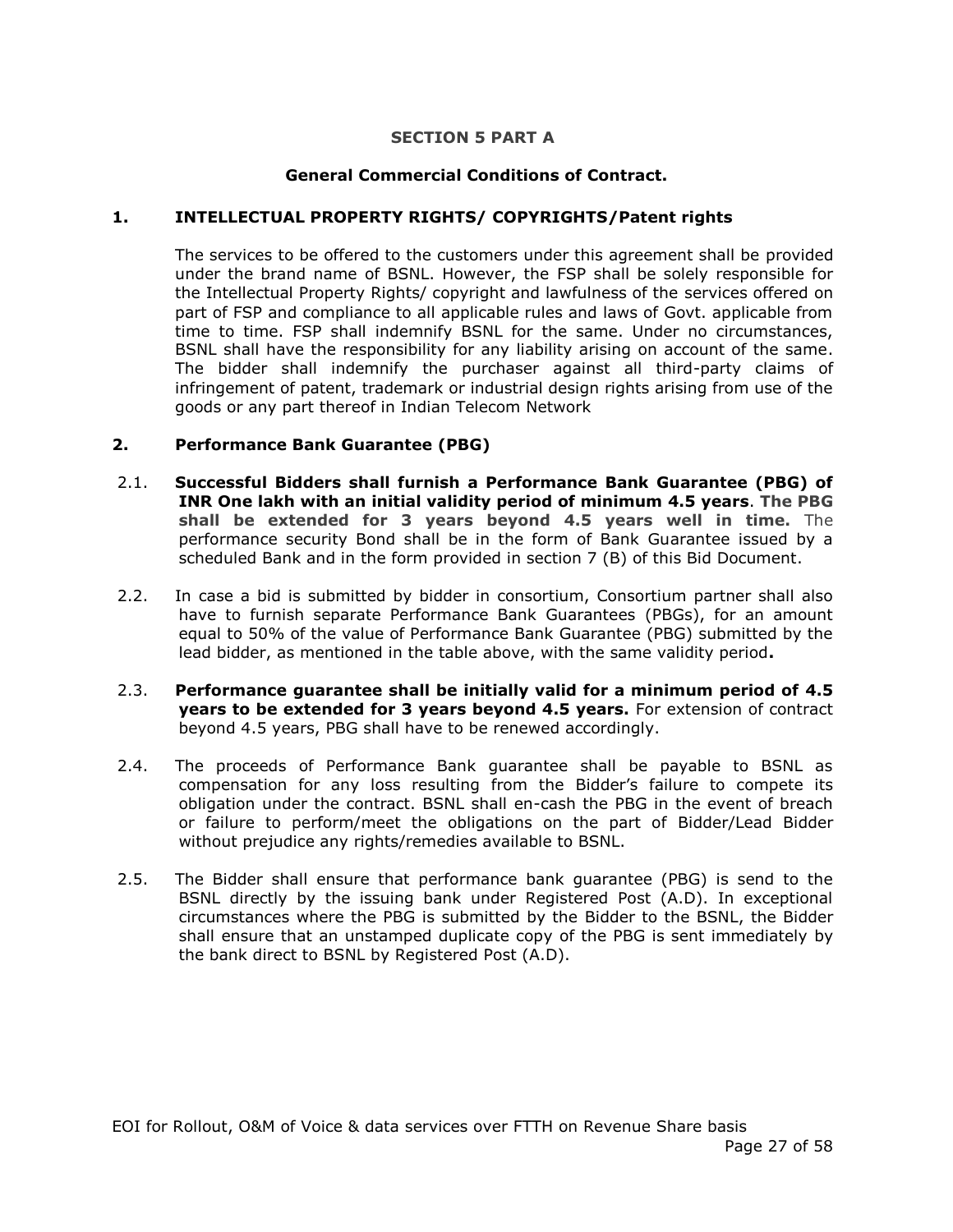# **3. Penalty**

3.1. **Penalties against service failures / delays in fault restoration:** The following penalties shall be levied on the FSP (FTTH services partner) for delay in failure/ disruption of the services offered and also delay in fault restoration. These penalties shall be applicable only if the delay, failure / disruption is due to the fault within the Project premises which is under O&M scope of FSP. FSP shall not be penalized if the failure is due to external plant, cable cut, etc in BSNL portion. The penalties shall be calculated by the designated BSNL office on a monthly basis.

| S.<br>No. | <b>Nature of fault</b>              | <b>Penalty Amount</b>               |
|-----------|-------------------------------------|-------------------------------------|
|           | Non - availability of FTTH services |                                     |
|           | 24 hours from reporting of fault    | No penalty                          |
|           | Beyond 24 hours                     | Rs.20/-per<br>connection per<br>day |

# **(i) Penalty for delay in restoration of Bulk Faults**

- 3.1.1. Settlement of penalty for (i), above shall be done on monthly basis.
- 3.1.2. Reasons beyond the control of FSP such as customer premises closed etc. shall be given due consideration while imposing penalties

# **4. PAYMENT TERMS (Revenue Collection and Sharing) –**

- 4.1. All services over FTTH shall be offered by BSNL in the brand name of BSNL and accordingly BSNL shall raise the invoices for services availed by customers. FSP shall not charge the Subscriber directly for any service being delivered by BSNL over FTTH.
- 4.2. BSNL shall collect the revenue from subscribers through various channels. Normally, the FTTH bills will be sent through post/e-mail. FSP may also be required to deliver FTTH bills to the customers where the FSP is responsible for rollout. This will be done only if BSNL deems it necessary to use the services of FSP for this purpose. However, the FSP will take all steps to assist the BSNL in collecting the amount due from the customer. There will be no separate charges payable by BSNL for these services.
- 4.3. **Revenue share is applicable on the overall realized revenue (including FMC & usage) net off all statutory levies like License fee, Service Tax etc..** Revenue share payment shall be done by BSNL to FSP on monthly basis as mentioned above on the FTTH connections provisioned and maintained by FSP.
- 4.4. CHTD shall release the payment for works in the circle. FSP shall submit invoices by 5th of the month following the end of the quarter, for the services rendered in

EOI for Rollout, O&M of Voice & data services over FTTH on Revenue Share basis Page 28 of 58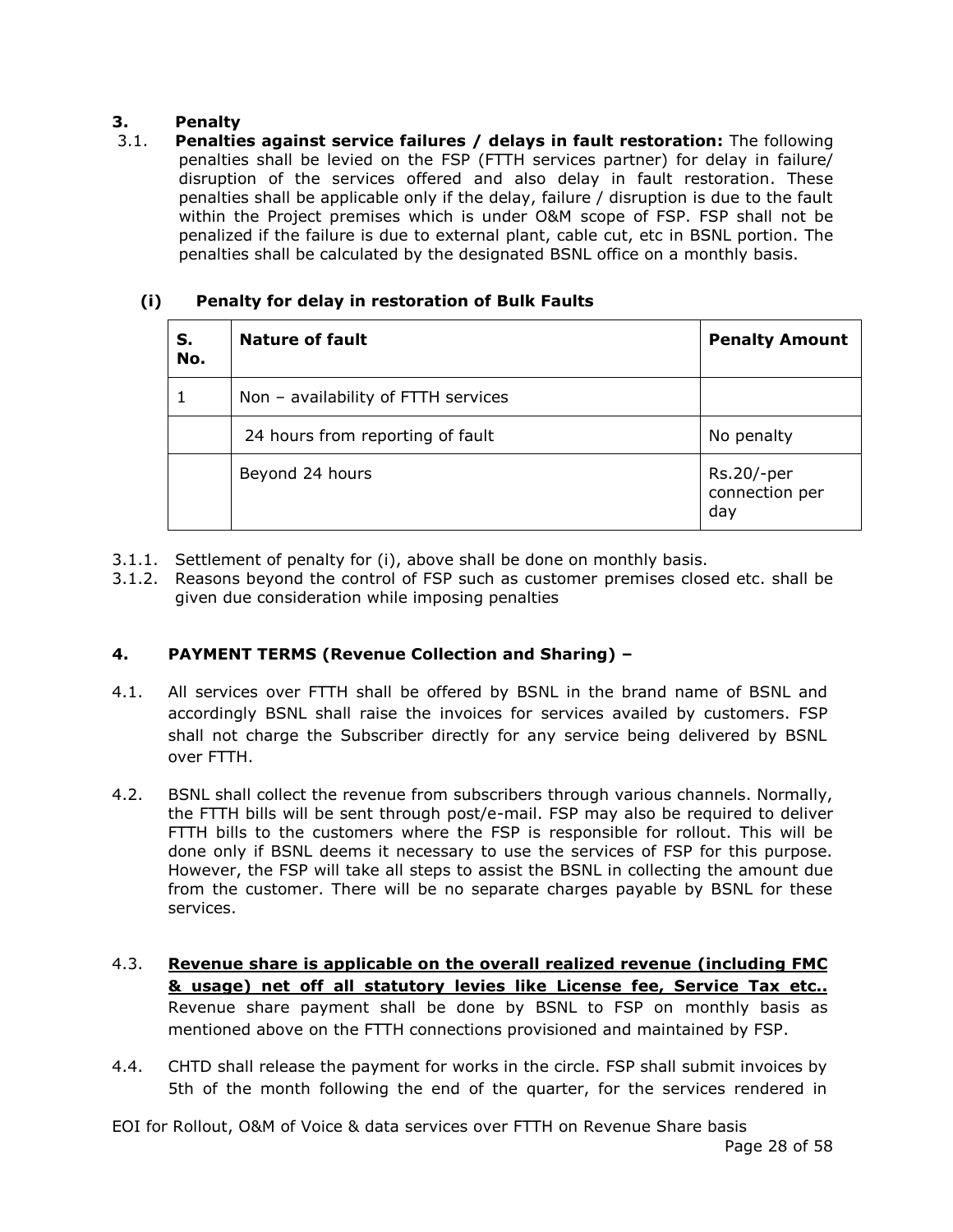CHTD in the preceding calendar quarter, to the officer nominated by BSNL.

- 4.5. FTTH connection provided by FSP shall be identified separately and revenue from such numbers shall be applicable for revenue sharing. It shall be identified by 7th of the month following the end of the month either by IT system or manually. CHTD shall ensure that due payments are released as far as possible by the end of the month following the quarter. Since the payment will be regulated under Section 5 Part A Para 4, the payment in the last month of financial year will be made taking into account the productivity for the whole year. Overpayment if any, will be adjusted in future payments.
- 4.6. BSNL shall not pay any revenue share out of security deposit/ other one-time charges received from the customers.
- 4.7. All applicable taxes and various Government levies, License fee (if any) shall be deducted first from the revenues realized on account of services availed over FTTH by the customers.
- 4.8. As part of BSNL comprehensive offering to a project, BSNL may provide few rent-free telephone lines, few Smart PCO lines, install signal boosters etc., These services needs provision of FTTH line along with ONT. FSP shall install and provision such line request**.** It may be noted that **there will not be any revenue share** payments to FSP on such facilities.
- 4.9. Rebates and compensation given by courts due to service deficiency, if any, to the customers shall be deducted from the gross revenue before the Revenue Share of FSP is calculated.
- 4.10. Any discrepancy found in the revenue share settlement shall be mutually discussed and resolved. Balance of payments arising due to any reason shall be adjusted in future.

# **5. Exit clause**

- 5.1. Duration of contract is 4 years from the date of award of work. After 4 years also, the contract can be extended on year to year basis at the liberty of BSNL on mutually negotiated terms and conditions including commercials.
	- i) The terms and conditions of the contract shall come into effect from the date of award of work, and will remain valid up to a period of 4 (four) years unless and until terminated by either Party by providing a written notice of termination not less than three months prior to the intended termination date.
	- ii) Contract shall have a lock-in period of three (3) years, starting from date of award of work. Bidder can serve the notice of termination only after completion of three years of contract (lock in period) starting from date of award of work.
	- iii) In case bidder exits before 3 years i.e during lock in period from the date of award of work, then it shall carry a penalty in the form of surrender of all equipments,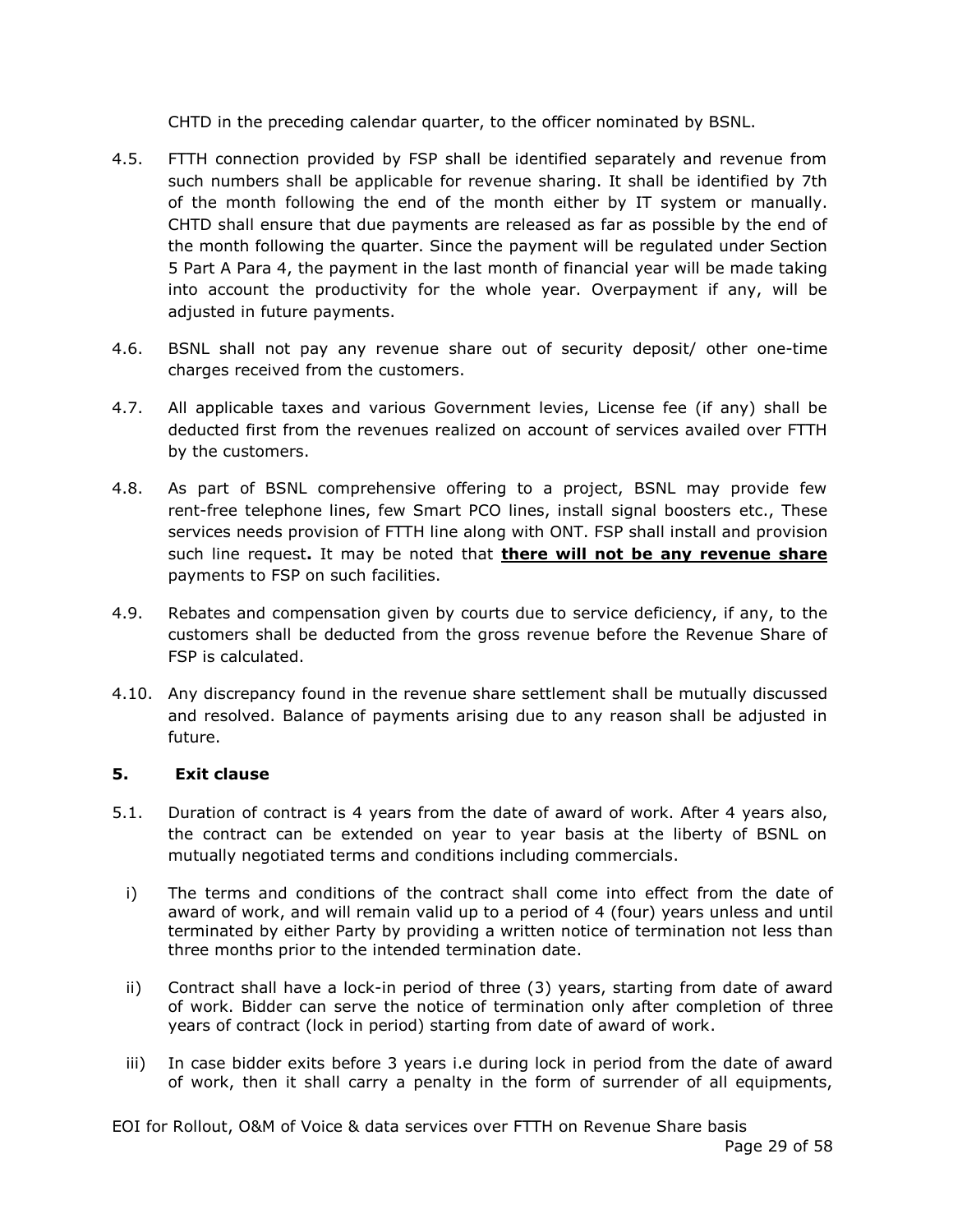accessories including MDF, Runways, Pipes, support structures, OF cables, Fibre wiring, Ethernet cable etc and transfer of ownership to BSNL at zero cost and also forfeiture of PBG. In case of exit after lock-in period of 3 years, PBG shall not be forfeited but ownership of such asset of FSP shall be transferred to BSNL at zero cost.

- iv) BSNL reserves the right to terminate the agreement, at any time due to change in its own license conditions or upon directions from the DOT/ Government of India. In such a situation, BSNL shall not be responsible for any damage or loss caused or arisen out of aforesaid action.
- v) On termination or expiry of the Agreement, the BG shall be released to FSP only after ensuring clearance of dues, if any, which FSP is liable to pay to BSNL. In case of failure of FSP to pay the amounts due to BSNL, the outstanding amounts shall be realized through encashment of the Bank Guarantee without prejudice to any other action(s) for recovery of the amounts due to BSNL
- vi) No penalty / damages / compensation shall be payable by either party before expiry of agreement period, if exit is made under the following circumstances:
	- a) The order of any Government (Central/State) or any statutory body
	- b) In Force Majeure event
- vii) Notwithstanding any other rights and remedies provided elsewhere in the agreement, upon termination of this agreement:
	- a. Neither Party shall represent the Other Party in any of its dealings.
	- b. Neither Party shall intentionally nor otherwise commit any act(s) as shall make a third party to believe that the other Party is still the former Party's partner.
	- c. Each party shall stop using the other Party's name, trade mark, etc., in any audio or visual form.
	- d. **Transfer of ownership of assets to BSNL at zero cost**

# **6. SUBCONTACTS**

6.1. The FSP shall notify BSNL in writing of all subcontracts awarded under these contacts if not already specified in his bid. Such notification, in his original bid or later shall not relieve the supplier from any liability or obligation under the contract**.**

# **7. FORCE MAJEURE**

7.1. If, at any time, during the continuance of this contract, the performance in whole or in part by either party of any obligation under this contract is prevented or delayed by reasons of any war or hostility, acts of the public enemy, civil commotion, sabotage , fires, floods, explosions, epidemics, quarantine restrictions, strikes, lockouts or act of God (hereinafter referred to as events) provided notice of happenings of any such eventuality is given by either party to the other within 21 days from the date of occurrence thereof, neither party shall by reason of such event be entitled to terminate this contract nor shall either party have any claim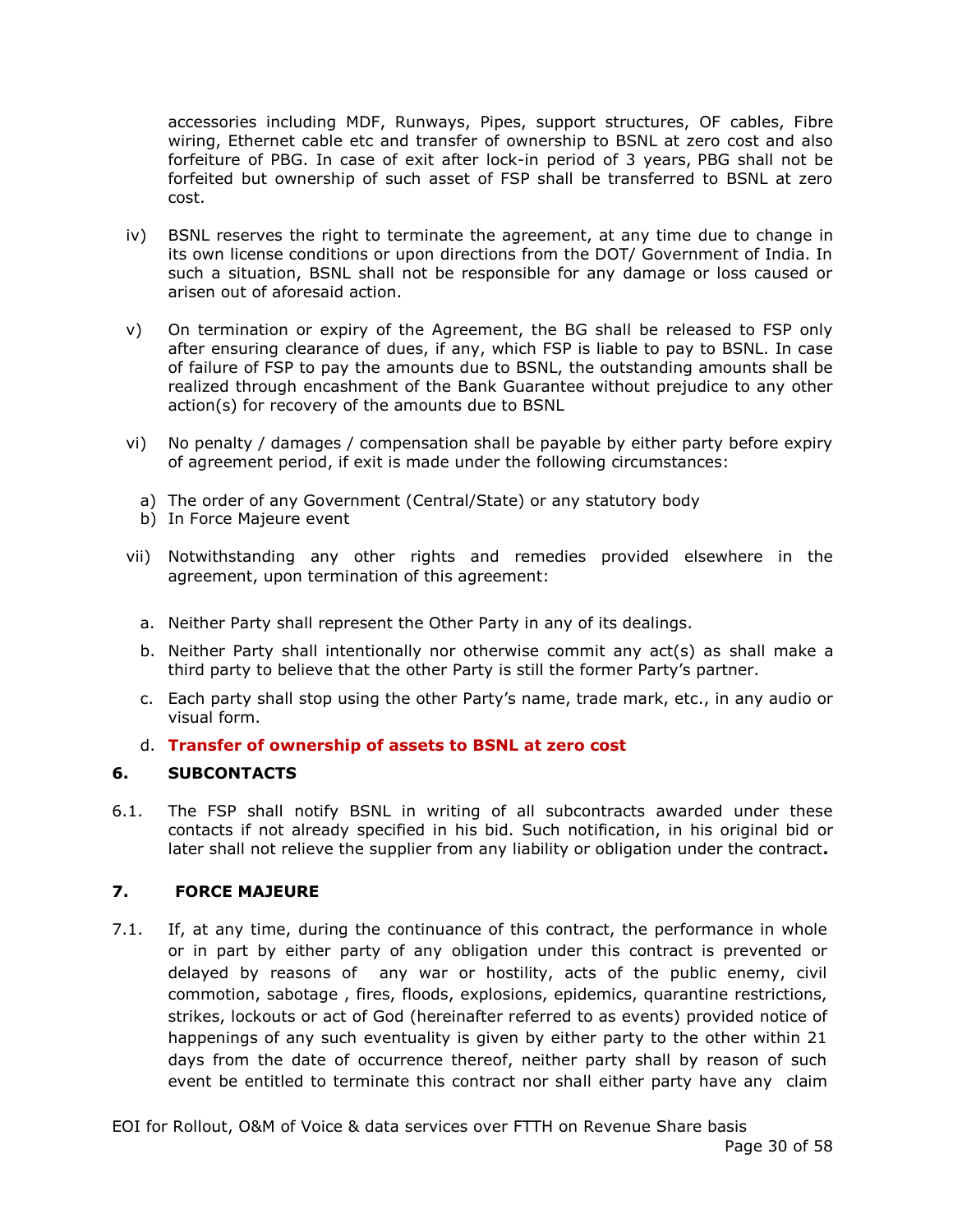for damages against other in respect of such non-performance or delay in performance, and deliveries under the contract shall be resumed as soon as practicable after such an event come to an end or cease to exist, and the decision of BSNL as to whether the deliveries have been so resumed or not shall be final and conclusive. Further that if the performance in whole or part of any obligation under this contract is prevented or delayed by reasons of any such event for a period exceeding 60 days, either party may, at its option, terminate the contract.

7.2. Provided, also that if the contract is terminated under this clause, BSNL shall be at liberty to take over from the Supplier at a price to be fixed by BSNL, which shall be final, all unused, undamaged and acceptable materials, bought out components and stores in course of manufacture which may be in possession of the Supplier at the time of such termination or such portion thereof as BSNL may deem fit, except such materials, bought out components and stores as the Supplier may with the concurrence of BSNL elect to retain

# **8. Termination of contract due to non-performance (default)**

- 8.1. BSNL may, without prejudice to any other remedy for breach of contract, by written notice of default sent to the Bidder, terminate this contract in whole or in part under any of the following circumstances*:*
	- a) If the Bidder fails to perform any other obligation(s) under the Contract; and
	- b) Breach of non-fulfilment of Agreement conditions may come to the notice of BSNL through complaints or as a result of the regular monitoring. Wherever considered appropriate BSNL may conduct an inquiry either *suo-moto* or on complaint to determine whether there has been any breach in compliance of the terms and conditions of the agreement by FSP. FSP shall extend all reasonable facilities and shall endeavour to remove the hindrance of every type upon such inquiry
	- c) If the Bidder, in either of the above circumstances, does not remedy his failure within a period of 15 days (or such longer period as BSNL may authorize in writing) after receipt of the default notice from the BSNL*.*
- 8.2. In the event the BSNL terminates the contract in part, the Bidder shall continue the performance of the contract to the extent not terminated.

#### **9. TERMINATION FOR INSOLVENCY**

9.1. BSNL may at any time terminate the Contract by giving written notice to the Bidder, without compensation to the Bidder. If the Bidder becomes bankrupt or otherwise insolvent as declared by the competent court provided that such termination shall not prejudice or affect any right of action or remedy which has accrued or shall accrue thereafter to BSNL*.*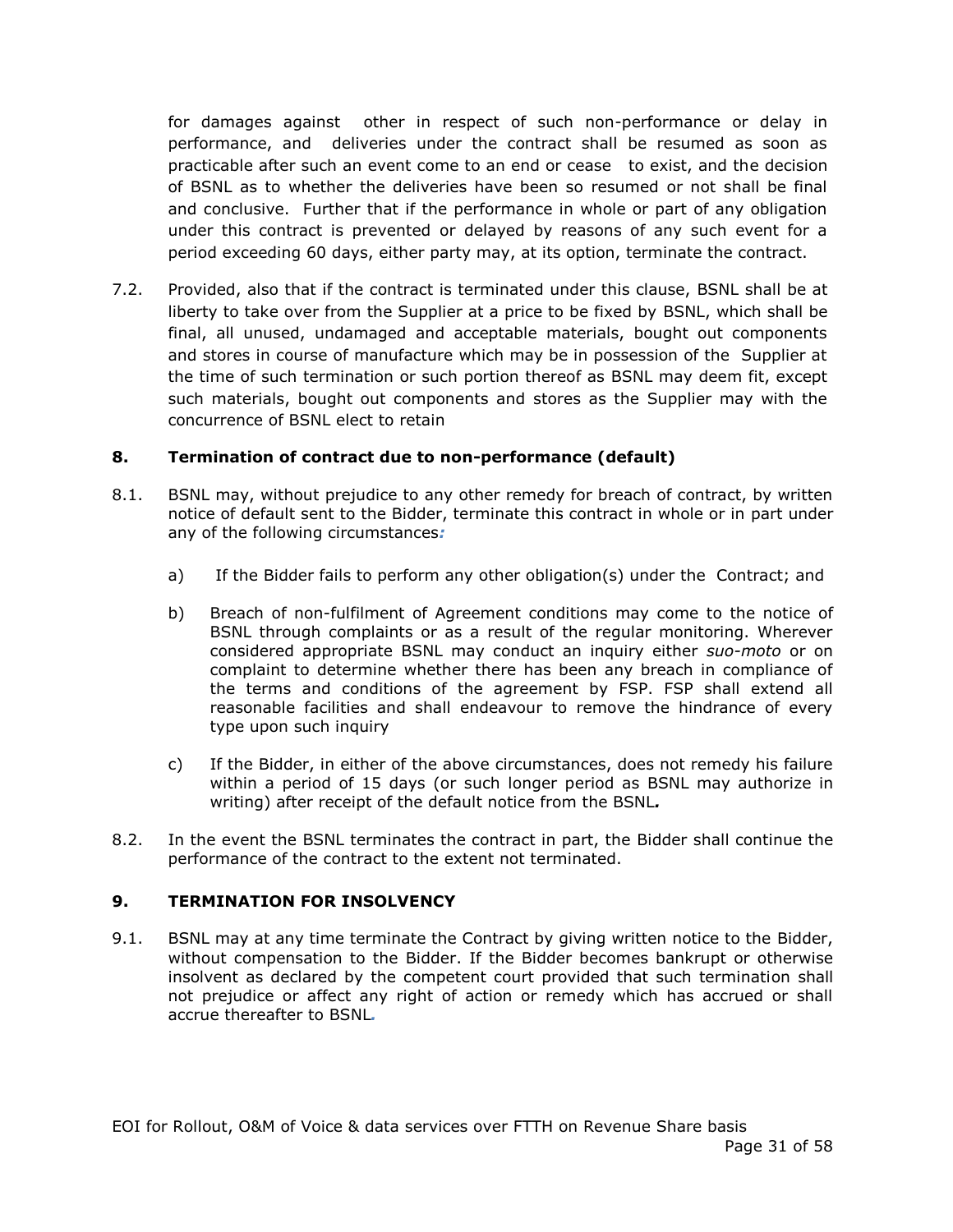#### **10. ARBITRATION**

**"Except as otherwise provided elsewhere in the contract, in the event of any disputes, controversy, or differences arising out of or relating to this agreement, or the breach, termination or invalidity thereof between parties, such party or parties shall make to the other party or parties to amicably settle the differences or disputes and parties shall thereupon make every effort to settle the same amicably within a period of 60 (sixty) days from the date of making such request.**

**Where the parties are unable to settle the disputes through conciliation, the same shall be referred to the authority in BSNL CGM, as the case may be) for referral of such disputes to sole arbitrator (chose (n) from the names provided by BSNL), to be mutually decided by the parties, as per the provisions of Arbitration and Conciliation Act, 1996, any amendment thereof, and any notification issued or rules made thereunder from time to time.**

**The venue of the Arbitration proceeding shall be Chennai only."**

# **11. SET OFF**

11.1. Any sum of money due and payable to the Bidder (including security deposit refundable to him) under this contract may be appropriated by the BSNL or any other person(s) contracting through the BSNL and set off the same against any claim of the BSNL or such other person or person(s) for payment of a sum of money arising out of this contract or under any other contract made by the Bidder with the BSNL or such other person(s) contracting through the BSNL*.* 

#### **12. Indemnification**

- 12.1. Bidder shall indemnify BSNL against any third party claim for carriage/ termination or any other charges that may be payable for this traffic.
- 12.2. In case of any claims by any third party towards licensing or otherwise for the products provided by the Bidder, it will be the sole responsibility of the Bidder to settle such claims. Under no circumstance, BSNL will have any liability for any such claim.
- 12.3. Since the service over FTTH shall be extended under BSNL license granted by DOT, Bidder will ensure that there is no breach of license conditions and indemnify BSNL for damages both for financial and otherwise, arising out of any breach of the licensing condition.
- 12.4. Bidder, as a provider of services over FTTH on behalf of BSNL, will abide by all the regulatory, statutory and licensing norms without any violation.
- 12.5. Bidders have to give a Indemnity bond as per Section  $7(f)$  along with the technical bid*.*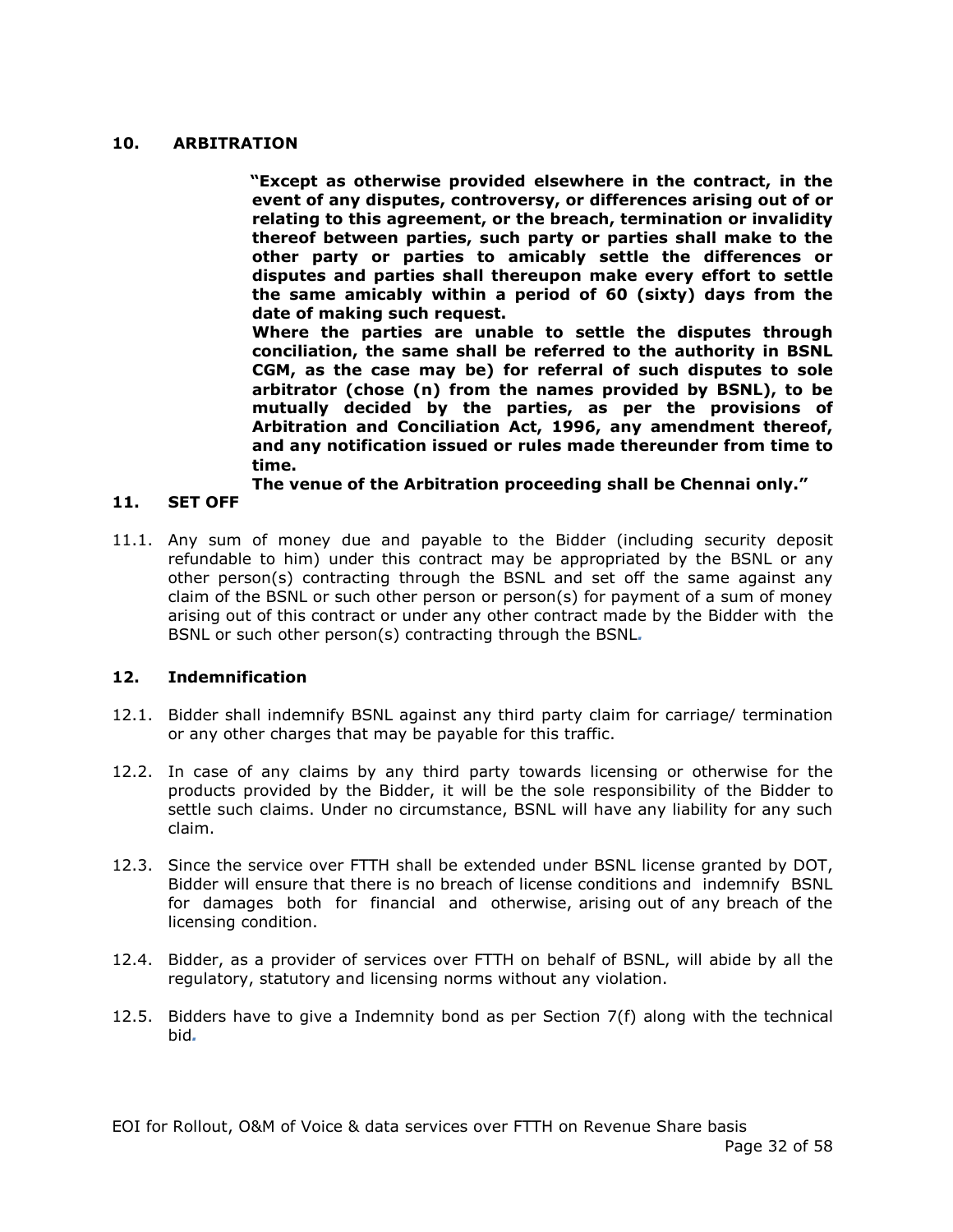# **13. COURT JURISDICTION:**

- (i) Any dispute arising out of the EOI/bid document/evaluation of bids/issue of acceptance letter shall be subject to jurisdiction of the competent court at the place from where the NIT/EOI has been issued.
- (ii) Where a contractor has not agreed to arbitration, the dispute/claims arising out of the Contract/PO entered with him shall be subject to the jurisdiction of the Competent Court at the place from where Contract/PO has been issued. Accordingly ,a stipulation shall be made in the contract as under:

 **'This Contract/PO is subject to jurisdiction of Court at Chennai only".**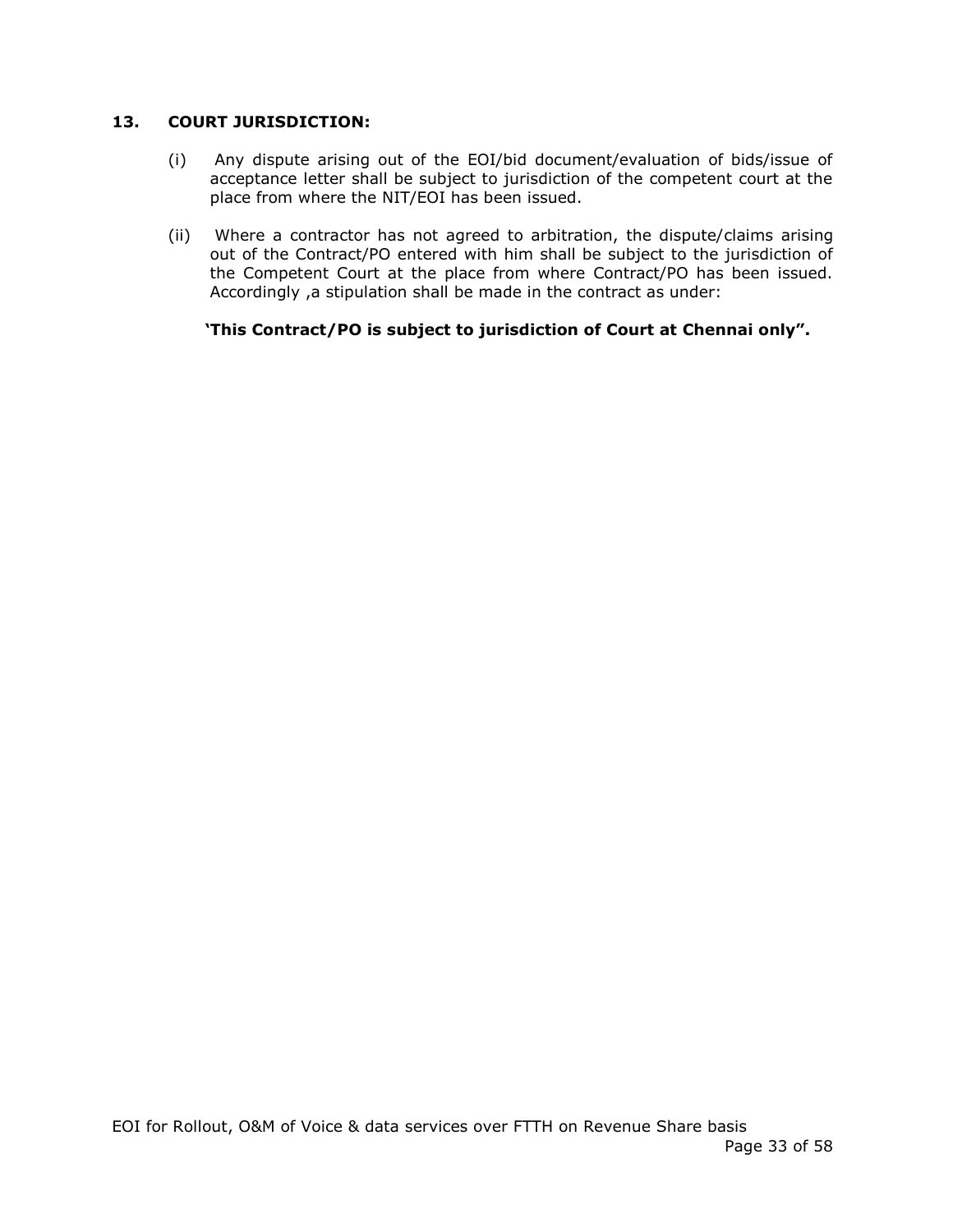#### **SECTION 5 PART B**

#### **INDICATIVE TECHNICAL DETAILS**

# **1. Overview of BSNL's broadband network:**

- 1.1. The broadband network of BSNL (Deployed under the project "National Internet Backbone-II" and Broadband Multiplay) comprises of the managed MPLS backbone and the broadband access / aggregation network.
- 1.2. The two layers of the MPLS backbone are the CORE & the EDGE networks. The CORE Network comprises of the high end routers connected with the multiple high speed STM-16 transmission links whereas the EDGE network comprises of the EDGE routers connected to the CORE routers through the Gigabit Ethernet or STM-16 links. This layer aggregates customer traffic, enforces QOS and extends managed access to the customers. This layer provides the customer access through three mechanisms: (a) Dialup, (b) Dedicated access, and (c) Broadband access.
- 1.3. The broadband access is provided via multiple Broadband Network Gateway (BNG). It is responsible for carrying out the 'AAA' functionalities of the broadband customers along with enforcing desired Quality of Service (QoS) on per customer per service basis.
- 1.4. The access to BNG is extended through a RPR based aggregation network. The access device of various broadband networks such as DSLAM (for broadband on DSL), OLT (for broadband on FTTH) is connected to the nearest RPR switch through which the last mile connectivity is extended to the end customer.
- 1.5. The OSS / BSS applications along with customer data repository, CDR generation, mediation etc is done on a central basis at NOC Bangalore with DR NOC at Pune with billing and CRM functionalities for retail BB customers being extended through Billing and customer care system (known as CDR system) on a zonal basis.

#### **2. Overview of BSNL's FTTH network:**

- 2.1. BSNL is deploying Next Generation Play Access Network based on Fiber to the home (FTTH) for provisioning data speed of the order of tens of Mbps including Gigabits.
- 2.2. The underlying technologies that are being used for the provision of Fiber connectivity on the last mile is GPON and GEPON. The total capacity across country is around 5 Lakhs lines through GPON technology and around 1.5 Lakhs through GEPON technology. The GPON / GEPON based network consist of Optical Line Termination (OLT) at the service provider end and the Optical Network Unit (HONT) at the customer end.
- 2.3. Each OLT can provide multiple Fiber connections. Each of these connections is connected on a different building on a pre-designated termination point in the building / apartment. The Fiber connection is generally done on a splitter which facilitates further splitting of the Fiber to the individual customer.
- 2.4. The GPON / GEPON network thus deployed rides on the RPR based aggregation network and Broadband network Gateway / AAA / LDAP etc deployed as part of Broadband Multiplay / NIB-II.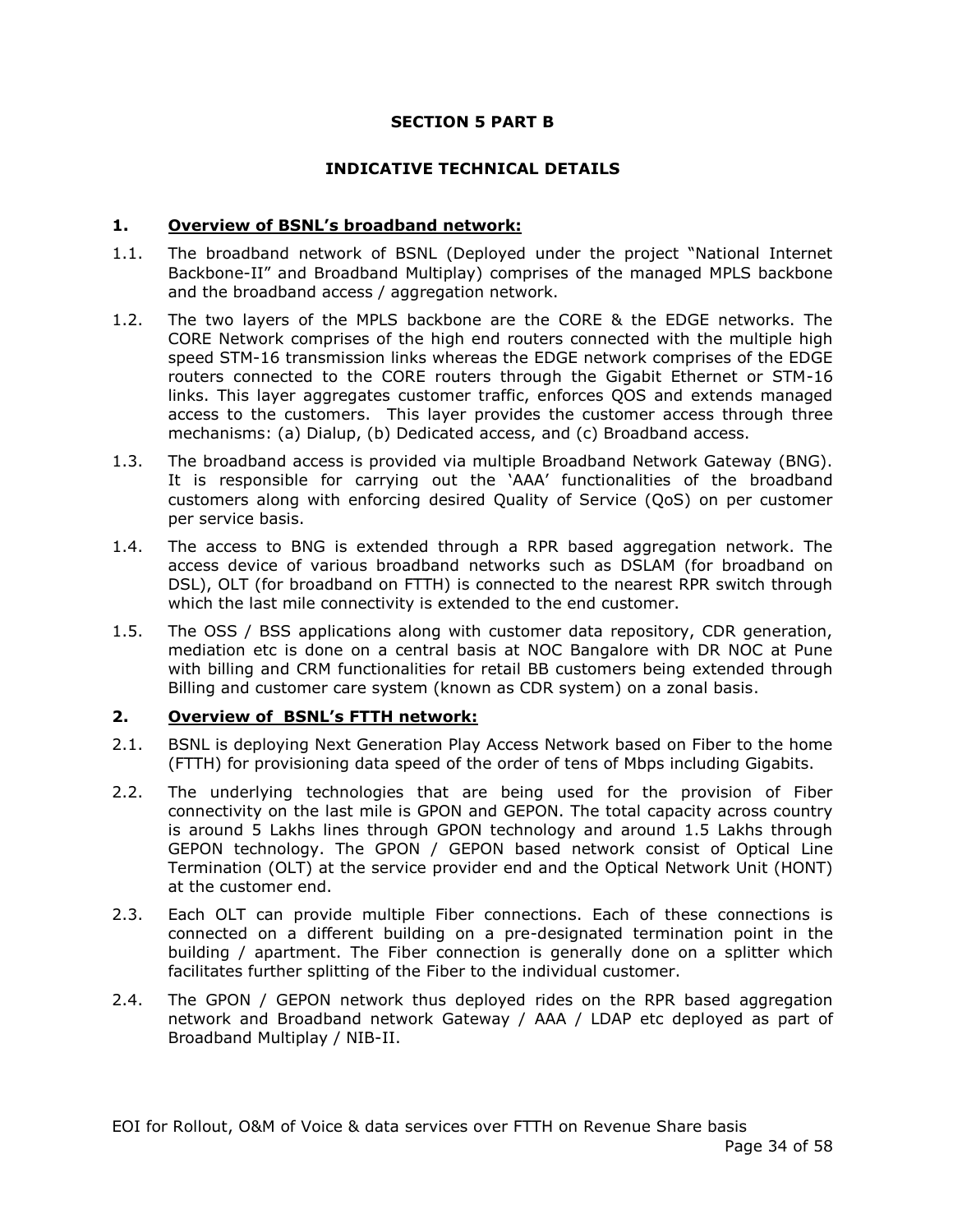# **3. FUNCTIONAL REQUIREMENT:**

- 3.1. The activities start with identifying the targeted segment and acquiring the customers. Based on expected demand for future 2 Years, FSP will plan for suitable splitters among the 1:4/2:4, 1:8, 1:16, 1:32/2:32. FSP will inform BSNL officials about the expected customer demand, tap the available fiber from nearest place in consultation with BSNL and install suitable splitter. BSNL will provide and lay fiber up to the entry point of campus/complex, if it is not already available. In case, BSNL has already terminated the OFC in the campus/ building, the same can be utilized. However, no further extension of OFC will be done by BSNL in the campus and the same is to be carried out by the FSP.
- 3.2. The Bidder shall plan and deploy the FTTH GPON/GEPON network in the complex for deployment of GPON network. The installation activities as per Annexure -I are indicative only and bidder may use any other methodology as deemed suitable as long as speed & SLA criteria in the FSP's network are met.
- 3.3. BSNL shall bring the backbone OF Cable up to the entry point/gate of the premises or any other point inside the campus as per the design of premise by the builder. Beyond this point the OFC connectivity to various blocks in the complex and further to the Apartments / Units needs to be provided and laid by the FSP. BSNL shall maintain the back bone fiber from this point towards exchange side.
- 3.4. FSP shall install the Splitter (s), terminate the Fibers in splitter from the OFC termination point, extend the pig tails in suitable micro duct or PVC pipe to the customer premise and connect the field-crimp connectors at both ends.
- 3.5. The customer rollout work further involves provisioning activities like connecting the field-crimp connectors at both ends of Drop fiber (one end with in customer premises, other end at splitter end). The FSP needs to carry out the customer end Fiber wiring from the pre-designated termination point in the building / apartment, its operation and maintenance, installation of the FTTH's Customer Premise Equipment (CPE) called as HONT along with power backup and its day-to-day maintenance including customer care.
- 3.6. The termination point in the building / apartment where the splitter will be installed will generally be in the ground floor / basement of the building. The Fiber coming from the nearest Optical Line Termination (OLT) will be terminated at this point.
- 3.7. The FSP shall be responsible for further extending the Fiber (pigtail) from the splitter installed at the pre-designated termination point in the building / apartment to the individual customer premises, properly shielding them with PVC pipes or using micro-duct along with internal wiring inside the customer premises till HONT location. FSP shall be at liberty to charge the customer for internal wiring from HONT towards end devices such as TVs, Laptops etc as per the requirement of the customer.
- 3.8. The FSP can either choose Micro-duct or PVC pipes for carrying out GPON wiring in a given project.
- 3.9. The FSP shall also be responsible for its day-to-day operations and maintenance of the physical infrastructure thus extended to the customer premises from the predesignated termination point in the building / apartment.
- 3.10. The FSP shall also carry out the installation, configuration and maintenance of the FTTH's Customer Premises Equipment called as Home Optical Network Terminal (HONT). Based on predefined customer's request, BSNL will activate the requisite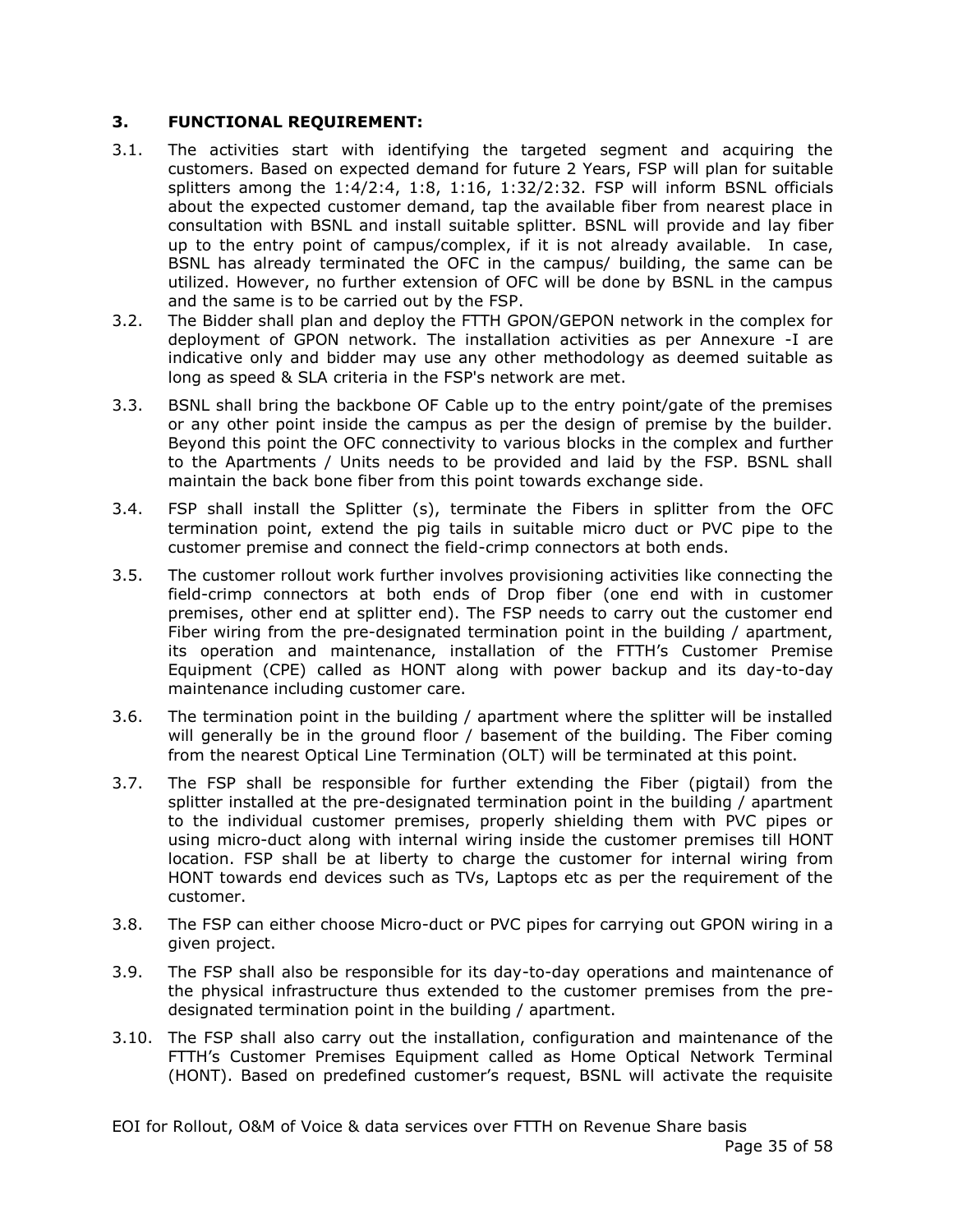services to the customer. Bidder will submit the confirmation certificate after verifying the services as per request of the customer to the BSNL.

3.11. The FSP shall also act as a single window for various customer related queries including after sale support. The FSP shall coordinate with BSNL for the same.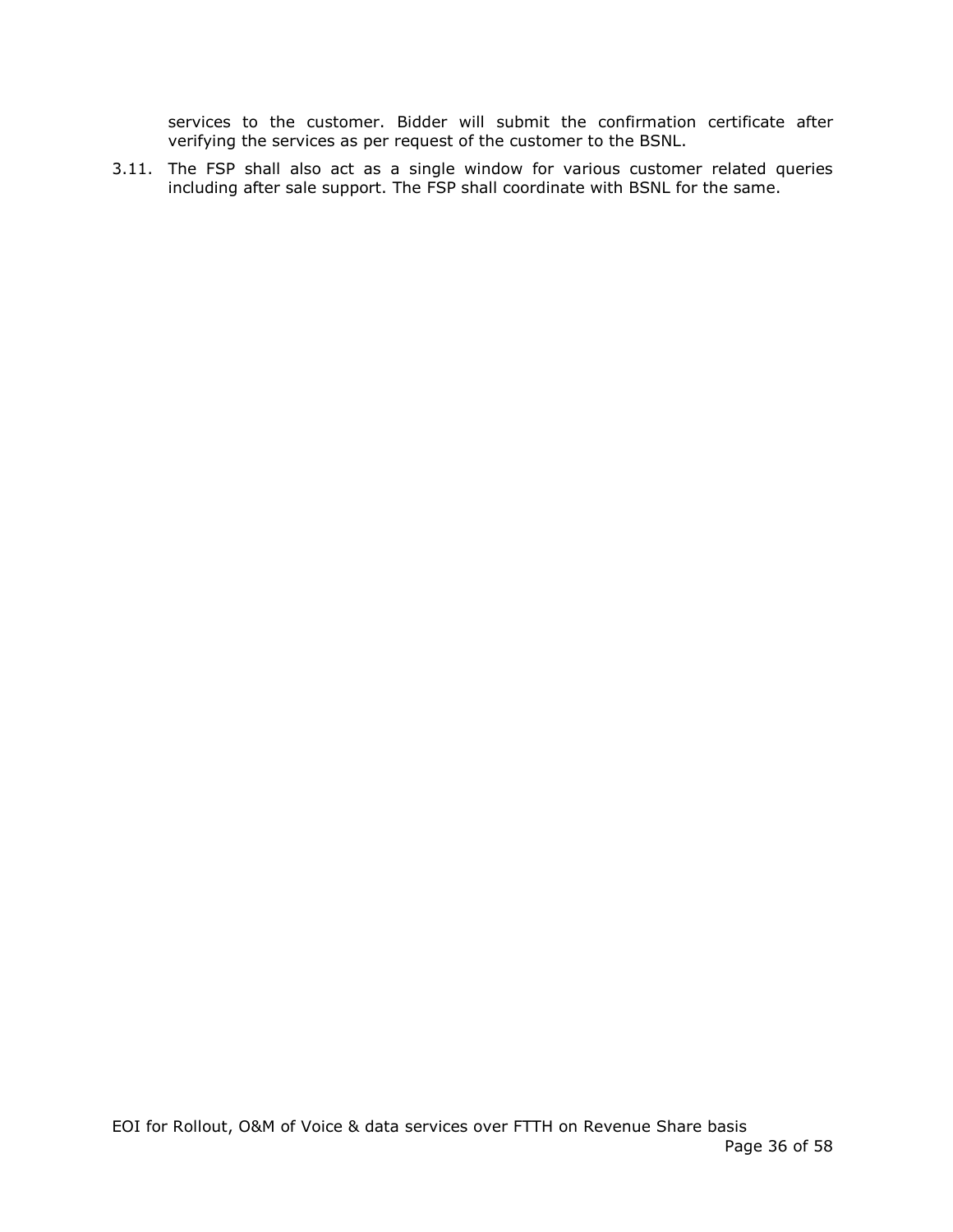# **Section-6(A)**

# **Undertaking and Declaration**

For understanding the terms & condition of EoI & Spec. of work

# **a) Certified that:**

- **1. I**/ We ……………………………………. have read, understood and agree with all the terms and conditions, specifications included in the EoI documents & offer to execute the work at the rates quoted by us in the EoI form.
- 2. If I/ We fail to enter into the agreement & commence the work in time, the EMD/ SD deposited by us will stand forfeited to the BSNL.

# **b) The EoI participant hereby covenants and declares that:**

- **1.** All the information, Documents, Photo copies of the Documents/ Certificates enclosed along with the EoI offer are correct.
- 2. If anything is found false and/or incorrect and/or reveals any suppression of fact at any time, BSNL reserves the right to debar our EoI offer/ cancel the LOA/ Purchase/ work order if issued and forfeit the EMD/ SD/ Bill amount pending with BSNL. In addition, BSNL may debar the contractor from participation in its future tenders.

Date: …………… …………………………………

Signature of EoI Participant

Place: …………… Name of EOI Participant……………………………. Along with date & Seal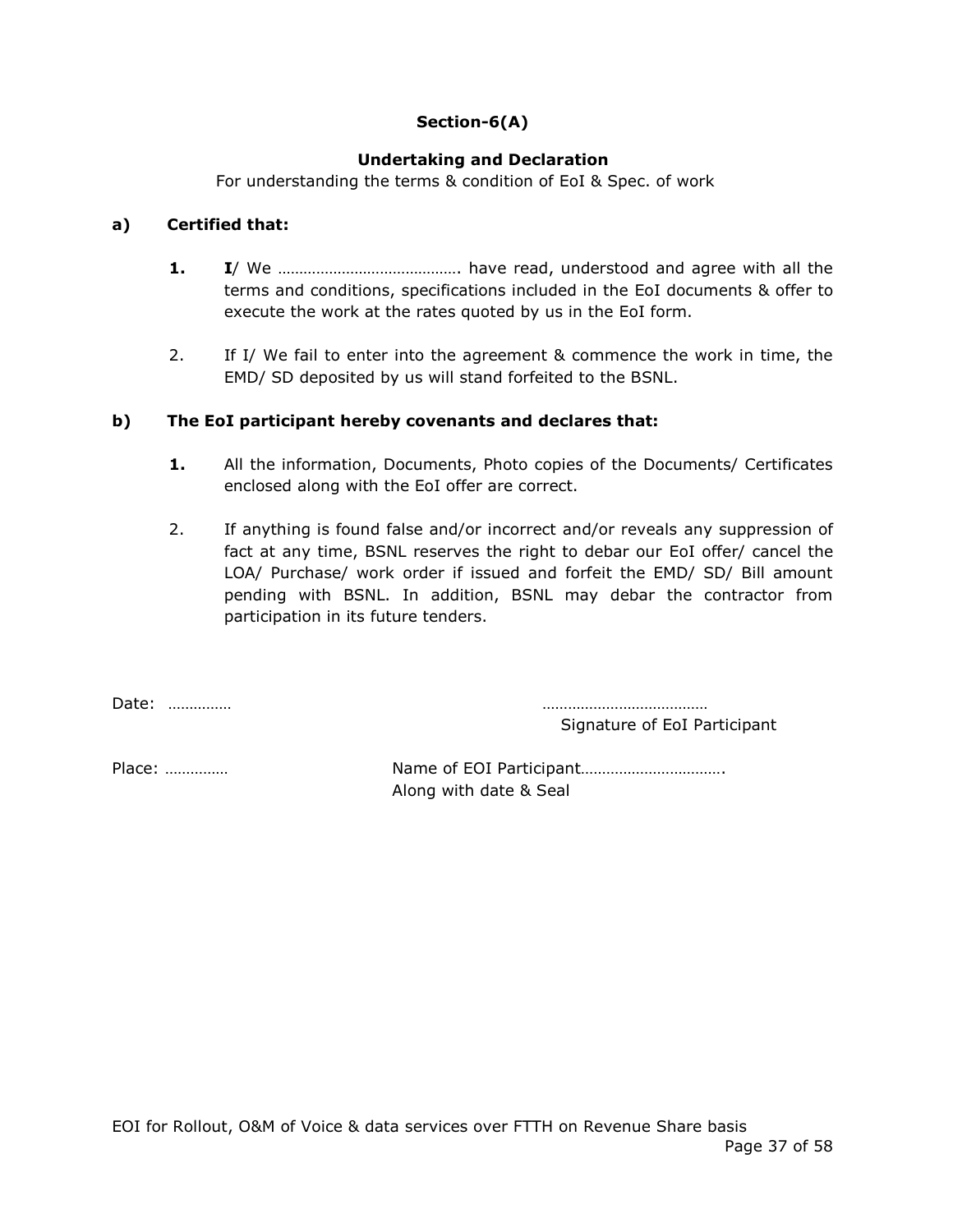# **Section 6 (B)**

# **NEAR-RELATIONSHIP CERTIFICATE**

(Format of the Certificate to be given as per the clause 30 of Section-4 Part-A by the bidder in respect of status of employment of his/ her near relation in BSNL)

The format of the certificate to be given is "*I…………..s/o…….……r/o……………..hereby certify that none of my relative(s) as defined in the EoI document is/are employed in BSNL unit as per details given in EoI document. In case at any stage, it is found that the information given by me is false/ incorrect, BSNL shall have the absolute right to take any action as deemed fit/without any prior intimation to me.*"

> *Signature of the tenderer* With date and seal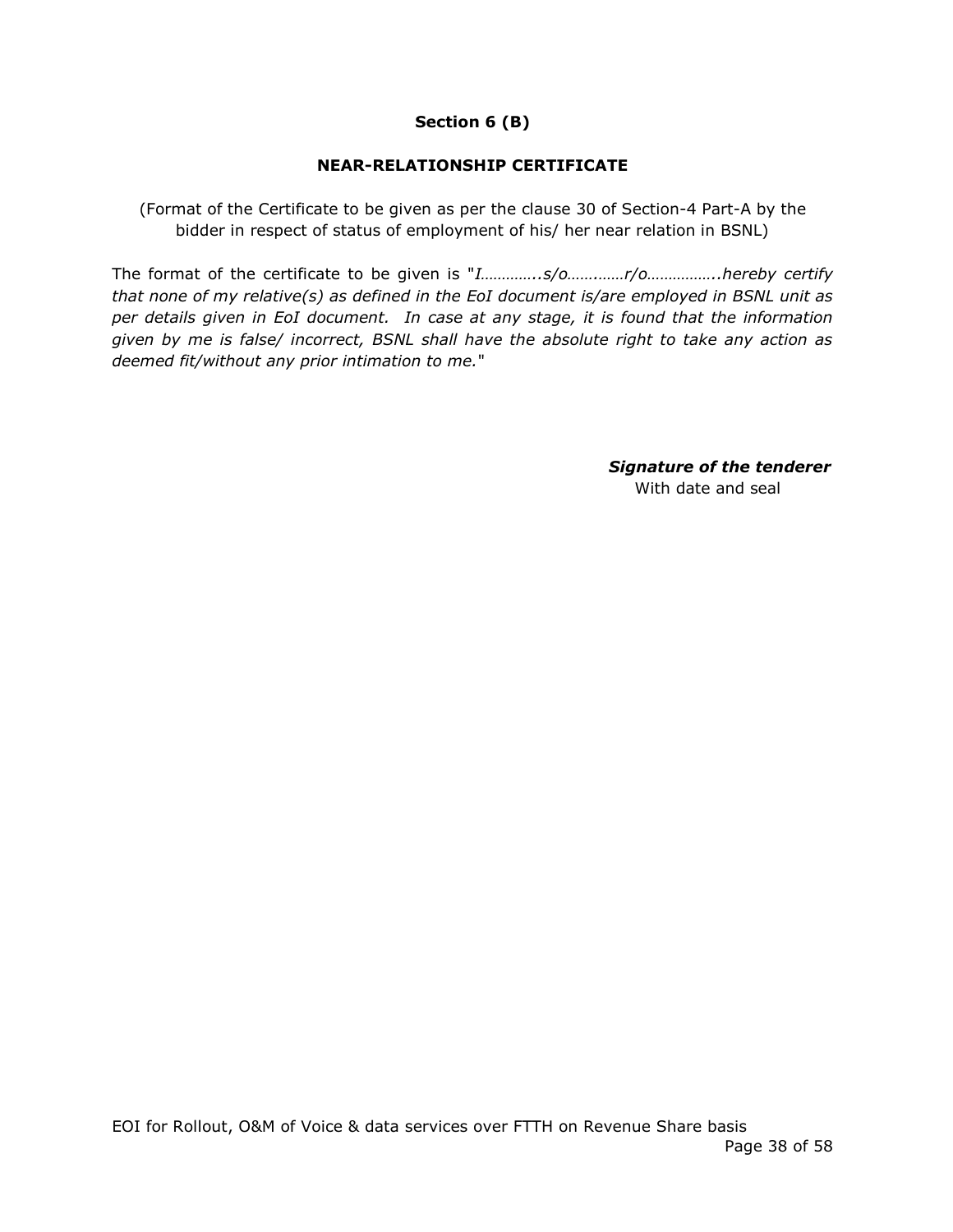#### **Section-7(B)**

#### **For the Performance Guarantee**

(To be typed on Rs.100/- non-judicial stamp paper)

Dated:……………..

#### **Sub: Performance guarantee.**

| referred to as "Bidder") and BSNL has asked him to submit a performance guarantee in |  |  |  |  |
|--------------------------------------------------------------------------------------|--|--|--|--|
| favour of CGM BSNL Chennai Telephones, Chennai of Rs. /- (hereafter referred         |  |  |  |  |
| to as "P.G. Amount") valid up to //20(hereafter referred to as "Validity Date")      |  |  |  |  |
|                                                                                      |  |  |  |  |
|                                                                                      |  |  |  |  |
| (Address) and Regd. office address as                                                |  |  |  |  |
|                                                                                      |  |  |  |  |
| 'the Bank") agreed to give this guarantee as hereinafter contained:                  |  |  |  |  |

- 2. We, "the Bank" do hereby undertake and assure to the BSNL that if in the opinion of the BSNL, the Bidder has in any way failed to observe or perform the terms and conditions of the said agreement or has committed any breach of its obligations there-under, the Bank shall on demand and without any objection or demur pay to the BSNL the said sum limited to P.G. Amount or such lesser amount as BSNL may demand without requiring BSNL to have recourse to any legal remedy that may be available to it to compel the Bank to pay the same.
- 3. Any such demand from the BSNL shall be conclusive as regards the liability of Bidder to pay to BSNL or as regards the amount payable by the Bank under this guarantee. The Bank shall not be entitled to withhold payment on the ground that the Bidder had disputed its liability to pay or has disputed the quantum of the amount or that any arbitration proceeding or legal proceeding is pending between Bidder and BSNL regarding the claim.
- 4. We, the Bank further agree that the guarantee shall come into force from the date of its issue and shall remain in full force and effect up to its Validity date.
- 5. The Bank further agrees that the BSNL shall have the fullest liberty without the consent of the Bank and without affecting in any way the obligations hereunder to vary any of the terms and conditions of the said agreement or to extend the time for performance of the said agreement from any of the powers exercisable by BSNL against the Bidder and to forebear to enforce any of the terms and conditions relating to the said agreement and the Bank shall not be relieved from its liability by reason of such failure or extension being granted to Bidder or through any forbearance, act or omission on the part of BSNL or any indulgence by BSNL to Bidder or any other matter or thing whatsoever which under the law relating to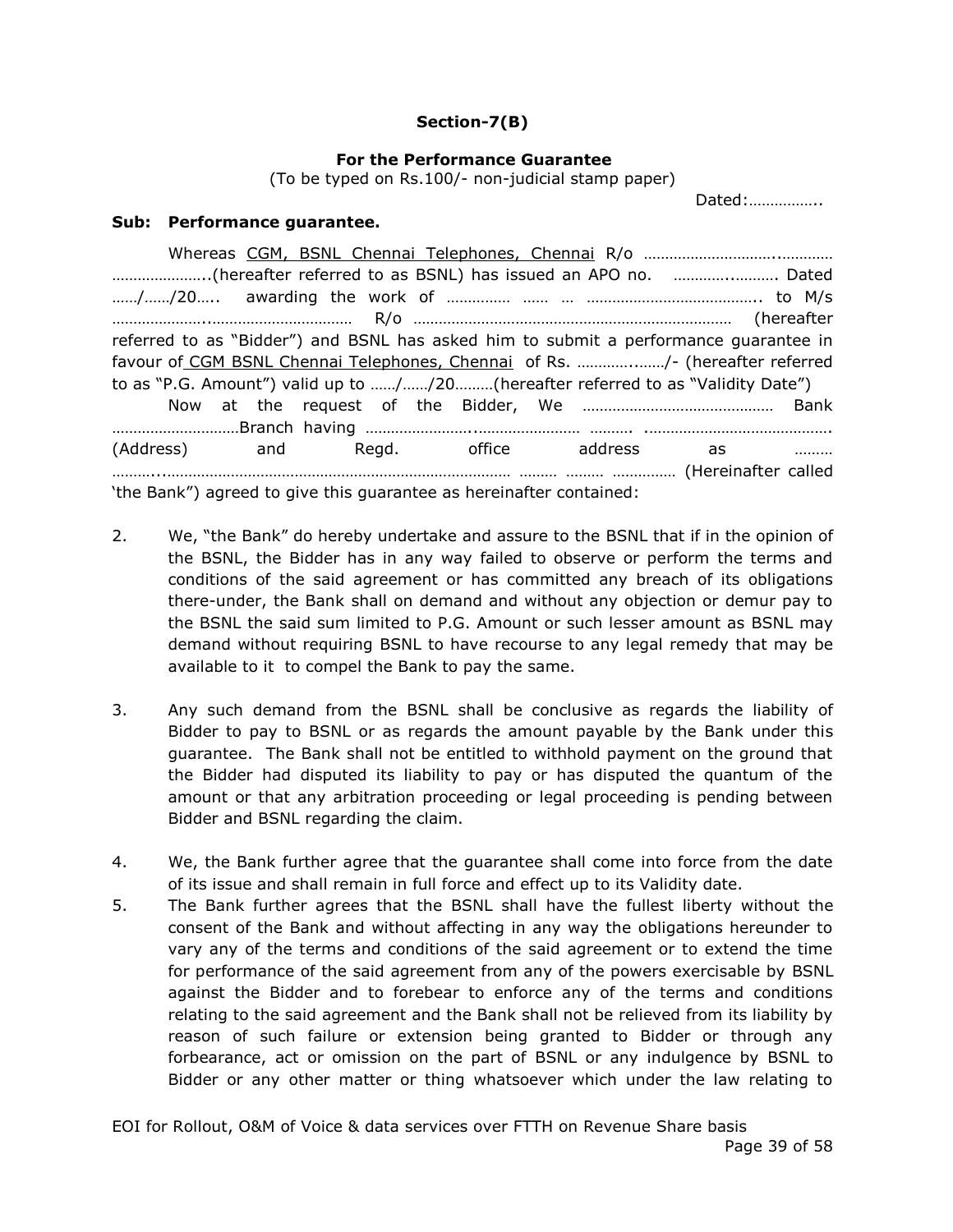sureties would but for this provision have the effect of relieving or discharging the guarantor.

6. Notwithstanding anything herein contained ;

Place: ……………………………

- (a) The liability of the Bank under this guarantee is restricted to the P.G. Amount and it will remain in force up to its Validity date.
- (b) The guarantee shall stand completely discharged and all rights of the BSNL under this Guarantee shall be extinguished if no claim or demand is made on us in writing on or before its validity date.
- 7. In case BSNL demands for any money under this bank guarantee, the same shall be paid through banker's Cheque in favour of " BSNL, Chennai Telephones" payable at Chennai.
- 8. The Bank guarantees that the below mentioned officer who have signed it on behalf of the Bank have authority to give this guarantee under its delegated power.

| (Signature of the Bank Officer)<br>Date: |
|------------------------------------------|
| Rubber stamp of the bank                 |
| Authorized Power of Attorney Number:     |
|                                          |
|                                          |
| Complete Postal address of Bank:         |
|                                          |
| Telephone Numbers                        |
| Fax numbers                              |
|                                          |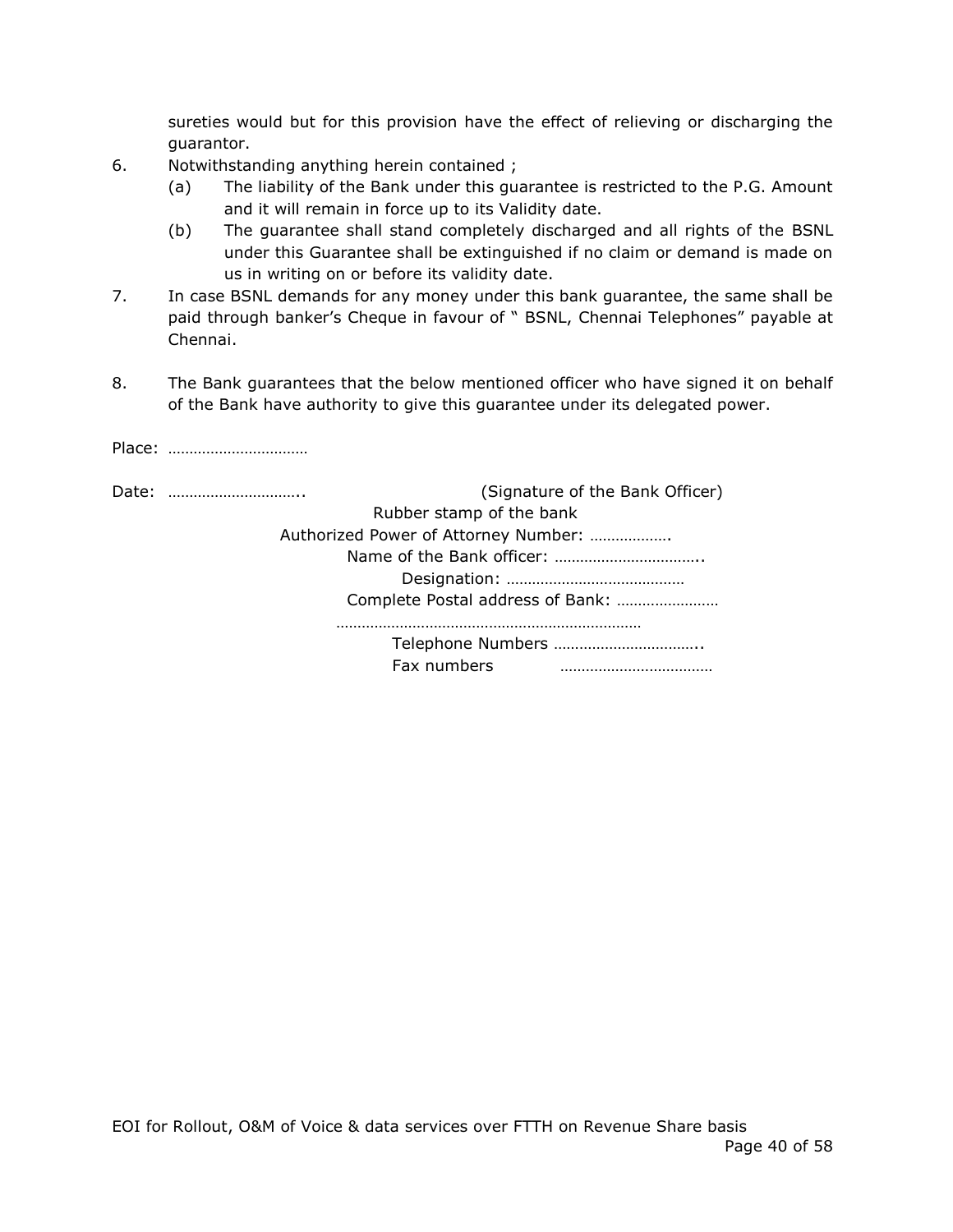# **Section-7(C)**

# **For letter of authorization for attending Bid Opening (To be typed preferably on letter head of the company)**

#### **Subject:** Authorization for attending Bid opening

| the EoI no. |  |  |                                                            | inrespect of |  |  |
|-------------|--|--|------------------------------------------------------------|--------------|--|--|
|             |  |  |                                                            |              |  |  |
|             |  |  | work) which is due to open on  (date) in the Meeting room, |              |  |  |

# **O/o. GM(ENTERPRISE BUSINESS), Harbour TE Building, 3rd floor, No. 7, Jaffer**

#### **sarang road, Chennai-1.**

We hereby authorize (1) Mr. /Ms.……………………………….

& (2) <sup>M</sup> <sup>r</sup> ./Ms …………………………. whose <sup>s</sup> ign <sup>a</sup> tu <sup>r</sup> <sup>e</sup> s are attested below, to attend the bid opening for the EoI mentioned above on our behalf.

| Signature of the Representative (1) | Signature of the Representative(2) |
|-------------------------------------|------------------------------------|
|                                     |                                    |
|                                     |                                    |
| Name of the Representative (1)      | Name of the Representative (2)     |
|                                     |                                    |
|                                     |                                    |
| Signature Attested                  | Signature Attested                 |

Signature of Bidder/ Officer

authorized to sign the Bid Document

on behalf of the Bidder.

**Note 1:** Maximum two representatives will be permitted to attend the Bid opening

Permission for entry to the hall where bids are opened may be refused in case authorization as prescribed above is not received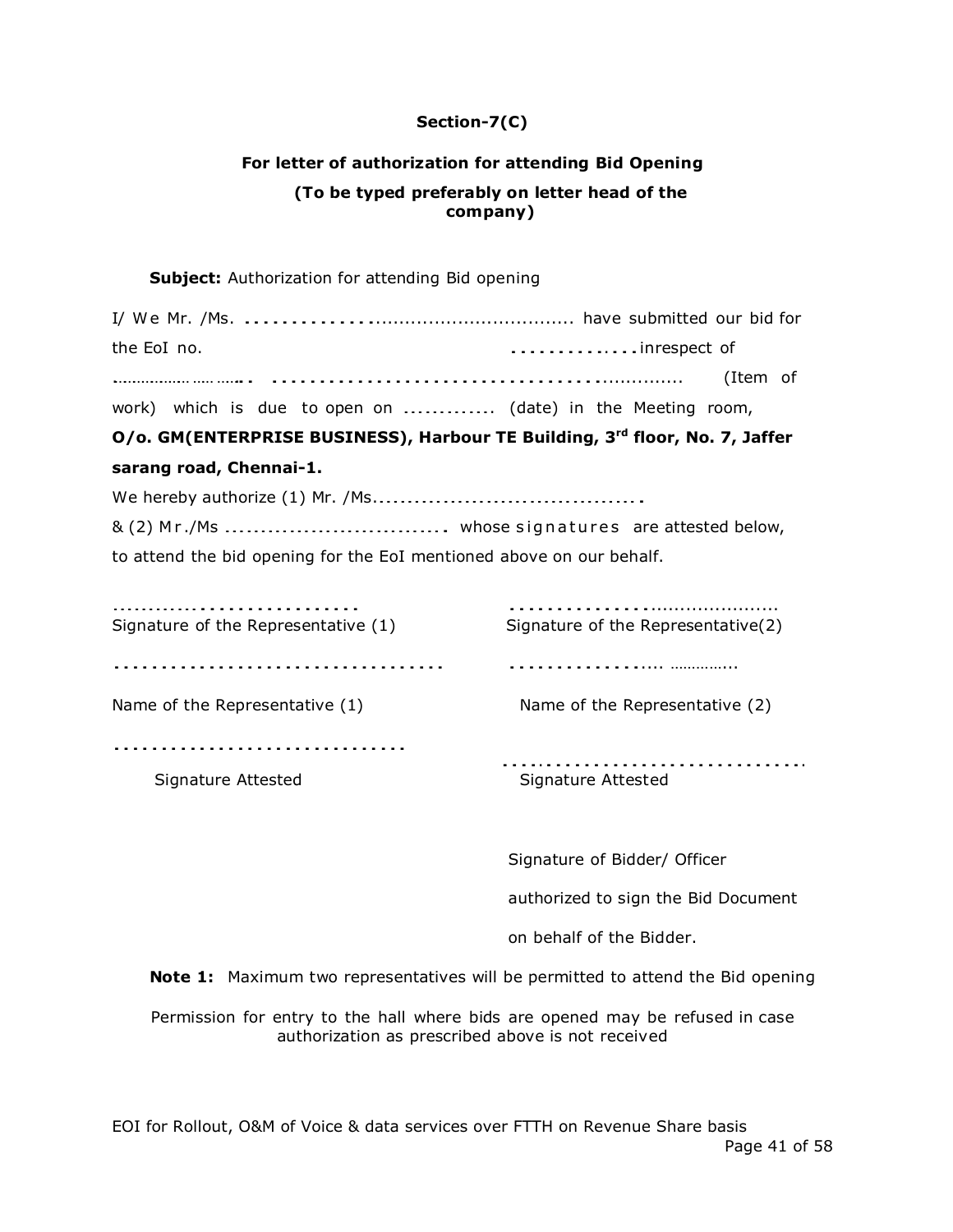# **Section-7 (D)**

#### **Consortium Agreement**

#### **(On non-judicial stamp paper of appropriate value)**

In compliance to *Clause No. …..of EOI No. dated* , a consortium has been formed on *<Date>* between *<Bidder's Name>* and various technology providers to meet various eligibility criteria specified in the EOI under reference.

It has been agreed amongst all the consortium members that *<Bidder's Name>* is designated to submit the Bid on behalf of this consortium and henceforth called as Bidder. It is also confirmed that all the members of the said consortium meet the eligibility conditions as specified in the above referred EOI and have authorized the lead bidder by way of duly executed power of attorney in his favour to act on their behalf ("Lead bidder" and "bidder" has been used interchangeably).

It has also been agreed that the in its capacity as Bidder, *<Bidder's Name>* shall interact with BSNL for all obligations,

Consortium partner shall also have to furnish separate Performance Bank Guarantees (PBGs), for an amount equal to 50% of the value of Performance Bank Guarantee (PBG) submitted by the lead bidder, as mentioned in the table above, with the same validity period.

The Lead bidder and its technology/consortium partner shall be liable for due performance of the contract jointly and severally, whereas the responsibility of Consortium Partners other than lead bidder, shall be limited to such Consortium Partner's share of obligations in the contract for products and /or services as defined in the agreements signed between the Lead Bidder and Consortium Partner and in accordance with the proposal submitted by the Consortium Partner to the Lead Bidder. Copies of all such agreements shall form part of the consortium agreement.

The details of Bidder and various and consortium partners are as under:-

*<Bidder Name>*:- *<Details containing Registered office & correspondence address>*

*<Consortium Partner 1>:- <Details containing Registered office & correspondence address>*

:

```
:
:
```
IN WITNESS WHEREOF the parties have caused this AGREEMENT to be executed by their duly authorized officers as of the day first above written

| For <bidder's name=""></bidder's> | For <consortium partner-1=""></consortium> |
|-----------------------------------|--------------------------------------------|
| Signature of Authorized Signatory | Signature of Authorized Signatory          |
| $Name: -$                         | Name:-                                     |
| Designation:-                     | Designation:-                              |
| Contact Phone:-                   | Contact Phone:-                            |
| $Email-ID: -$                     | $Email-ID: -$                              |
| Date:-                            | Date:-                                     |
| Witness-1                         | Witness-1                                  |
| Signature:-                       | Signature:-                                |
| Name:-                            | Name:-                                     |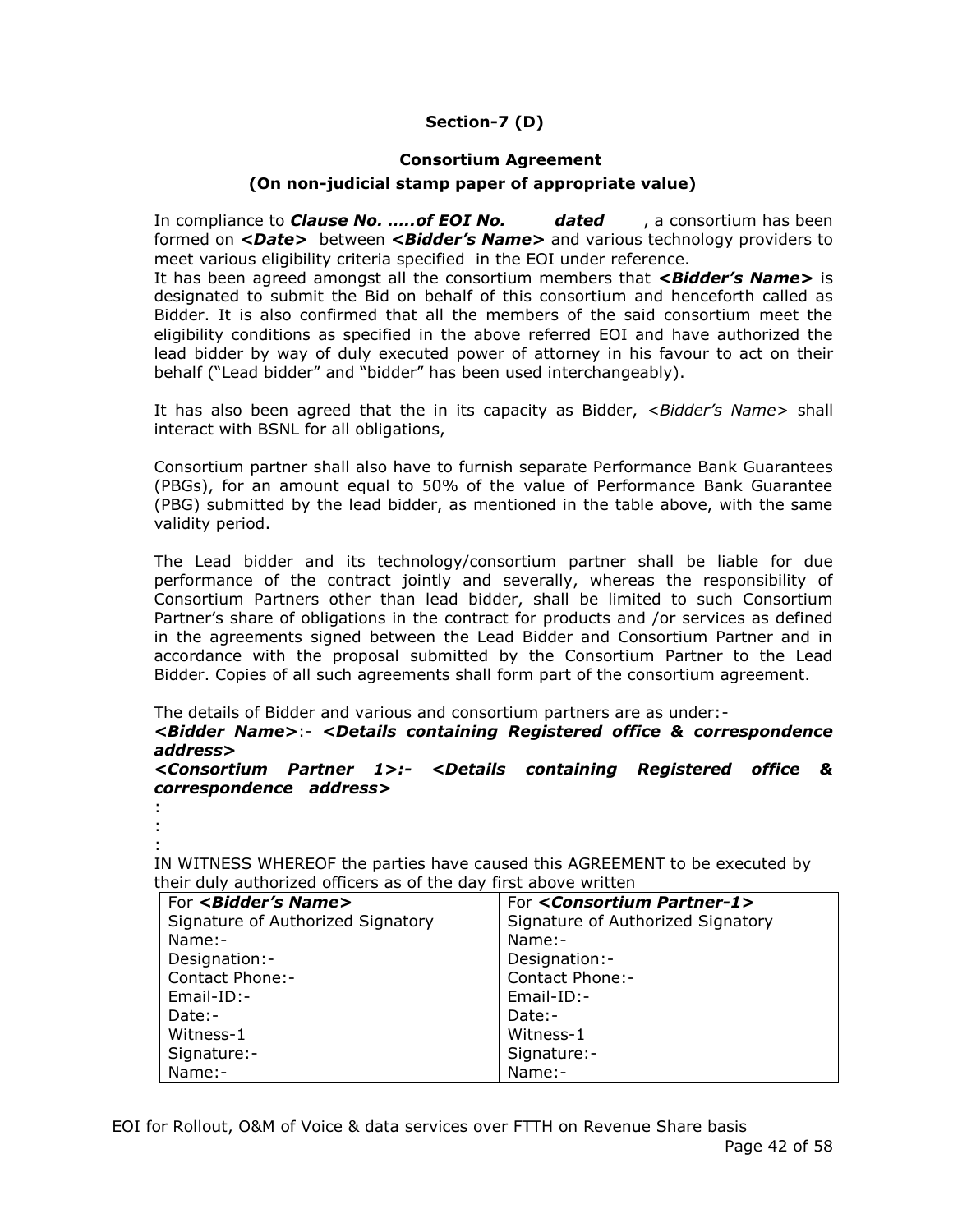| Designation:-   | Designation:-          |
|-----------------|------------------------|
| Contact Phone:- | <b>Contact Phone:-</b> |
| $Email-ID: -$   | $Email-ID: -$          |
| Date:-          | Date:-                 |
| Witness-1       | Witness-1              |
| Signature:-     | Signature:-            |
| Name:-          | Name:-                 |
| Designation:-   | Designation:-          |
| Contact Phone:- | <b>Contact Phone:-</b> |
| $Email-ID: -$   | Email-ID:-             |
| Date:-          | Date:-                 |
|                 |                        |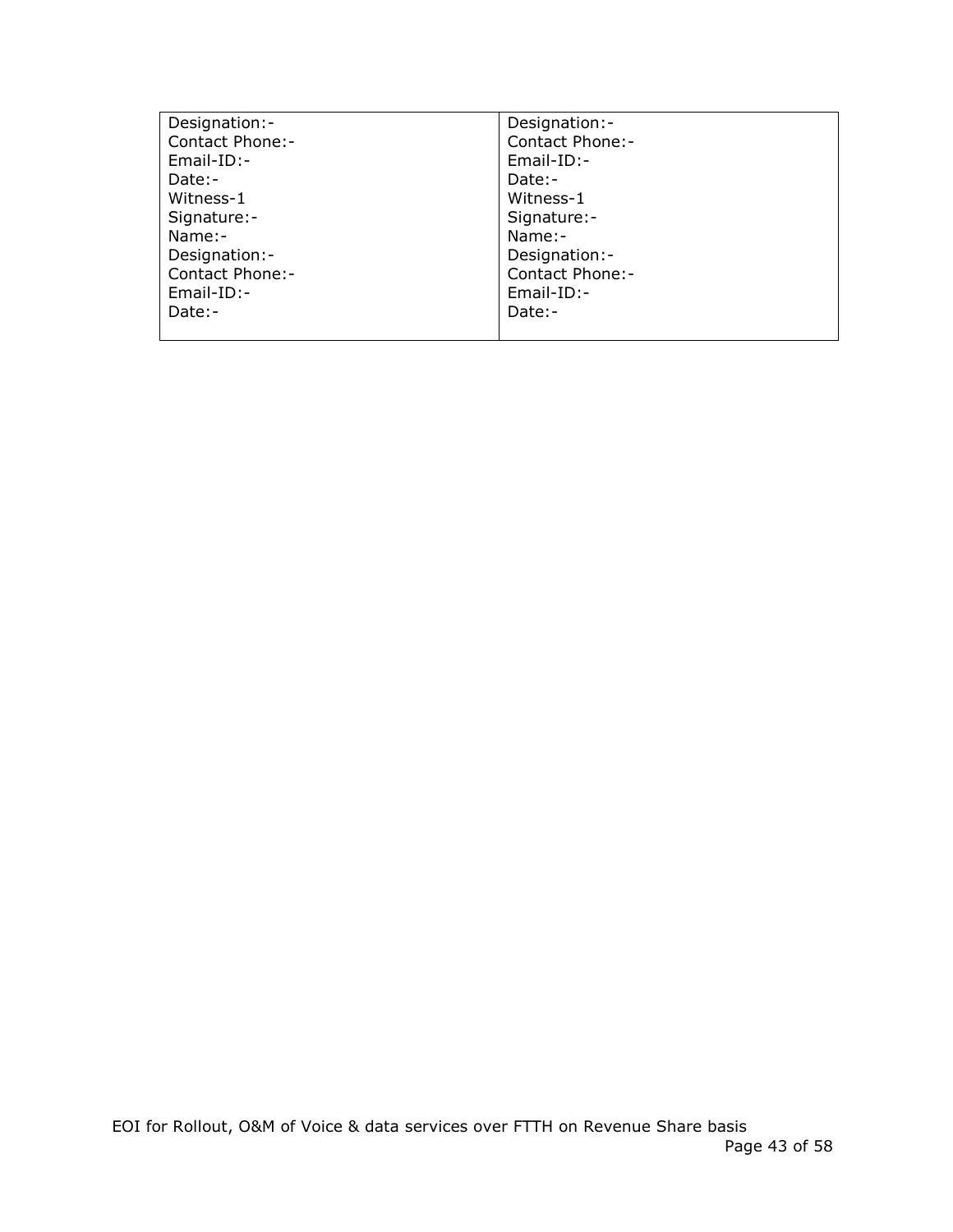# **Section-7(e)**

# **Format for NON-DISCLOSURE AGREEMENT**

(On non-judicial stamp paper of minimum value of INR 100)

This agreement is made as of the \_\_\_\_\_\_\_\_\_\_ 20XX between BHARAT SANCHAR NIGAM LIMITED (BSNL) Chennai Telephones, a Government of India Enterprise, having it's registered office at 5<sup>th</sup> Floor Sanchar Bhawan, 20, Ashoka Road, New Delhi & Corporate office at Bharat Sanchar Bhawan, Janpath Road, New Delhi hereinafter called BSNL which expression shall unless repugnant to the subject or the context mean & included its successors, nominees or assigns & M/s.

 $\_$  , and the set of the set of the set of the set of the set of the set of the set of the set of the set of the set of the set of the set of the set of the set of the set of the set of the set of the set of the set of th a company listed in the ……. Stock exchange /, & having its registered office at herein after called " \_\_\_\_\_\_\_\_\_\_\_\_\_\_\_\_\_\_\_\_\_\_\_\_\_\_\_\_\_\_\_\_ " which expression shall unless repugnant

to the subject or the context mean & include its successors, nominees or assigns.

Where as in order to pursue the mutual business purpose of this particulars project as specified in Exhibit A (the "Business Purpose") BSNL &M/s. \_\_\_\_\_\_\_\_\_\_\_\_\_\_\_\_\_\_\_\_\_\_\_\_\_\_\_\_\_\_\_\_\_\_ recognize that there is a need to disclose to one another certain information, as defined in para 1 below, of each party to be used only for the Business Purpose & to protect such confidential information from unauthorized use & disclosure.

In consideration of the other party's disclosure of such information, each party agrees as follows:

- 1. This Agreement will apply to all confidential & proprietary information disclosed by one party to the other party, including information listed in Exhibit A attached hereto & other information which the disclosing party identifies in writing or otherwise as confidential before or within thirty days after disclosure to the receiving party ("Confidential Information"). Information consists of certain specifications, designs, plans, drawings, software, prototypes and/or technical information, & all copies & derivatives containing such information, that may be disclosed to one, another for & during the purpose, which a party considers proprietary or confidential ("Information). Information may be in any form or medium, tangible or intangible, & may be communicated/disclosed in writing orally, or through visual observation or by any other means to one party (hereinafter referred to as the receiving party) by the other party (hereinafter referred to as one disclosing party). Information shall be subject to this agreement, if it is in tangible form, only if clearly marked as proprietary or confidential as the case may be, when disclosed to the receiving party or, if not in tangible form, its proprietary nature must first be announced, & it must be reduced to writing & furnished to the receiving party within thirty (30) days of the initial disclosure.
- 2. M/s. **M/s.** The control of the control of the control of the control of the control of the control of the control of the control of the control of the control of the control of the control of the control of the control agreed at during the Confidentiality Period: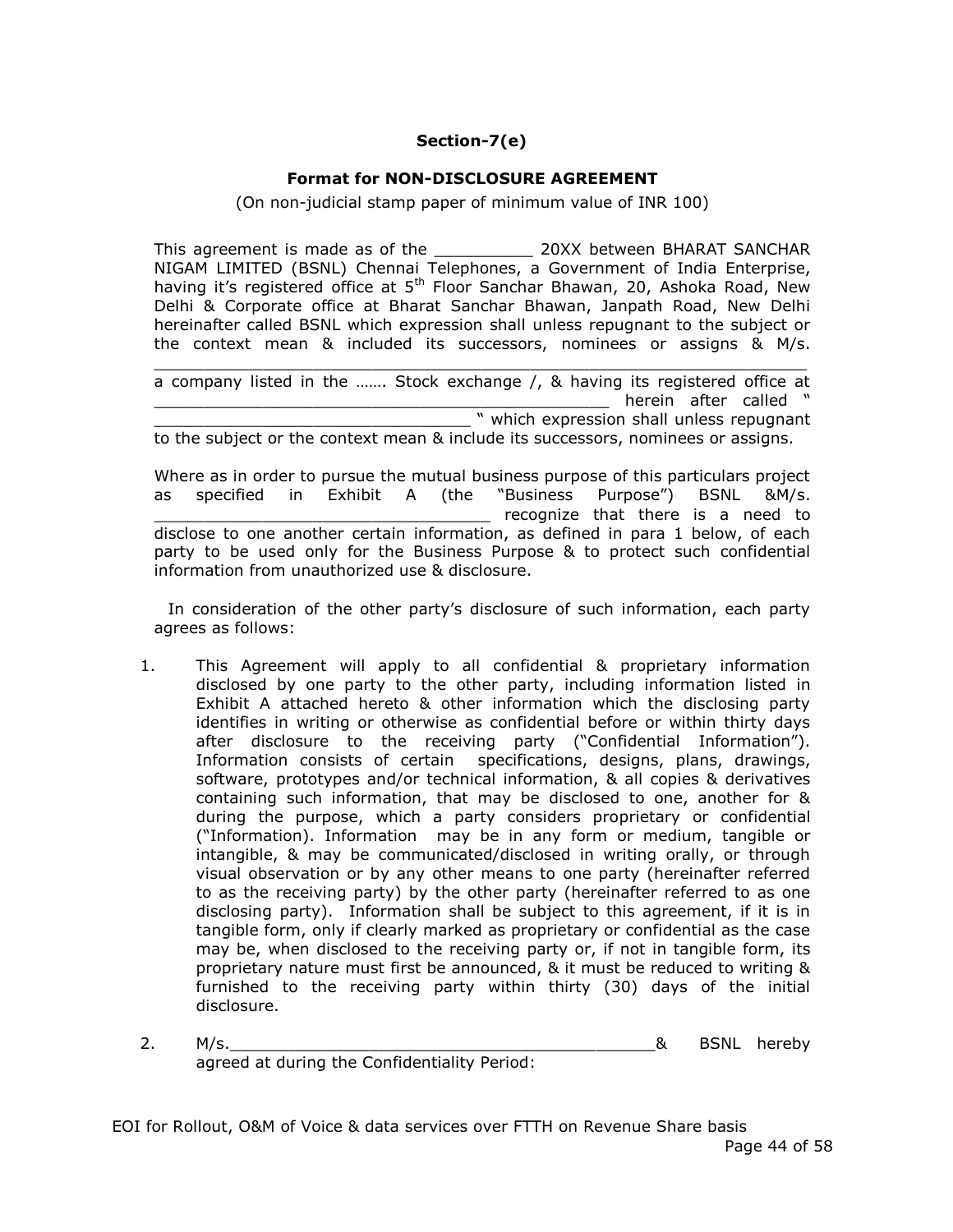- (i) The receiving party shall use information only for the purpose, shall hold information in confidence using the same degree of care as it normally exercises to protect its own proprietary information, but not less than reasonable care, taking into account the nature of the information, & shall grant access to information only to its employees who have a need to know, but only to the extent necessary to carry out the business purpose of this project as defined in **exhibit 'A"** shall cause it s employees to comply with the provisions of this Agreement applicable to the receiving party, shall reproduce information only to the extent essential to fulfilling the purpose, & shall prevent disclosure of information to third parties. The receiving party may, however, disclose the information to its consultants & contractors who need to know, provided that doing so, the receiving party agrees to bind those consultants/contractors to terms at lease as restrictive as those stated herein, advise them of their obligations, & indemnify the disclosing party for any breach of those obligations.
- ii) Upon the disclosing party's request, the receiving party shall either return to the disclosing party all information or shall certify to the disclosing party all information or shall certify to the disclosing party that all media containing information have been destroyed. Provided, however, that an archival copy of the information may be retained in the files of the receiving party's counsel, solely for the purpose of proving the contents of the information.
- 3. The foregoing restrictions on each party's use or disclosure of information shall not apply to information that the receiving party can demonstrate;
- a) Was independently developed by or for the receiving party without reference to the information, or was received without restriction; or
- b) Has become generally available to the public without breach of confidentiality obligations of the receiving party; or
- c) Was in the receiving party's possession without restriction or was known by the receiving party without restriction at the time of disclosure; or
- d) Is the subject of a subpoena or other legal or administrative demand for disclosure; provided, however, that the receiving party has given the disclosing party prompt notice of such demand for disclosure & the receiving party reasonably cooperates with the disclosing party's efforts to secure an appropriate protective order; or

Is disclosed with the prior consent of the disclosing party; or

Was in its possession or known to it by being in its use or being recorded in its files or computers or other recording media prior to receipt from the disclosing party & was not previously acquired by the receiving party from the disclosing party under an obligation of confidence; or

The receiving party obtains or has available from a source other than the disclosing party without breach by the receiving party or such source of any obligation of confidentiality or non-use towards the disclosing party.

 4. Each party agrees not to remove any of the other party's confidential Information from the premises of the disclosing party without the disclosing party's prior written approval. Each party agrees to exercise extreme care in protecting the confidentiality of any confidential information which is removed, only with the disclosing party's prior written approval, from the disclosing party's premises. Each party agrees to comply with any & all terms & conditions the disclosing party may impose any such approved removal,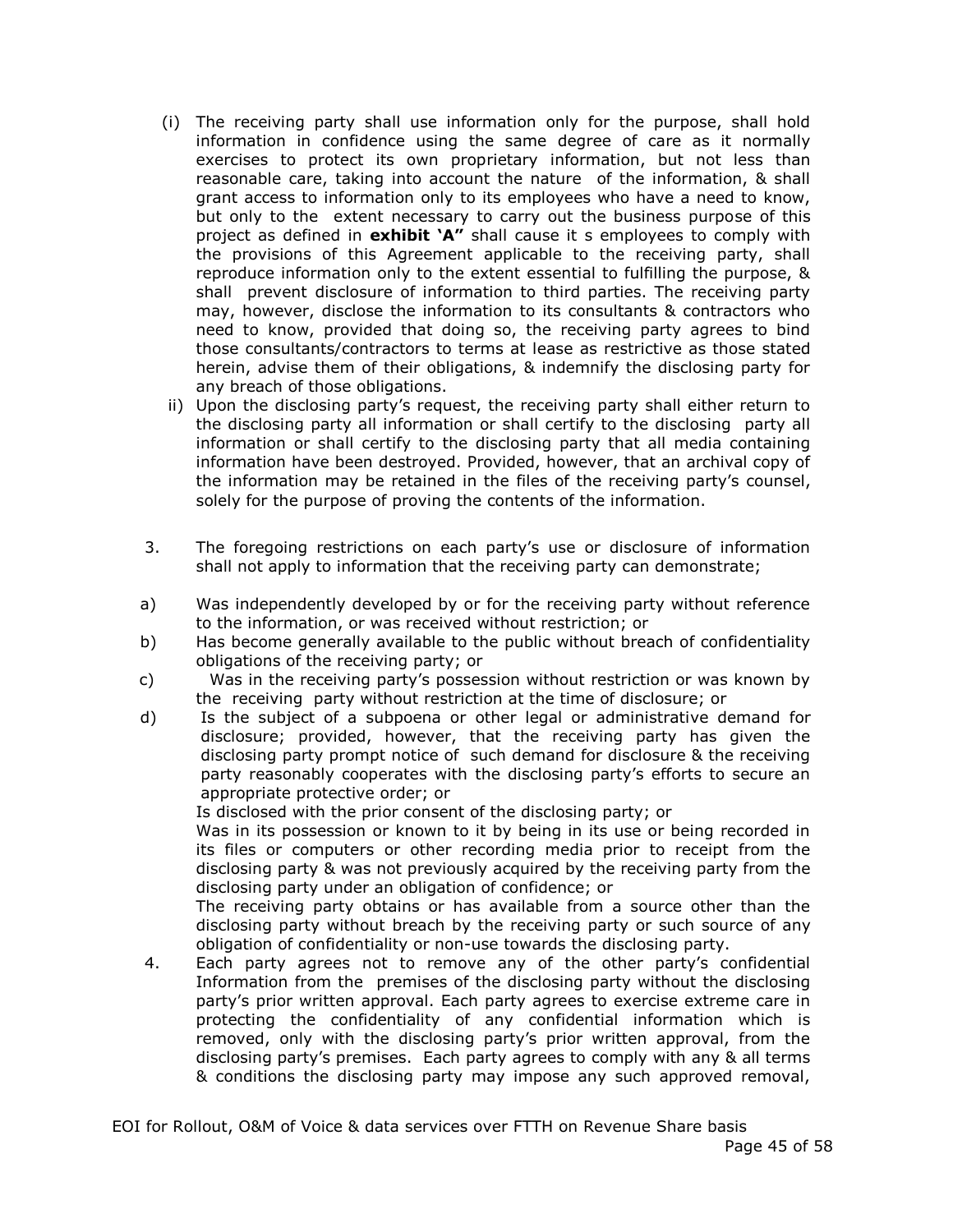such as conditions that the removed confidential information & all copies must be returned by a certain date, & that no copies are to be make off of the premises.

- 5. Upon the disclosing party's request, the receiving party will promptly return to the disclosing party all tangible items containing or consisting of the disclosing party's confidential information all copies thereof.
- 6. Each Party recognizes & agrees that all of the disclosing party's Confidential information is owned solely by the disclosing party (or its licensors) & that the unauthorized disclosure or use of such confidential information would cause irreparable harm & significant injury, the degree of which may be difficult to ascertain. Accordingly, each party agrees that the disclosing party will have the right to obtain an immediate injunction enjoining ay breach of this Agreement, as well as the right to pursue any & all other rights & remedies available at law or in equity for such a breach.
- 7. Access to information hereunder shall not preclude an individual who has seen such information for the purposes of this agreement from working on future projects for the receiving party which release to similar subject matters, provided that such individual does not make reference to the information & does not copy the substance of the information during the confidentiality period. Furthermore, nothing contained herein shall be construed as imposing any restriction on the receiving party's disclosure or use of any general learning, skills or know-how developed by the receiving party's personnel under this agreement, if such disclosure & use would be regarded by a person of ordinary skill in the relevant area as not constituting a disclosure or use of the information.
- 8. As between the parties, all information shall remain the property of the disclosing party. By disclosing information or executing this agreement, the disclosing party does not grant any license, explicitly or implicitly, under any trademark, patent, copyright, mask work protection right, trade secret or any other intellectual property right. **THE DISCLOSING PARTY DISCLAIMS ALL WARRANTIES REGARDING THE INFORMATION, INCLUDING ALL WARRANTIES WITH RESPECT TO INFRINGEMENT OF INTELLECTUAL PROPERTY RIGHTS & ALL WARRANTIES AS TO THE ACCURACY OR UTILITY OF SUCH INFORMATION**. Execution of this agreement & the disclosure of information pursuant to this agreement does not constitute or imply any commitment, promise, or inducement by either party to make any purchase or sale, or to enter into any additional agreement of any kind.
- 9. Either party's failure to enforce any provision, right or remedy under this agreement shall not constitute a waiver of such provision, right or remedy.
- 10. This agreement will be construed in, interpreted & applied in accordance with the laws of India.
- 11. That in case of any dispute or differences, breach & violation relating to the terms of the agreement. The said matter or dispute, difference shall be referred to sole arbitration of CGM Chennai Telephones, BSNL or any other person appointed by him. That the award of the arbitrator shall be final & binding on both the parties. In the event of such Arbitrator to whom the matter is originally referred to is being transferred or vacates his office on resignation or other wise or refuse to do work or neglecting his work or being unable to act as Arbitrator for any reasons whatsoever, the CGM, Chennai Telephones, BSNL shall appoint another person to act as Arbitrator in place of out going Arbitrator & the person so appointed shall be entitled to proceed further with the reference from the stage at which it was left by his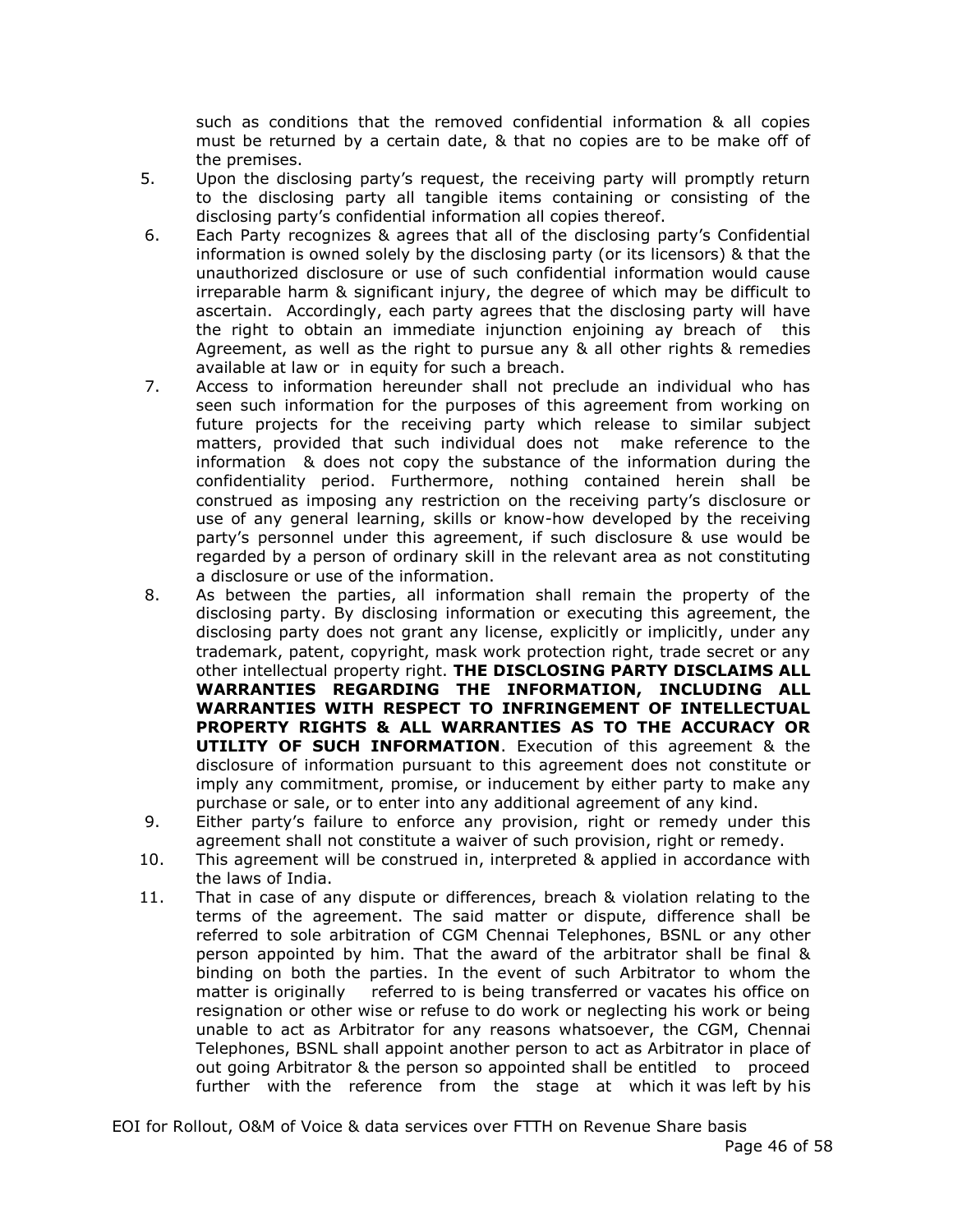| predecessor. | The |   |          | M/s. |  |
|--------------|-----|---|----------|------|--|
|              |     | . | $k = 12$ |      |  |

will have NO OBJECTION in any such appointment, that arbitrator so appointed is employee of BSNL. The said Arbitrator shall act under the provisions of the Arbitration & conciliation Act, 1996 or any statutory modifications or reenactment there of or any rules made thereof.

- 12. This agreement & Exhibit A attached hereto constitutes the entire agreement of the parties with respect to the parties' respective obligations in connection with information disclosed hereunder & supersedes all prior oral & written agreements & discussions with respect thereto. The parties can amend or modify this agreement only by a writing duly executed by their respective authorized representatives. Neither party shall assign this agreement without first securing the other party's written consent.
- 13. This agreement will remain in effect for five year from the date of the last disclosure of confidential information, at which time it will terminate, unless extended by the disclosing partly in writing.

IN WITNESS WHEREOF, the parties hereto have executed this agreement by their duly authorized officers or representatives.

NIGAM LIMITED

| M/s.                              | BHARAT SANCHAR NIGAM LIMITEI                                                                                                                                                                                                   |
|-----------------------------------|--------------------------------------------------------------------------------------------------------------------------------------------------------------------------------------------------------------------------------|
| Signature: ______________________ | Signature: _______________________                                                                                                                                                                                             |
| Printed Name:                     | Printed Name: The Service of the Service of the Service of the Service of the Service of the Service of the Service of the Service of the Service of the Service of the Service of the Service of the Service of the Service o |
| Title:                            | Title :                                                                                                                                                                                                                        |

| EOI for Rollout, O&M of Voice & data services over FTTH on Revenue Share basis |  |  |  |               |  |
|--------------------------------------------------------------------------------|--|--|--|---------------|--|
|                                                                                |  |  |  | Page 47 of 58 |  |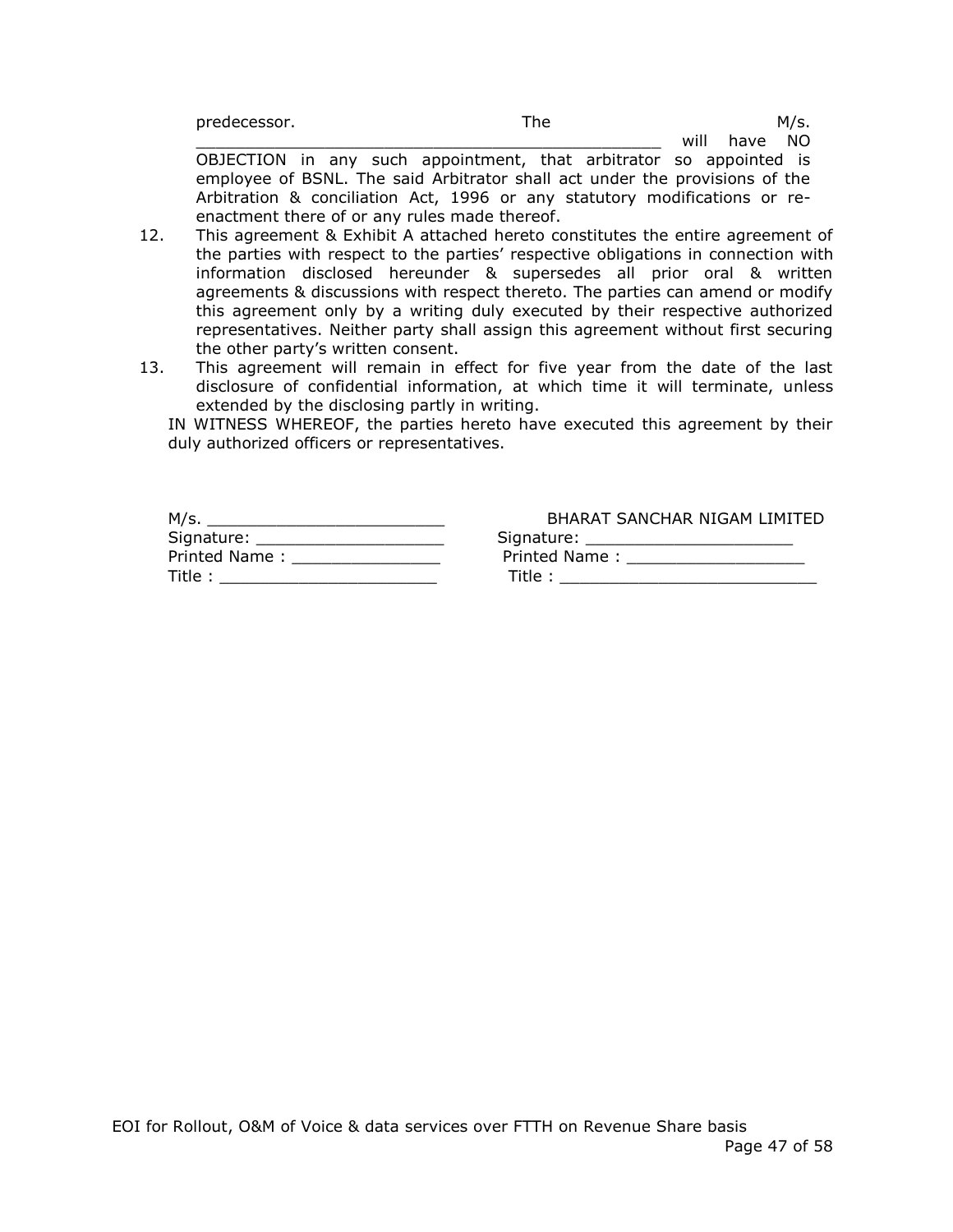# **Exhibit A**

- 1. Business Purpose : Execution of Customer end Activities for deploying FTTH Network in BSNL
- 2. Confidential Information of M/s \_\_\_\_\_\_\_\_\_\_\_\_\_\_\_\_\_\_\_\_\_\_\_ \_\_\_\_\_\_\_\_\_\_\_\_\_\_\_\_\_\_\_\_\_\_\_\_\_\_\_\_\_\_\_\_\_\_\_\_\_\_\_\_\_\_\_\_\_\_\_\_\_\_\_
- 3. Confidential Information of Bharat Sanchar Nigam Limited(BSNL):
	- $\triangleright$  All information shared in oral or in written form by BSNL with M/s  $\_$

\_\_\_\_\_\_\_\_\_\_\_\_\_\_\_\_\_\_\_\_\_\_\_\_\_\_\_\_\_\_\_\_\_\_\_\_\_\_\_\_\_\_\_\_\_\_\_\_\_\_\_\_\_\_\_\_

 $\triangleright$  Number of subscriptions, consumption pattern etc

M/s \_\_\_\_\_\_\_\_\_\_\_\_\_\_\_\_\_\_\_\_\_\_\_\_\_\_\_

Signed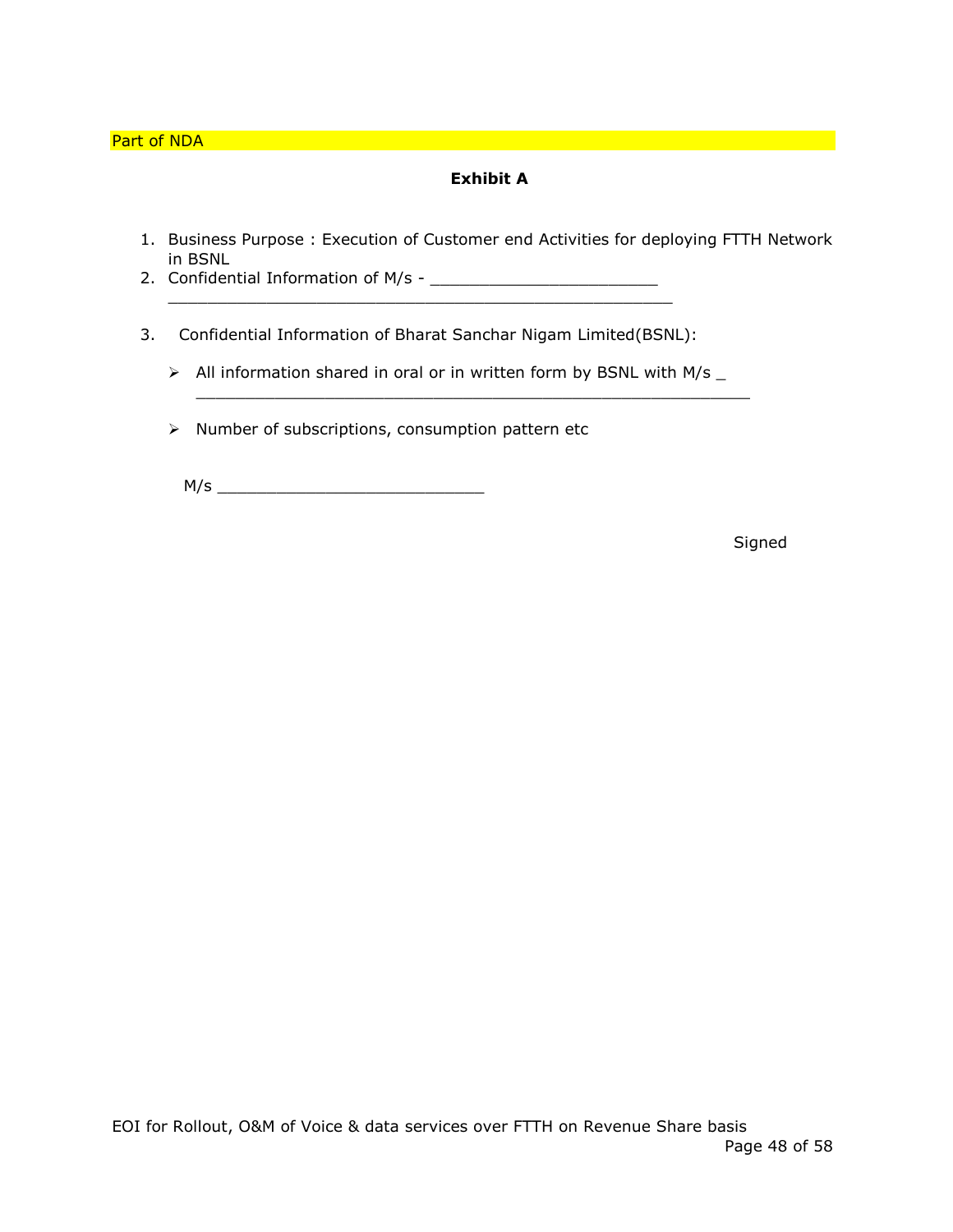# **Section-7(f)**

# **DEED OF INDEMNITY**

(On non-judicial stamp paper of minimum value of INR 100)

This **DEED OF INDEMNITY** is executed on this date '13 , by

1. **<<Name of the Bidder>>**, a company registered under the Companies Act, 1956 and having its registered office at  $\lt$  < Address of the Bidder>> acting through  $\lt$ Authorized Signatory>> is hereinafter, for the purposes of this Deed of Indemnity, be collectively referred to as **'FTTH services partner' or 'FSP'** is authorized representative, authorized to execute this Deed of Indemnity on behalf of the **FTTH services partner' or 'FSP'**.

# **TO AND IN FAVOUR OF**

**Bharat Sanchar Nigam Limited**, through the General Manager MM BSNL Corporate Office (hereinafter referred to as the Purchaser which expression shall unless repugnant to the context or meaning thereof mean and be deemed to include its authorized representatives and permitted assigns) **On the Other Part.**

# **WHEREAS**

- (a) The Purchaser had invited bids *vide* their EOI No ………………………………….. DATED ………………… (hereinafter referred to as 'EOI') for the purpose of Providing FS Market place Service through FSP on revenue share basis.
- (b) The FSP (Bidder) had submitted its proposal dated \_\_\_ (hereinafter referred to as the 'Bid') for the provision of such services in accordance with its proposal as set out in its Bid and in accordance with the terms and conditions of the EOI.
- (c) The EOI Document requires the FSP (Bidder) to indemnify the Purchaser against all third party claims of infringement of patent, trademark or industrial design rights arising from use of goods or any part thereof in the mentioned work.
- (d) The Bidder has in order to comply with the terms of the EOI agreed to execute the Deed of Indemnity on such terms and conditions more fully mentioned below.

# **NOW THIS DEED OF INDEMNITY WITNESSETH AS FOLLOWS:**

- 1. The FSP (Bidder) shall, in consideration of the Purchaser making payment under and in accordance with the EOI Document, hereby agrees to indemnify the Purchaser against any costs, loss, damages, and claims from third parties or liabilities suffered by the Purchaser and directly arising out of the following reasons:
	- a. Any illegal or unauthorized use (piracy) or in connection with any claim or proceedings relating to any breach or violation of any permission/license terms or infringement of any Intellectual Property Rights by the FSP (Bidder) or any sub-contractor during the course of performance of the Services.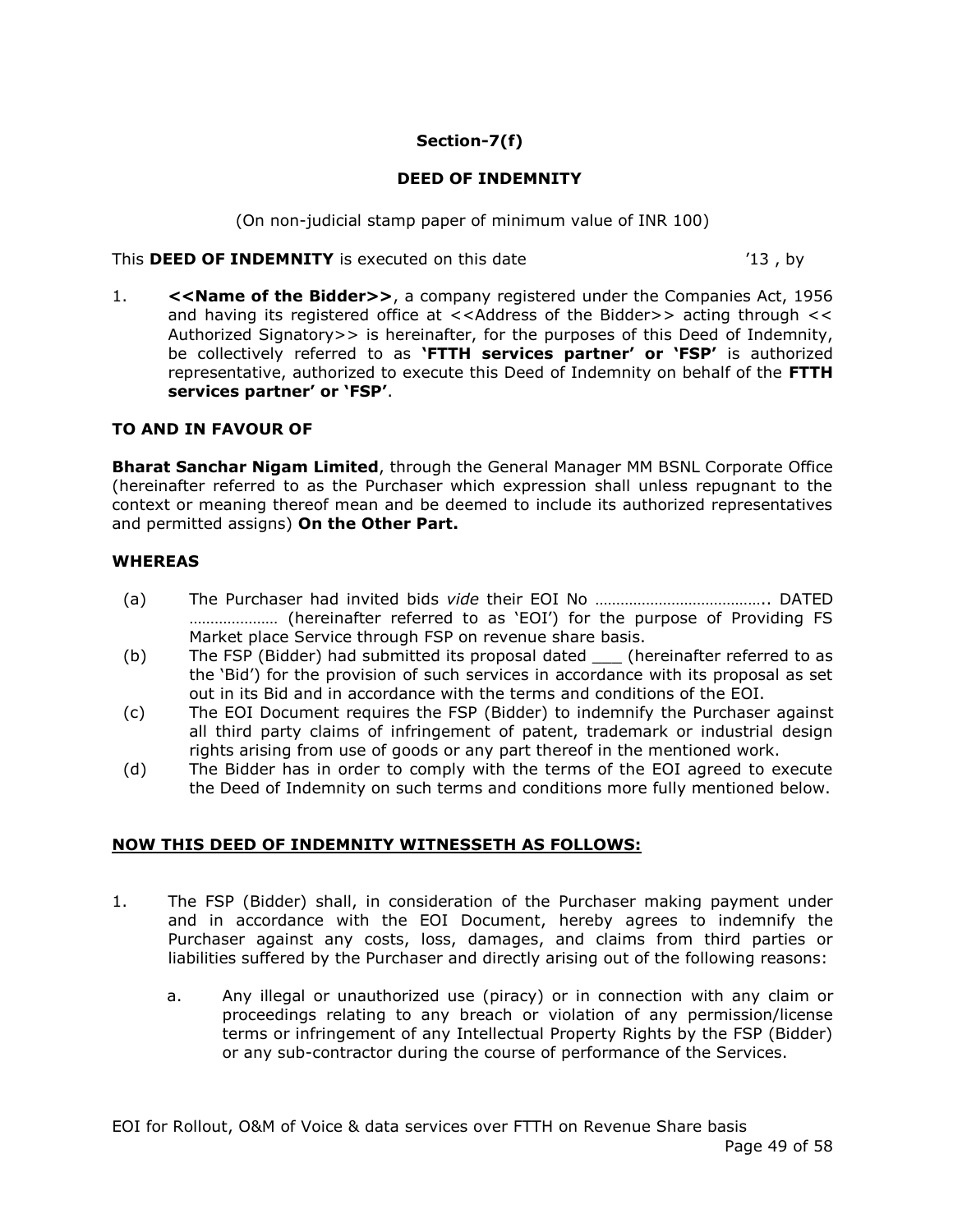- b. Any litigation arising out with the original software solution provider in case of bundled software for which separate licenses would otherwise have been required.
- c. The FSP (Bidder) shall protect, defend, indemnify and hold harmless to BSNL and its employees, officers, Directors, agents or representatives from and against any and all liabilities, damages, fines, penalties and cost (including legal costs and disbursements) arising from:
	- I. Any breach of any statute, regulation, direction, orders or standards from any governmental body, agency or regulator issued with respect to the product/services being supplied/provided under this EOI.
	- II. Any claim made by third parties arising out of the use of the services of BSNL being provided using the equipment supplied under the EOI to the extent these are attributable solely to the poor quality or noncompliance of the products/services to the respective specifications.
	- III. Any claims arising from the customers or other service providers in connection with interruptions or degradation of Services due to nonavailability of services beyond the stipulated time frame as contained in AMC and solely attributable to the bidder of the product and services under this EOI.
	- IV. Any claim that the equipment/ services or any value addition component offered and supplied by the bidder in this EOI, infringe any patent, trademarks or copyrights of any third party.
- 2. This Deed of Indemnity shall stand terminated on expiry of or early termination of the contract period as envisaged in the above said EOI requirement.
- 3. The Deed of Indemnity shall constitute the entire indemnity provided by the FSP (Bidder) for the indemnities asked in this EOI.
- 4. This Deed of Indemnity shall be governed by and construed in accordance with Indian law.

**(Authorized Signatory) Date: Place: << Name of the Bidder>>**

**Witness 1:**

**Witness 2:**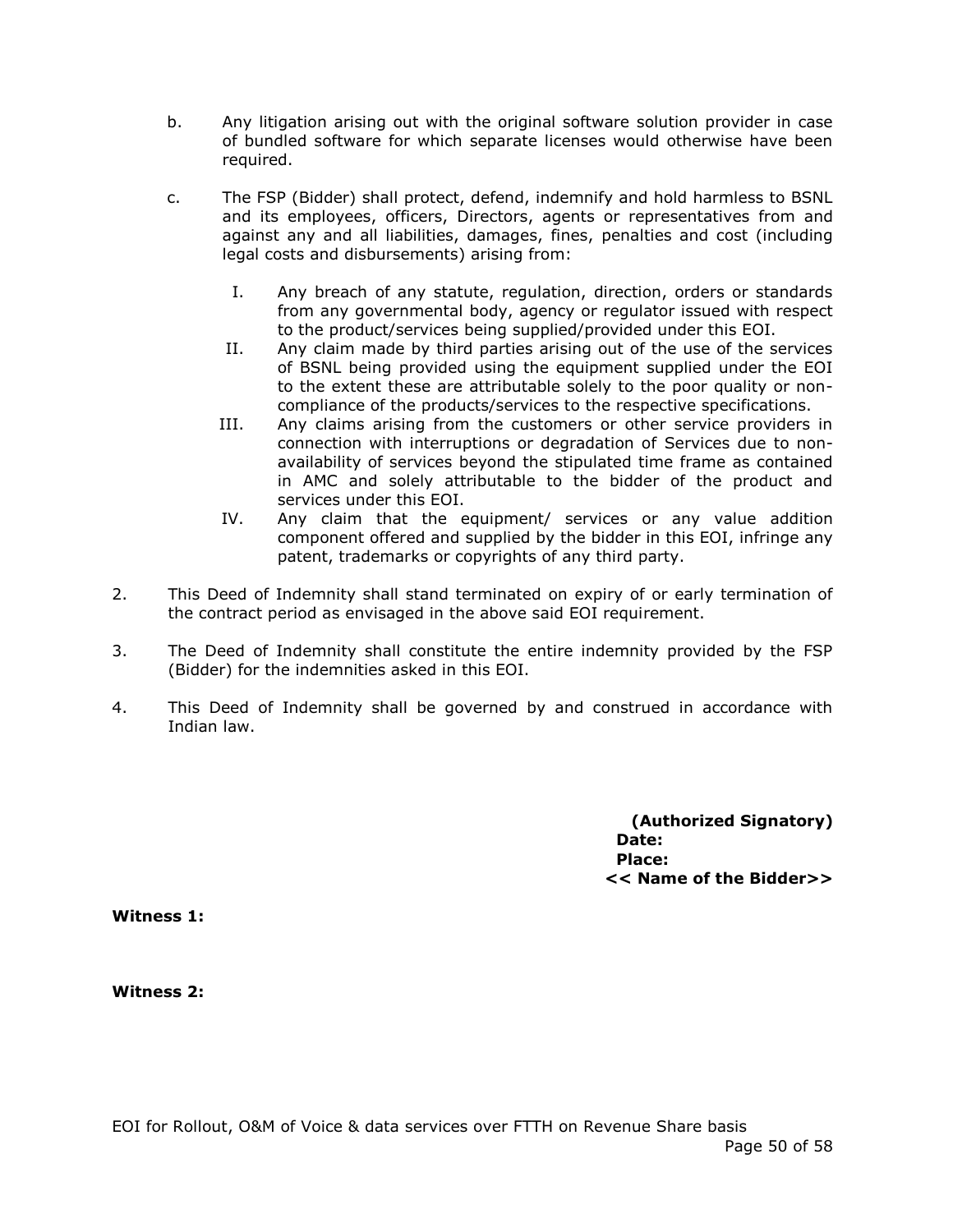# **Section 7 (g)**

# **INTEGRITY PACT**

#### Between

Bharat Sanchar Nigam Limited (BSNL) / hereinafter referred to as "The Principal"

and

………………………………..hereinafter referred to as "The Bidder"

# **Preamble**

The Principal intends to award, under laid down organizational procedures, contract/s for -- -----------------------------------------. The Principal values full compliance with all relevant laws and regulations, and the principles of economic use of resources, and of fairness and transparency in its relations with its Bidder/s and Bidder/s.

In order to achieve these goals, the Principal will appoint an Independent External Monitor who will monitor the EOI process and the execution of the contract for compliance with the principles mentioned above.

#### **Section 1 – Commitments of the Principal**

(1) The Principal commits itself to take all measures necessary to prevent corruption and to observe the following principles:-

- (a) No employee of the Principal, personally or through family members, will in connection with the EOI for, or the execution of a contract, demand, take a promise for or accept, for him/herself or third person, any material or immaterial benefit which he/she is not legally entitled to.
- (b) The Principal will, during the EOI process treat all Bidder(s) with equity and reason. The Principal will in particular, before and during the EOI process, provide to all Bidder(s) the same information and will not provide to any Bidder(s) confidential/additional information through which the Bidder(s) could obtain an advantage in relation to the EOI process or the contract execution.
- (c) The Principal will exclude from the process all known prejudiced persons.
- (2) If the Principal obtains information on the conduct of any of its employees which is a criminal offence under the relevant Anti-Corruption Laws of India, or if there be a substantive suspicion in this regard, the Principal will inform its Vigilance Office and in addition can initiate disciplinary actions.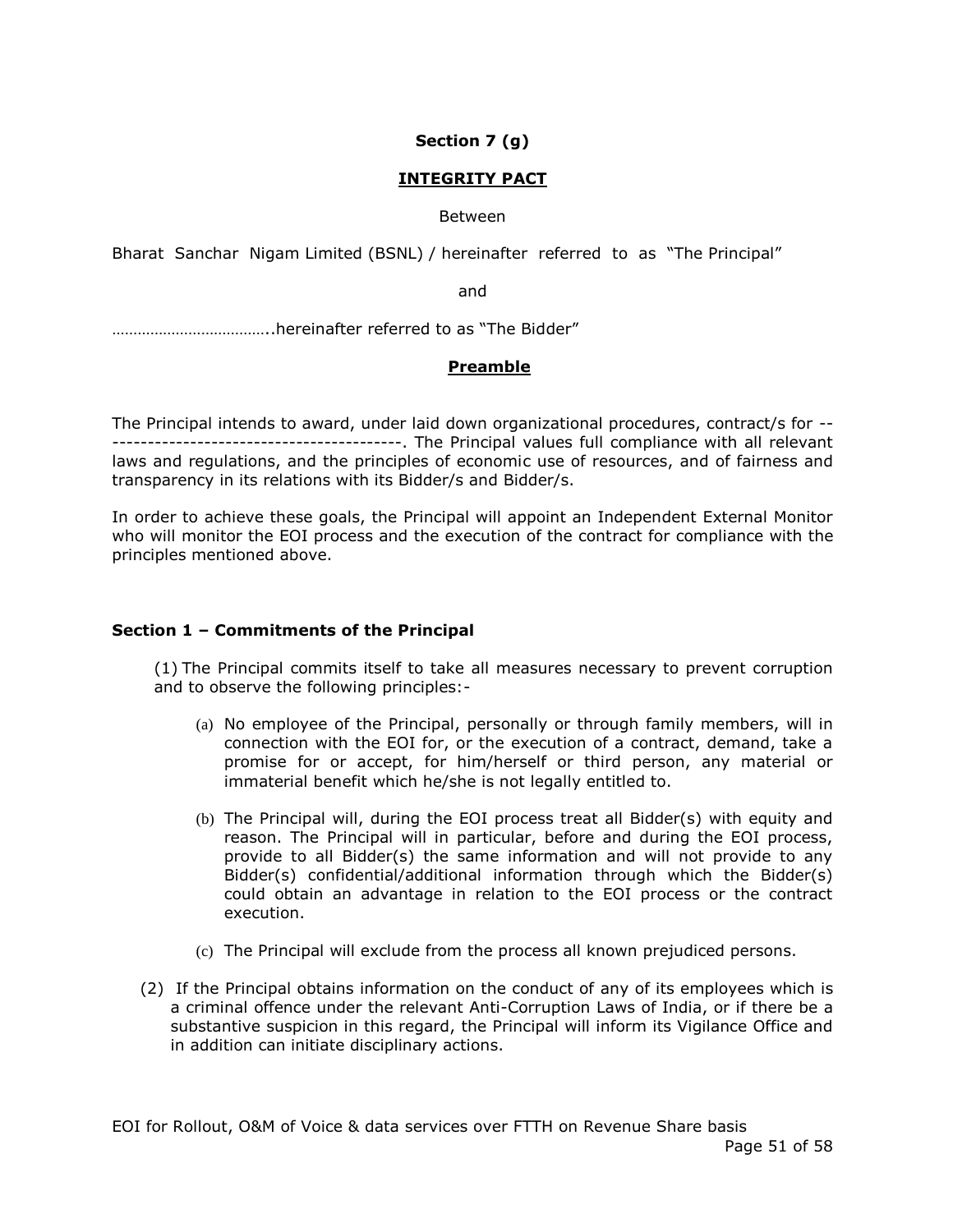# **Section 2 – Commitments of the Bidder(s)**

- (1) The Bidder(s) commits itself to take all measures necessary to prevent corruption. He commits himself to observe the following principles during his participation in the EOI process and during the contract execution.
	- (a) Thee Bidder(s) will not, directly or through any other person or firm, offer, promise or give to any of the Principal's employees involved in the EOI process or the execution of the contract or to any third person any material or immaterial benefit which he/she is not legally entitled to, in order to obtain in exchange any advantage of any kind whatsoever during the EOI process or during the execution of the contract.
	- (b) The Bidder(s) will not enter with other Bidder(s) into any undisclosed agreement or understanding, whether formal or informal. This applies in particular to prices, specifications, certifications, subsidiary contracts, submission or non-submission of bids or any other actions to restrict competitiveness or to introduce cartelization in the bidding process.
	- (c) The Bidder(s) will not commit any offence under the relevant Anti-corruption Laws of India; further the Bidder(s) will not use improperly, for purposes of competition or personal gain, or pass on to others, any information or document provided by the Principal as part of the business relationship, regarding plans, technical proposals and business details, including information contained or transmitted electronically.
	- (d) The Bidder(s) will, when presenting his bid, disclose any and all payments he has made, is committed to or intends to make to agents, brokers or any other intermediaries in connection with the award of the contract.
- (2) The Bidder(s) will not instigate third persons to commit offences outlined above or be an accessory to such offences

#### **Section 3 – Disqualification from EOI process and exclusion from future contracts**

If the Bidder(s)/Bidder(s), before contract award or during execution has committed a transgression through a violation of Section 2, above or in any other form such as to put his reliability or credibility in question, the Principal is entitled to disqualify the Bidder(s)/Bidder(s) from the EOI process or take action as per the defined procedure.

#### **Section 4 – Compensation for Damages**

(i) If the Principal has disqualified the Bidder(s) from the EOI process prior to the award according to Section 3, the Principal is entitled to demand and recover the damages equivalent to Earnest Money Deposit / Bid Security.

(ii) If the Principal has terminated the contract according to Section 3, or if the Principal is entitled to terminate the contract according to section 3, the Principal shall be entitled to demand and recover from the Bidder the amount equivalent to Security Deposit / Performance Bank Guarantee in addition to any other penalties/ recoveries as per terms and conditions of the EOI.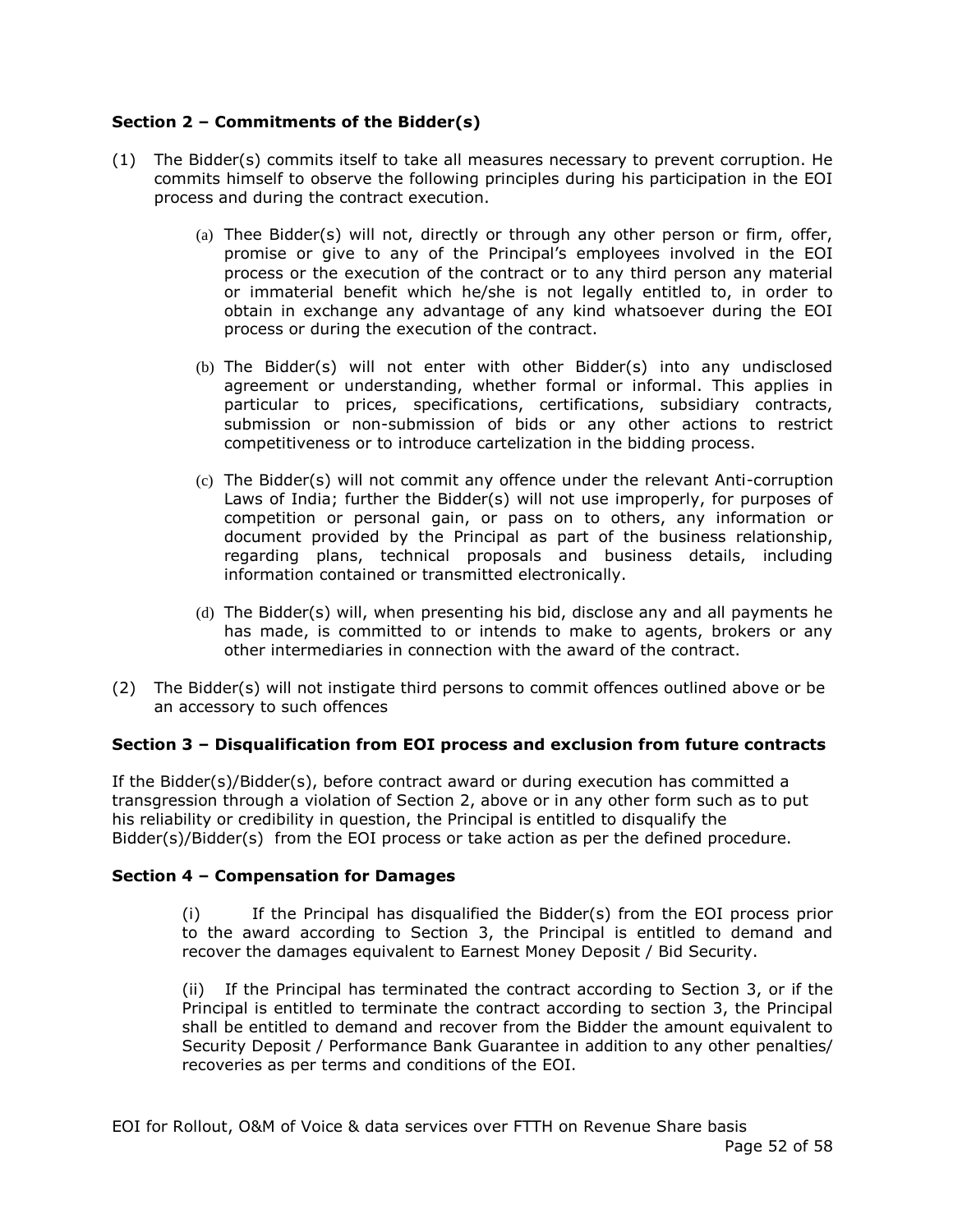### **Section 5 – Previous transgression**

(i) The Bidder declares that no previous transgression occurred in the last 3 years with any other Company in any country conforming to the Anti-corruption approach or with any other Public Sector Enterprise in India that could justify his exclusion from the EOI process.

(ii) If the Bidder makes incorrect statement on this subject, he can be disqualified from the EOI process or action can be taken as per the defined procedure.

# **Section 6 – Equal treatment of all Bidders/Bidder(s)/Subcontractors**

- (i) The principal will enter into agreements with identical conditions as this one with all Bidders/Bidders.
- (ii) The Bidder(s) undertake(s) to demand from all subcontractors a commitment in conformity with this Integrity Pact.
- (iii) The Principal will disqualify from the EOI process all Bidders who do not sign this Pact or violate its provisions.

#### **Section 7 – Criminal charges against violating Bidder(s)/ Bidder(s)/Subcontractor(s)**

If the Principal obtains knowledge of conduct of a Bidder, Bidder or Subcontractor, or of an employee or a representative or an associate of a Bidder, Bidder or Subcontractor, which constitutes corruption, or if the Principal has substantive suspicion in this regard, the Principal will inform the Corporate Vigilance Office.

# **Section 8 – External Independent Monitor/Monitors**

- 1. Principal appoints competent and credible Independent External Monitor for this Pact. The task of the Monitor is to review independently and objectively, whether and to what extent the parties comply with the obligations under this agreement.
- 2. The Monitor is not subject to instructions by the representatives of the parties and performs his functions neutrally and independently. He reports to the CGM, Chennai Telephones of the BSNL.
- 3. The Bidder(s)/ Bidder(s) accepts that the Monitor has the right to access without restriction to all Project documentation of the Principal including that provided by the Bidder. The Bidder will also grant the Monitor, upon his request and demonstration of a valid interest, unrestricted and unconditional access to his project documentation. The same is applicable to Subcontractors. The Monitor is under contractual obligation to treat the information and documents of the Bidder(s)/Bidder(s)/Subcontractor(s) with confidentiality.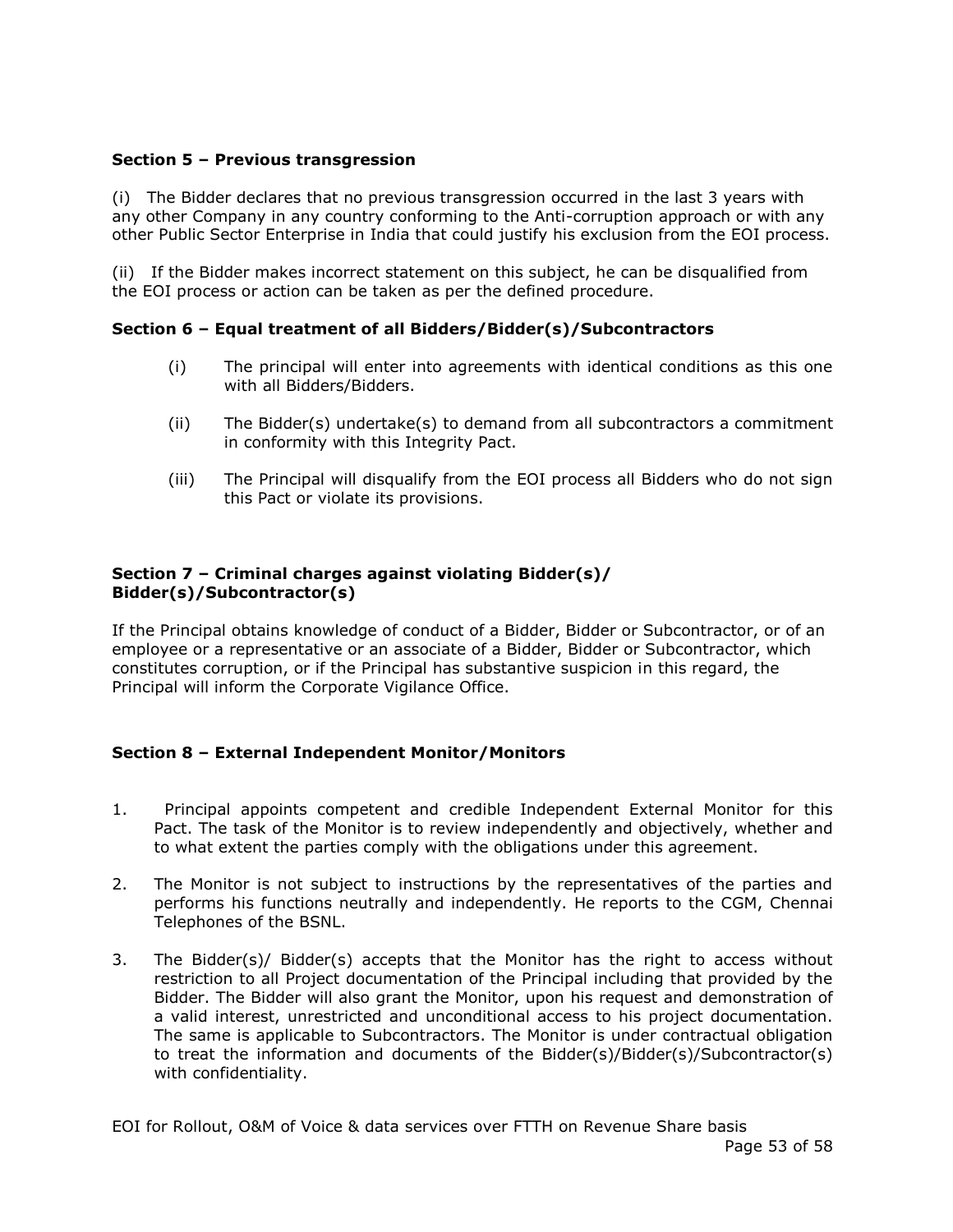Notwithstanding anything contained in this Section, the Bidder(s)/Bidder(s) shall have no obligation whatsoever to provide any internal costing mechanisms or any internal financial or commercial data pursuant to any audit or review conducted by or on behalf of the Principal. Further, the Bidder(s)/Bidder(s) shall not be required to provide any data relating to its other customers, or any personnel or employee related date.

- 4. The Principal will provide to the Monitor sufficient information about all meetings among the parties related to the Project provided such meetings could have an impact on the contractual relations between the Principal and the Bidder. The parties offer to the Monitor the option to participate in such meetings.
- 5. As soon as the Monitor notices, or believes to notice, a violation of this agreement, he will so inform the Management of the Principal and request the Management to discontinue or take corrective action, or to take other relevant action. The monitor can in this regard submit non-binding recommendations. Beyond this, the Monitor has no right to demand from the parties that they act in a specific manner, refrain from action or tolerate action.
- 6. The Monitor will submit a written report to the Chairperson of the Board of the Principal within 8 to 10 weeks from the date of reference or intimation to him by the 'Principal' and, shall the occasion arise, submit proposals for correcting problematic situations.
- 7. If the Monitor has reported to the CGM Chennai Telephones of the BSNL, a substantiated suspicion of an offence under relevant Anti-Corruption Laws of India, and the BSNL has not, within reasonable time, taken visible action to proceed against such offence or reported it to the Corporate Vigilance Office, the Monitor may also transmit this information directly to the Central Vigilance Commissioner, Government of India.
- 8. The word 'Monitor' would include both singular and plural.

# **Section 9 – Pact Duration**

This Pact begins when both parties have legally signed it. It expires for the Bidder 12 months after the last payment under the contract, and for all other Bidders 6 months after the contract has been awarded.

If any claim is made/ lodged during this time, the same shall be binding and continue to be valid despite the lapse of this pact as specified above, unless it is discharged/determined by CGM, Chennai Telephones BSNL.

#### **Section 10 – Other provisions**

- 1. This agreement is subject to Indian Law. Place of performance and jurisdiction is the Registered Office of the Principal, i.e. New Delhi. The arbitration clause provided in the EOI document / contract shall not be applicable for any issue /dispute arising under Integrity Pact.
- 2. Changes and supplements as well as termination notices need to be made in writing.

EOI for Rollout, O&M of Voice & data services over FTTH on Revenue Share basis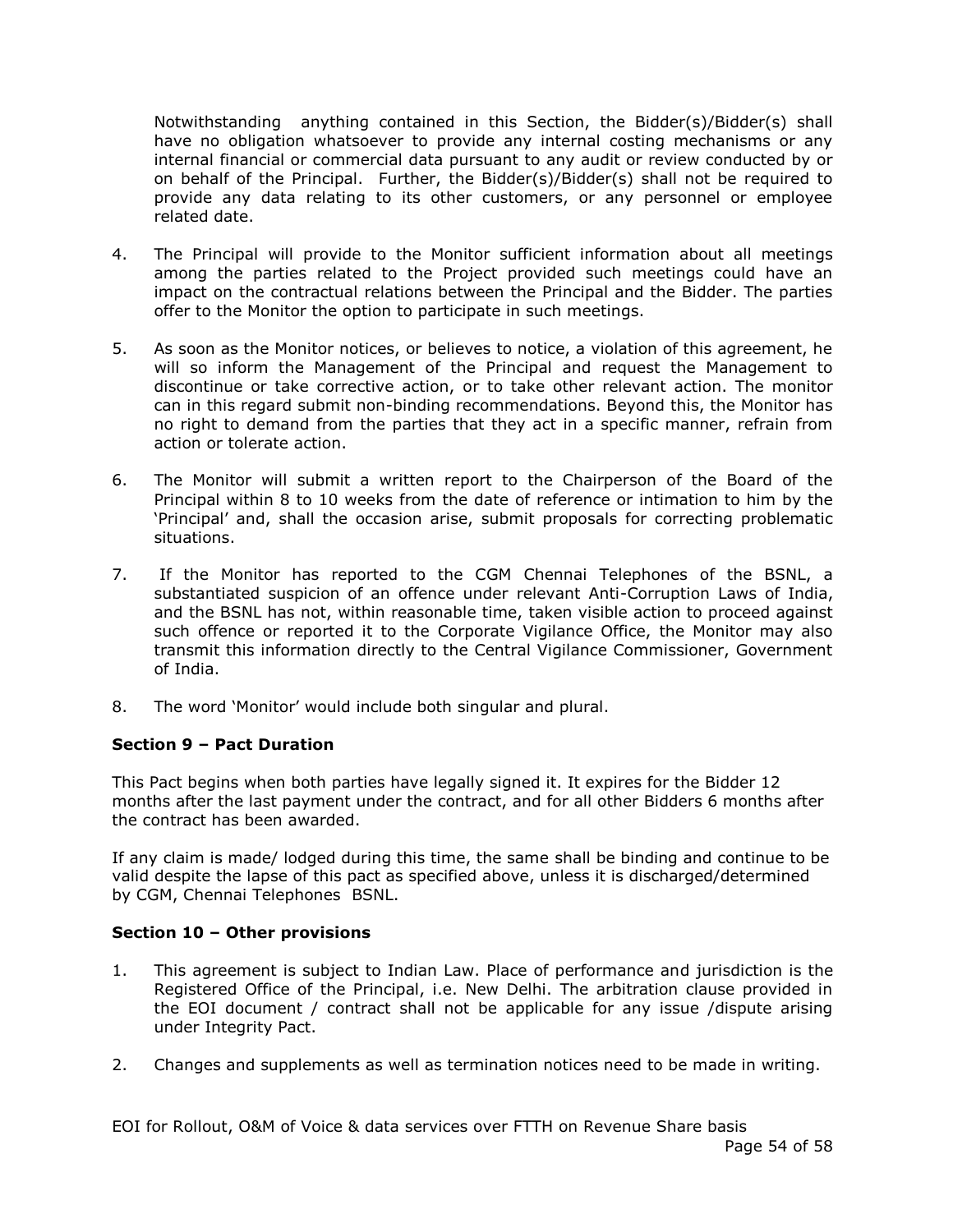- 3. If the Bidder is a Partnership or a consortium, this agreement must be, signed by all Bidders or consortium members.
- 4. Should one or several provisions of this agreement turn out to be invalid, the remainder of this agreement remains valid. In this case, the parties will strive to come to an agreement to their original intensions.

-------------------------------- --------------------------- ------- For the Principal For the Bidder/Bidder Place…………………… Witness 1 : ………………………………

Date …………………… Witness 2 : ………………………………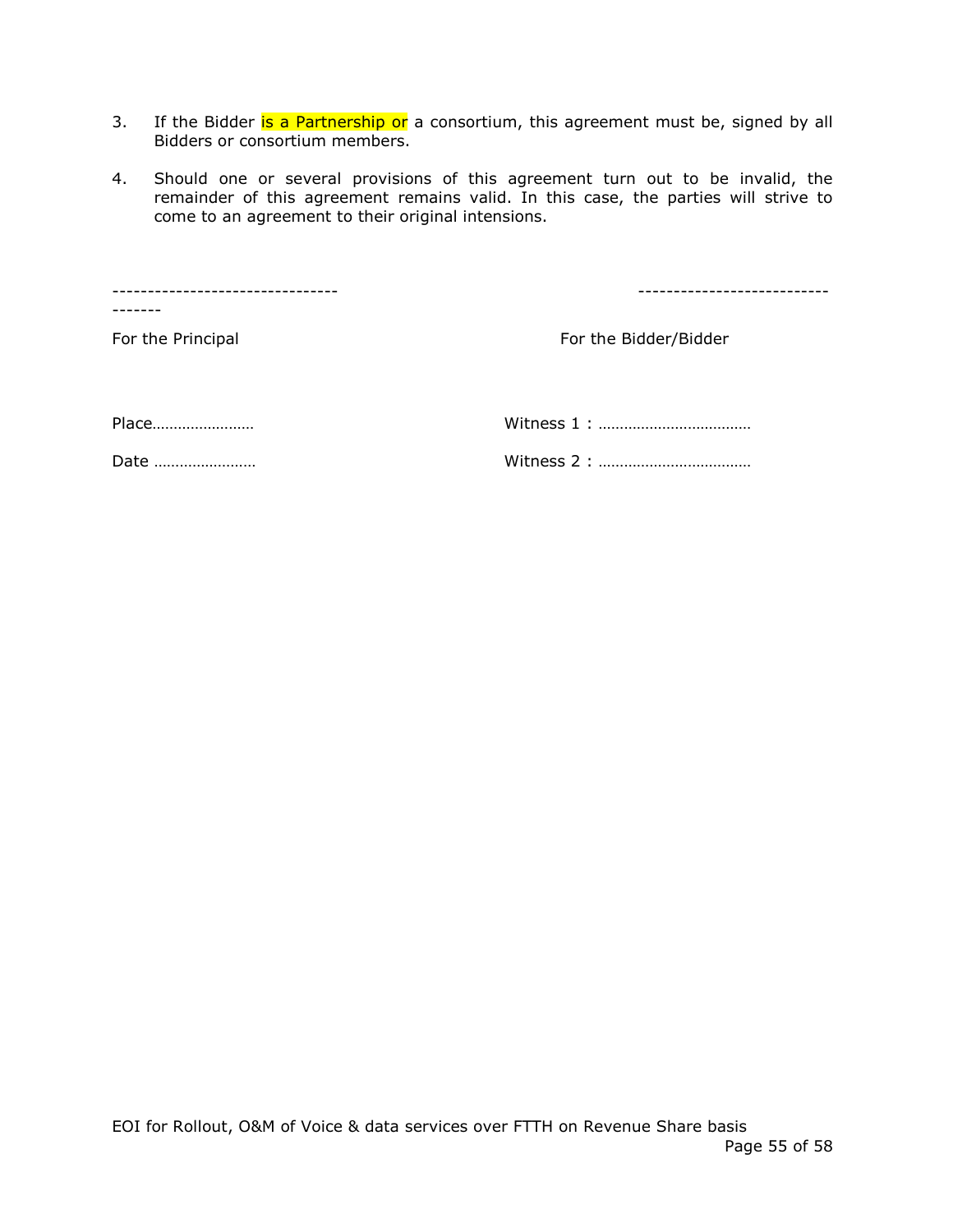#### **Section-8**

#### **Bidder's Profile & Questionnaire**

(To be filled in and submitted by the Bidder)

#### A) **Bidder's Profile**

- 1. Name of the Individual/ Firm: ……………………………………………… 2. Present Correspondence Address …………………………..……………… …………..………………………………………………………………………… …………………………..………………………………………………………… Telephone No. …………………………….. Mobile No. ………………………... FAX No. ………………………………………………………………………… 3. Address of place of Works/ Manufacture ……….…………….………………………………………………. ………………… ………………….……………………………………………………………………… Telephone No....……………………….. Mobile No.……………………………
- 4. State the Type of Firm: Sole proprietor-ship/partnership firm / (Tick the correct choice): Private limited company.
- 5. Name of the sole proprietor/ partners/ Director(s) of Pvt. Ltd Co.:

|        | $\sim$ $\sim$ | $\sim$        |             |
|--------|---------------|---------------|-------------|
| S. No. | Name          | Father's Name | Designation |
|        |               |               |             |
| 2.     |               |               |             |
| 3.     |               |               |             |
| 4.     |               |               |             |
| 5.     |               |               |             |

6. Name of the person authorized to enter into and execute contract/ agreement and the capacity in which he is authorized (in case of partnership/ private Ltd company):

…………………………………………………………………………………………………………………………………..………………

7. Permanent Account No. : ………………………………………………………

- 8. Details of the Bidder's Bank for effecting e-payments:
- (a) Beneficiary Bank Name:………………………………

………………………………………….

- (b) Beneficiary branch Name:…………………………….
- (c) IFSC code of beneficiary Branch……………………..
- (d) Beneficiary account No.:……………………………….
- (e) Branch Serial No. (MICR No.):………………………...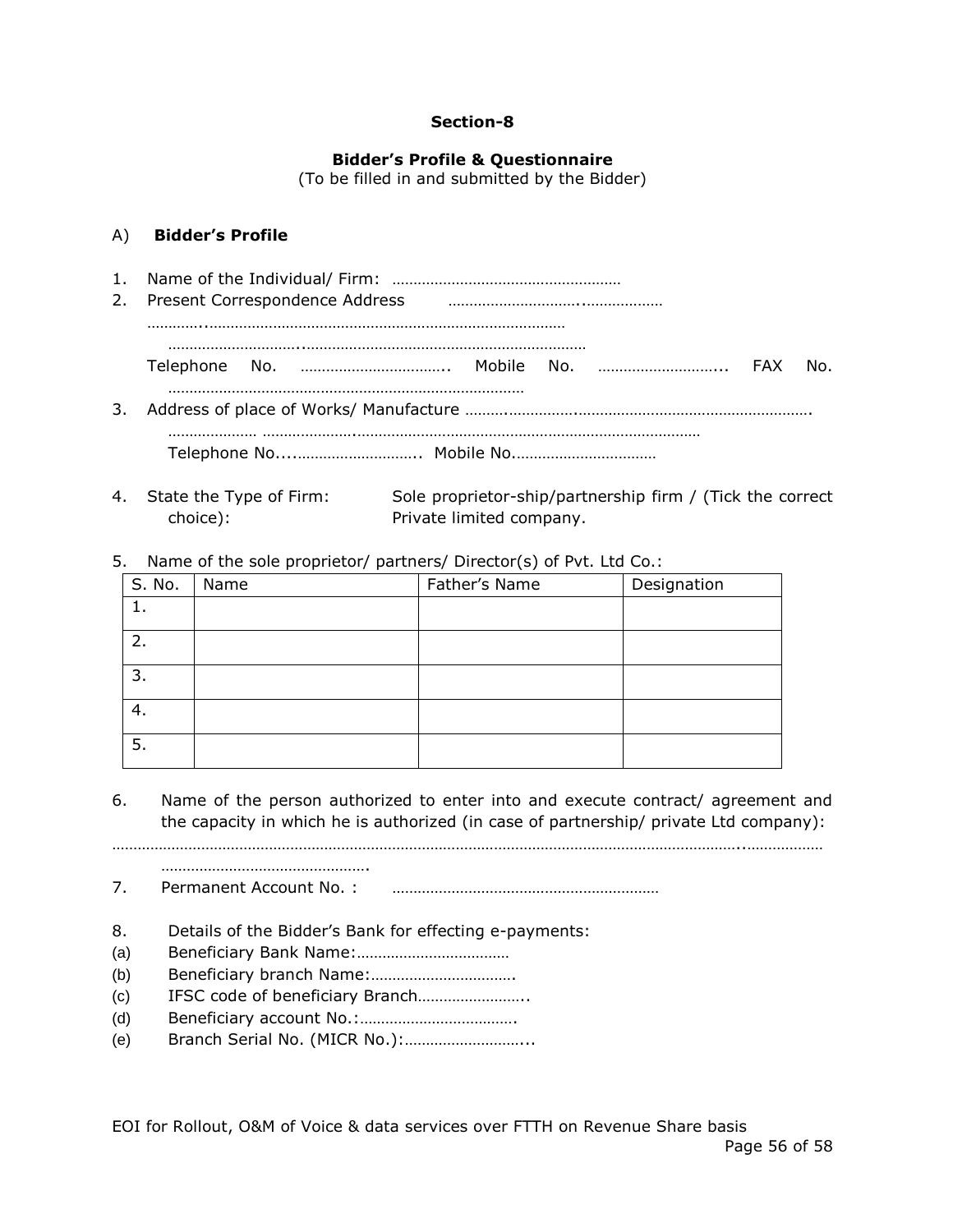9. Whether the firm has Office/ works (i.e. manufacture of the tendered item) in Delhi? If so state its Address

Place………………….

 Signature of contractor ……………………… Date …………………. Name of Contractor ……………………………